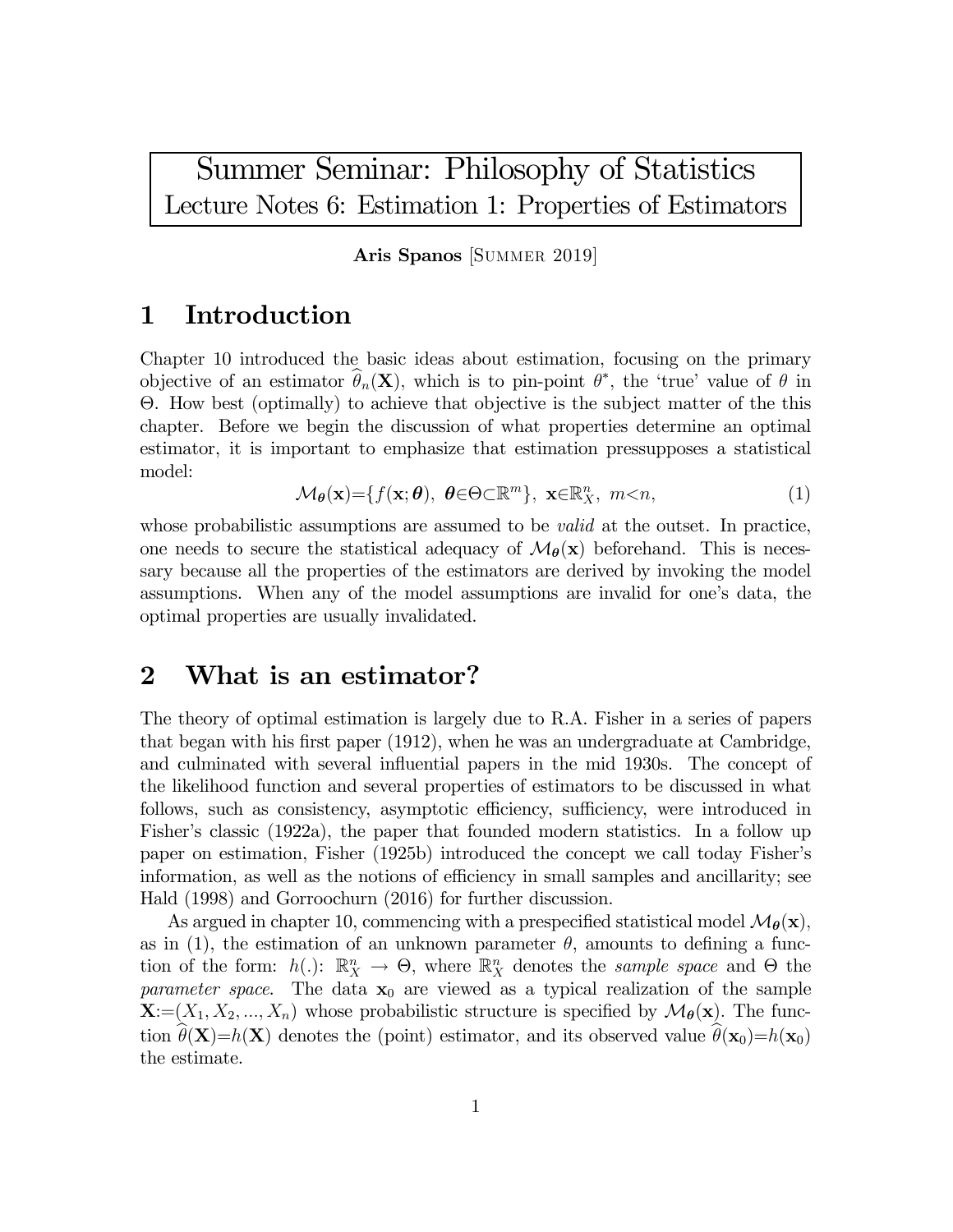| Table 11.1: The simple Bernoulli model                                     |                    |                                                                       |  |
|----------------------------------------------------------------------------|--------------------|-----------------------------------------------------------------------|--|
| Statistical GM: $X_t = \theta + u_t$ , $t \in \mathbb{N} := (1, 2, , n, )$ |                    |                                                                       |  |
|                                                                            | Bernoulli:         | $X_t \backsim \text{Ber}(.,.), x_t = \{0, 1\},\$                      |  |
| 121                                                                        | Constant mean:     | $E(X_t)=\theta$ , $0\leq \theta \leq 1$ , for all $t\in \mathbb{N}$ , |  |
| 131                                                                        | Constant variance: | $Var(X_t) = \theta(1-\theta)$ , for all $t \in \mathbb{N}$ ,          |  |
| 4                                                                          | Independence:      | $\{X_t, t \in \mathbb{N}\}\$ - independent process.                   |  |

**Example 11.1.** Consider the *simple Bernoulli model*, specified in table 11.1.

Note that the specification is given with all the probabilistic assumptions explicitly stated in order to demonstrate how the different assumptions are invoked when the properties of various estimators are derived. For the simple Bernoulli model:

sample space:  $\mathbb{R}^n_X = \{0, 1\}^n$ , parameter space:  $\Theta = [0, 1]$ ,

The following functions constitute likely estimators of  $\theta$ :

(i) 
$$
\hat{\theta}_1 = X_1
$$
, (ii)  $\hat{\theta}_2 = \frac{1}{2}(X_1 + X_2)$ , (iii)  $\hat{\theta}_3 = \frac{1}{3}(X_1 + X_2 + X_n)$ ,  
(iv)  $\hat{\theta}_n = \frac{1}{n} \sum_{i=1}^n X_i$ , (v)  $\hat{\theta}_{n+1} = \frac{1}{n+1} \sum_{i=1}^n X_i$ , (vi)  $\hat{\theta}_{n+2} = \frac{1}{n+2} \sum_{i=1}^n X_i$ . (2)

To verify that all these functions constitute legitimate estimators of  $\theta$  one needs to check that each of the functions (i)-(vi) are mappings of the form:  $h(.)$ :  $\{0,1\}^n \longrightarrow$  $[1, 0]$ ; ensure you understand that they are such functions.

Example 11.2. For the simple Bernoulli model (table 11.1), consider the functions:

(vii) 
$$
\hat{\theta}_4 = (X_1 - X_n)
$$
, (viii)  $\hat{\theta}_5 = \left(\frac{1}{n}\right) \sum_{i=1}^n X_i^{\beta}$ , (ix)  $\hat{\theta}_6 = 8$ .

None of these functions define legitimate estimators of  $\theta$  since:

 $\widehat{\theta}_4=(X_1-X_n):$  the domain is  $\{0,1\}^n$  but the range is  $[-1,1] \neq [0,1],$  $\widehat{\theta}_5 = \frac{1}{n} \sum_{i=1}^n X_i^{\delta}$ : the domain is *not*  $\{0, 1\}^n$  since it includes an unknown  $\delta$ ,  $\widehat{\theta}_6=8$ : the domain is not  $\{0,1\}^n$  since  $.8 \neq 0, .8 \neq 1$ .

**Example 11.3.** Consider the *simple* (one parameter) *Normal model* (table 11.2).

| <b>Table 11.2: The simple</b> (one parameter) <b>Normal model</b>       |                    |                                                                         |  |  |  |
|-------------------------------------------------------------------------|--------------------|-------------------------------------------------------------------------|--|--|--|
| Statistical GM:<br>$X_t = \mu + u_t, t \in \mathbb{N} := (1, 2, , n, )$ |                    |                                                                         |  |  |  |
| 1                                                                       | Normal:            | $X_t \backsim \mathsf{N}(\ldots), x_t \in \mathbb{R},$                  |  |  |  |
| 121                                                                     | Constant mean:     | $E(X_t)=\mu, \ \mu \in \mathbb{R}, \ \forall t \in \mathbb{N},$         |  |  |  |
| 131                                                                     | Constant variance: | $Var(X_t) = \sigma^2$ , $\sigma^2$ -known, $\forall t \in \mathbb{N}$ , |  |  |  |
| <u> 4 </u>                                                              | Independence:      | $\{X_t, t \in \mathbb{N}\}\text{-independent process.}$                 |  |  |  |

# $\overline{T_{\text{phlo}}}$  11.2: The simple (one parameter) Normal model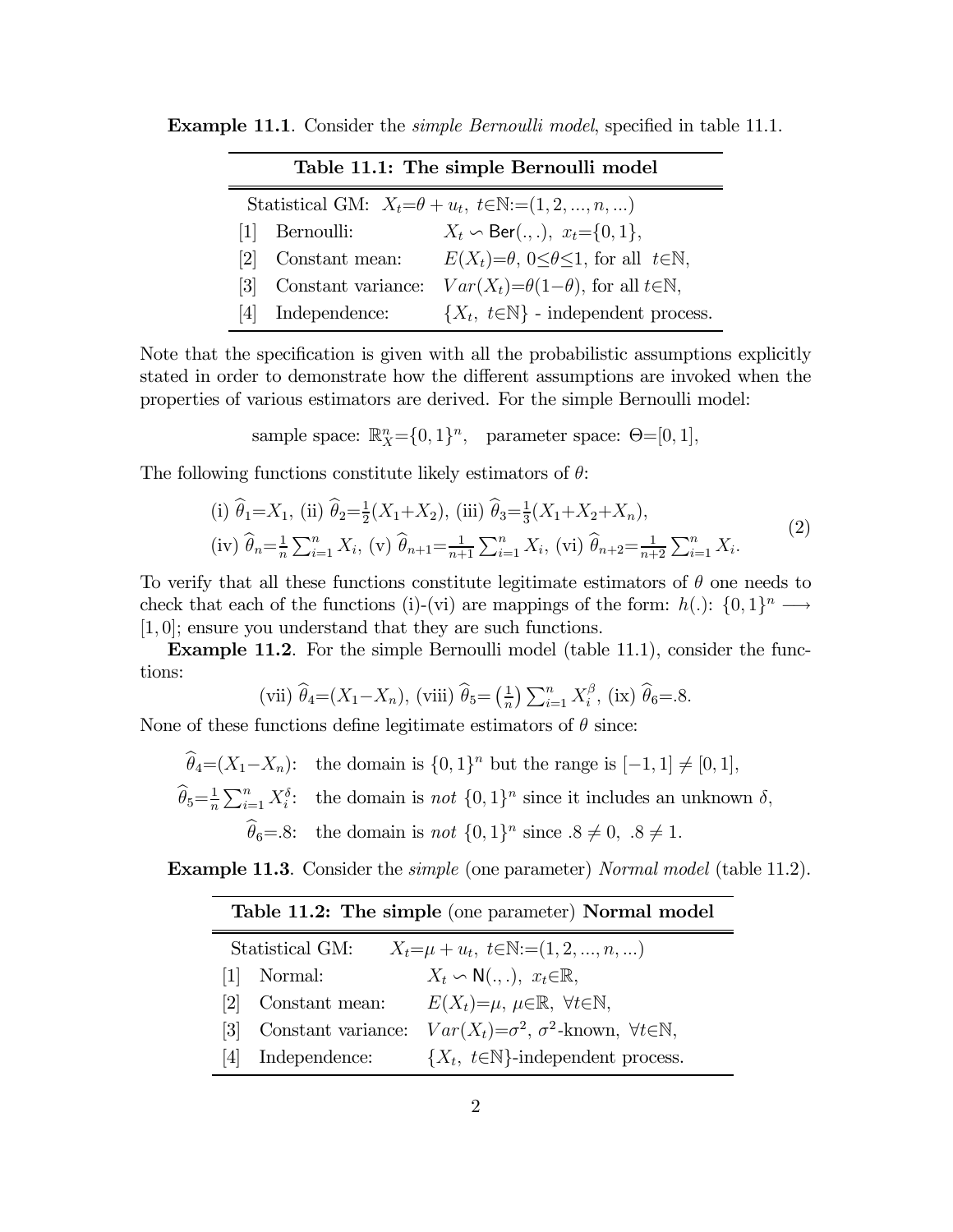For the simple (one parameter) Normal model:

sample space:  $\mathbb{R}^n$  =  $\mathbb{R}^n$ , parameter space:  $\Theta = \mathbb{R}$ ,

The following functions constitute legitimate estimators of  $\mu$ .

(i) 
$$
\hat{\mu}_1 = X_1
$$
, (ii)  $\hat{\mu}_2 = \frac{1}{2}(X_1 + X_2)$ , (iii)  $\hat{\mu}_3 = \frac{1}{2}(X_1 - X_n)$ ,  
(iv)  $\hat{\mu}_n = \frac{1}{n} \sum_{i=1}^n X_i$ , (v)  $\hat{\mu}_{n+1} = \frac{1}{n+1} \sum_{i=1}^n X_i$ , (vi)  $\hat{\mu}_{n+2} = \frac{1}{n+2} \sum_{i=1}^n X_i$ . (3)

Given that the parameter  $\mu$  takes values over the whole of the real line ( $\mathbb{R}$ ), it will be impossible to define a function of the sample  $(X_1, X_2, ..., X_n)$  which is not an estimator of  $\mu$ .

This example brings out the fact that it is very easy to define numerous possible estimators. Hence, the question that naturally arises is:

### If how does one choose among such a plethora of estimators?

The answer depends on what is the primary objective of an estimator, which is to pin-point the true value  $\theta^*$  of  $\theta$  in  $\Theta$  as 'closely as possible'; see chapter 10. The problem of choosing a good estimator resembles a situation where an archer is standing at the foot of a hill with the target on the other side of the hill beyond the archer's vision. What the archer has to do is devise a strategy (rule) relating to factors within his/her control, such as the shooting angle and the pulling power, with a view to ensure that the arrow will land as close to the center of the target as possible. The modeler has to choose a rule (an estimator) in a way that ensures close proximity to the unknown true value  $\theta^*$ . A modeler would like the have the **ideal estimator**  $\widehat{\theta}^*(\mathbf{X})$ , a function of the form:

$$
\widehat{\theta}^*(.)\colon \mathbb{R}^n_X\longrightarrow \theta^*.
$$

That is, for all different values **x** of the sample  $\mathbf{X}, \hat{\theta}^*(\mathbf{X})$  pinpoints  $\theta^*$ . It should come as no surprise that no such an ideal estimator exists for a finite n; the archer hits  $\theta^*$ with every arrow! It might, however, exist asymptotically (as  $n \to \infty$ ) when:

$$
\mathbb{P}(\lim_{n\to\infty}\widehat{\theta}_n(\mathbf{X})=\theta^*)=1.
$$

This is the *strong consistency* property mentioned in chapter 9. In the same chapter, it was emphasized that all the limit theorems (WLLN, SLLN, CLT) assert what happens at the limit  $n=\infty$ , which is never the case in practice, and tell us nothing about how good the approximation is for a given  $n$ . This is why asymptotic properties should be viewed with caution as necessary but never sufficient in defining an optimal estimator. What is needed for that are properties that hold for any  $n > 1$  known as finite sample properties. These properties are defined in terms of the finite sampling distribution of the estimator in question.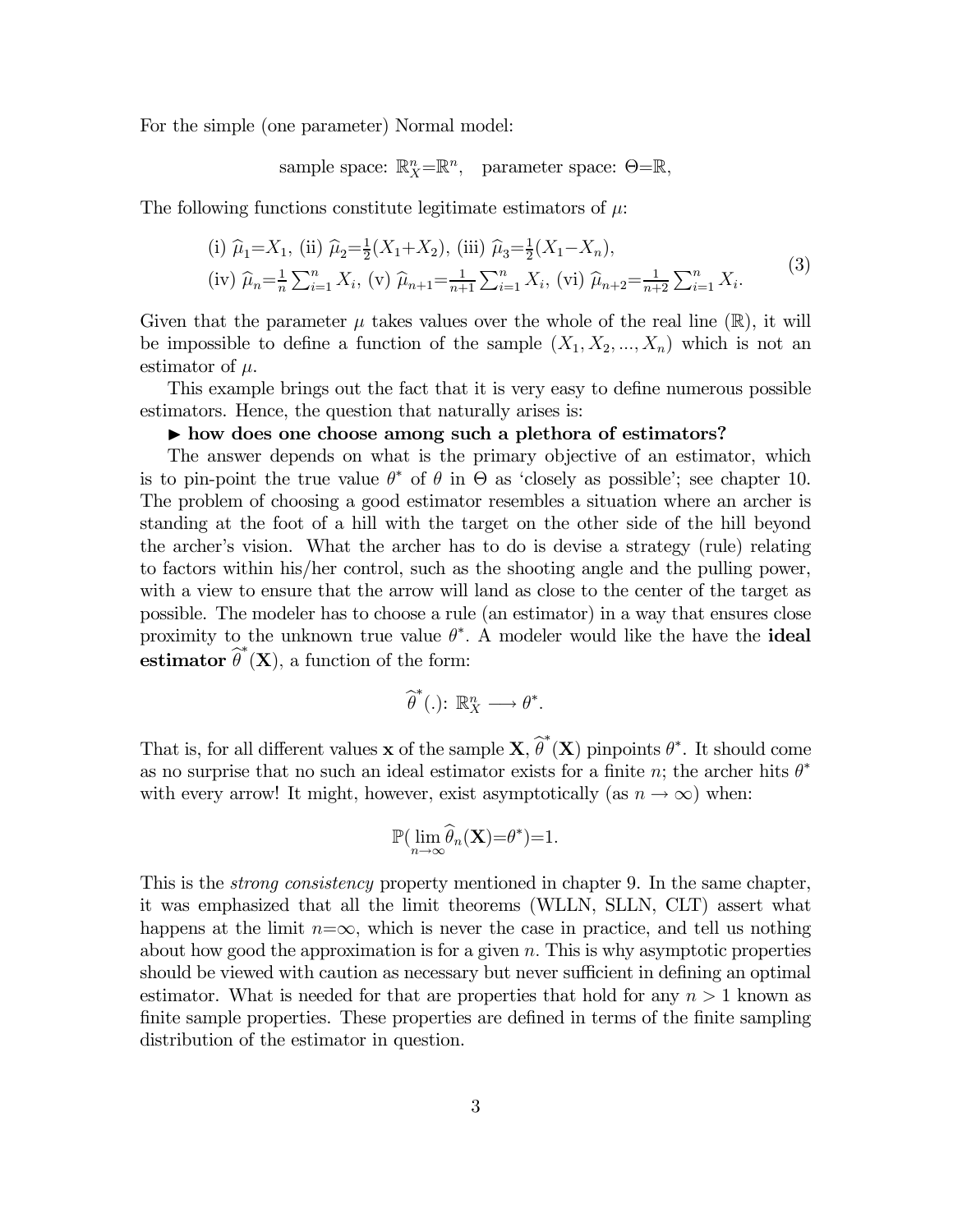# 3 Sampling distributions of estimators

The concept of a finite sampling distribution of an estimator or a test was introduced by William Sealy Gosset (1876—1937) in 'Student' (1909) when he put forward the fine sample distribution known today as the Student's t associated with a widely used test of significance. That paper inspired R.A. Fisher (1890—1962) to formally derive several sampling distributions associated with the simple Normal and Linear Regression models over a period of two decades that formed the foundation for frequentist inference.

Since the estimator  $\widehat{\theta}(\mathbf{X})$  is a function  $Y_n=h(\mathbf{X})$  of the sample **X**, in principle one can always use  $f(\mathbf{x}; \theta)$ ,  $\mathbf{x} \in \mathbb{R}_{X}^{n}$ , defined by the model assumptions, to derive its sampling distribution via:

$$
F(y; \theta) = \mathbb{P}(Y_n \leq y; \theta) = \underbrace{\int \int \cdots \int}_{\{\mathbf{x}: h(\mathbf{x}) \leq y; \ \mathbf{x} \in \mathbb{R}_X^n\}} f(\mathbf{x}; \theta^*) d\mathbf{x}, \ \forall y \in \mathbb{R}.
$$
\n(4)

It is important to emphasize that the sampling distribution of in (4) is derived under  $\theta = \theta^*$ , which renders the reasoning underlying estimation factual; the evaluation is under  $\theta^*$ , whatever that value happens to be.

In light of the multiple integrals in (4), one can appreciate the difficulties of deriving such sampling distributions in the case of complicated functions of the sample. In cases of IID samples, however,  $f(\mathbf{x}; \theta)$  reduces to a product of marginal distributions and the the multiple integrals are easier to handle. In what follows, the results will be given in the form of lemmas to simply the discussion.

Example 11.4. For the simple Bernoulli model (table 11.1), let us derive the sampling distributions of the estimators  $(i)-(vi)$  in  $(2)$ . In light of the fact that all these estimators are linear functions of the sample, we need to derive the sampling distribution of such linear functions, which are special cases of the following lemma.

**Lemma 11.1**. If  $X_1, X_2, ..., X_n$  are Independent Identically Distributed (IID) Bernoulli distributed random variables with parameter  $\theta$ :

$$
X_k \backsim \text{Ber}(\theta, \theta(1-\theta)), k=1, 2, ..., n,
$$

then  $Y_n = \sum_{k=1}^n X_k$  is Binomially distributed:

$$
\sum\nolimits_{k=1}^n X_k \! \! \sim \! \mathsf{Bin}(n\theta, n\theta(1\! - \!\theta); n).
$$

Note that (i) the Bernoulli is a special case of the Binomial with  $n=1$ , and the above evaluation of the sampling distribution of  $Y_n$  is under true  $\theta^*$ , the true value of  $\theta$  in  $\Theta$ , but to simplify the notation we leave out the star.

Armed with lemma 1, we can proceed to derive the sampling distributions of estimators (i)-(vi) which, from assumption [1] follows that they are all Binomially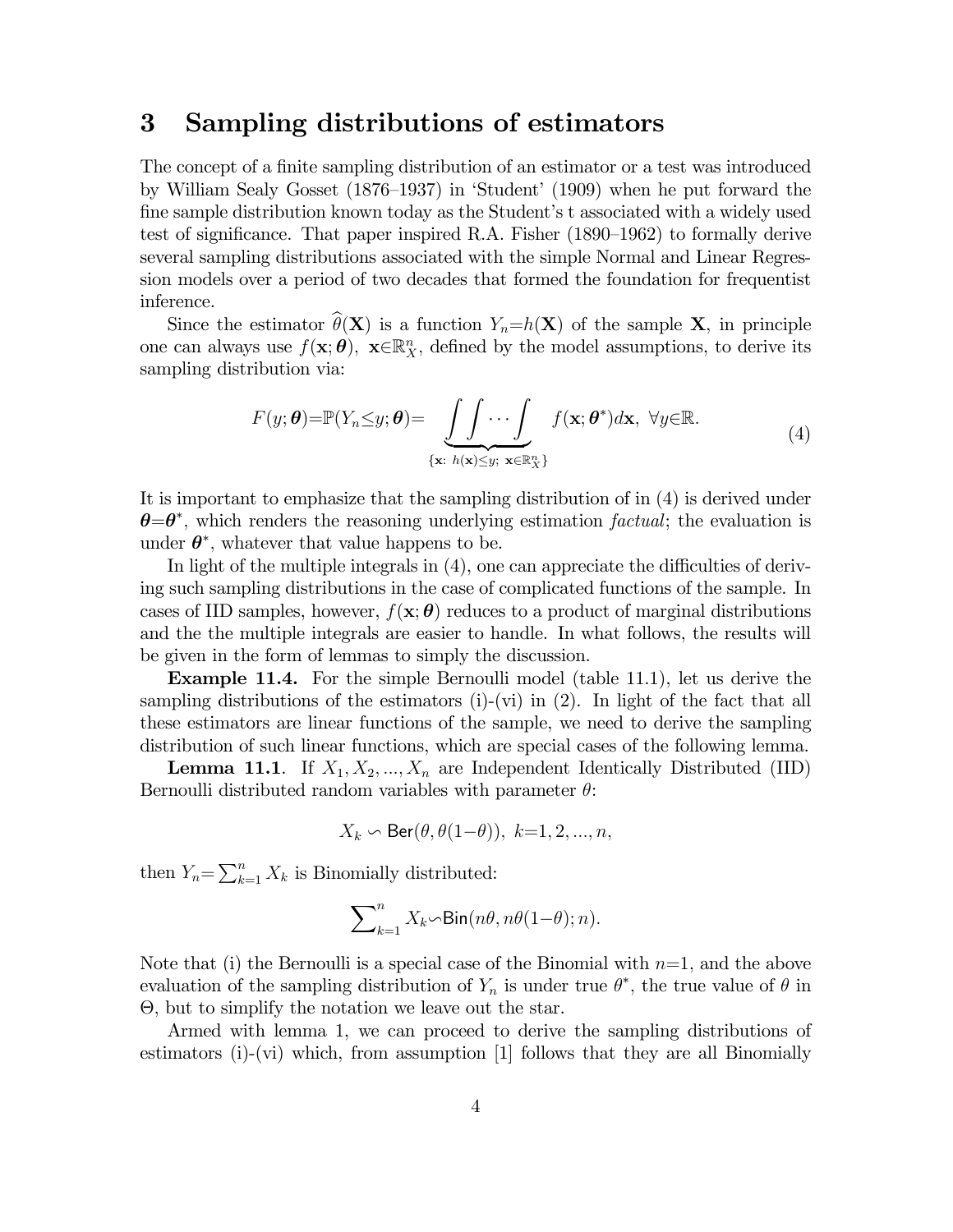distributed, but we need to derive their particular means and variances. To illustrate how these moments are derived using the properties of  $E(.)$  and  $Var(.)$  (chapter 3), let us focus on estimator (iv)  $\widehat{\theta}_n = \frac{1}{n} \sum_{i=1}^n X_i$ . Deriving its mean:

$$
E(\widehat{\theta}_n) = \frac{1}{n} E\left(\sum_{i=1}^n X_i\right) = \frac{1}{n} \sum_{i=1}^n E(X_i) \stackrel{[2]}{=} \frac{1}{n} \sum_{i=1}^n \theta = \left(\frac{1}{n}\right)(n\theta) = \theta,\tag{5}
$$

where the first and second equality stems from the linearity property  $(E2)$  of  $E(.)$ , and the third from assumption [2] (table 11.1). Deriving the variance:

$$
Var(\widehat{\theta}_n) = \left(\frac{1}{n}\right)^2 Var\left(\sum_{i=1}^n X_i\right) \stackrel{[4]}{=} \left(\frac{1}{n}\right)^2 \sum_{i=1}^n Var(X_i) \stackrel{[3]}{=} \left(\frac{1}{n}\right)^2 \left(n\theta(1-\theta)\right) = \frac{1}{n}\theta(1-\theta),\tag{6}
$$

where the first equality stems from the  $V2$  property of the variance, the second from assumption  $[4]$  and the third from assumption  $[3]$ ; note that if  $[4]$  were invalid, the  $Var\left(\sum_{i=1}^{n} X_i\right)$  would have been of the form:

$$
Var(\sum_{i=1}^{n} X_i) = \sum_{i=1}^{n} Var(X_i) + 2 \sum_{i > j} Cov(X_i X_j), \ i, j = 1, 2, ..., n.
$$

Using similar derivations for the other estimators in (i)-(iii) that invoke assumptions  $[2]$ -[4] (table 11.1), one can show that their sampling distributions are:

(i) 
$$
\hat{\theta}_1 \sim \text{Bin}(\theta, \theta(1-\theta); 1)
$$
 (iv)  $\hat{\theta}_n \sim \text{Bin}(\theta, \frac{\theta(1-\theta)}{n}; n)$   
\n(ii)  $\hat{\theta}_2 \sim \text{Bin}(\theta, \frac{1}{2}\theta(1-\theta); 2)$  (v)  $\hat{\theta}_{n+1} \sim \text{Bin}((\frac{n}{n+1})\theta, \frac{n\theta(1-\theta)}{(n+1)^2}; n)$  (7)  
\n(iii)  $\hat{\theta}_3 \sim \text{Bin}(\theta, \frac{1}{3}\theta(1-\theta); 3)$  (vi)  $\hat{\theta}_{n+2} \sim \text{Bin}((\frac{n}{n+2})\theta, \frac{n\theta(1-\theta)}{(n+2)^2}; n)$ 

Example 11.5. For the simple Normal model (table 11.2), let us derive the sampling distributions of the estimators (i)-(vi) in (3). Since all these estimators are linear functions of the sample, we need to derive the sampling distribution of such linear functions, which are special cases of the following lemma.

**Lemma 11.2**. If  $X_1, X_2, ..., X_n$  are NIID random variables with parameters  $\boldsymbol{\theta}$ := $(\mu, \sigma^2)$ :

$$
X_k \backsim \text{NIID}(\mu, \sigma^2), \ (\mu, \sigma^2) \in \mathbb{R} \times \mathbb{R}_+, \ k=1, 2, ..., n,
$$

then the function  $Y_n = \sum_{k=1}^n X_k$  is also Normally distributed:  $\sum_{i=1}^n X_k \backsim N(n\mu, n\sigma^2)$ .

Using lemma 11.2 together with assumption [1] (table 11.2), we can deduce that all the estimators  $(i)-(iv)$  in  $(3)$ , will be Normally distributed. Moreover, using the same derivations as in  $(5)-(6)$ , we can deduce that their sampling distributions are:

(i) 
$$
\hat{\mu}_1 \sim N(\mu, \sigma^2)
$$
 (iii)  $\hat{\mu}_3 \sim N(0, \frac{\sigma^2}{2})$  (v)  $\hat{\mu}_{n+1} \sim N\left((\frac{n}{n+1})\mu, \frac{n\sigma^2}{(n+1)^2}\right)$   
\n(ii)  $\hat{\mu}_2 \sim N(\mu, \frac{\sigma^2}{2})$  (iv)  $\hat{\mu}_n \sim N(\mu, \frac{\sigma^2}{n})$  (vi)  $\hat{\mu}_{n+2} \sim N\left((\frac{n}{n+2})\mu, \frac{n\sigma^2}{(n+2)^2}\right)$  (8)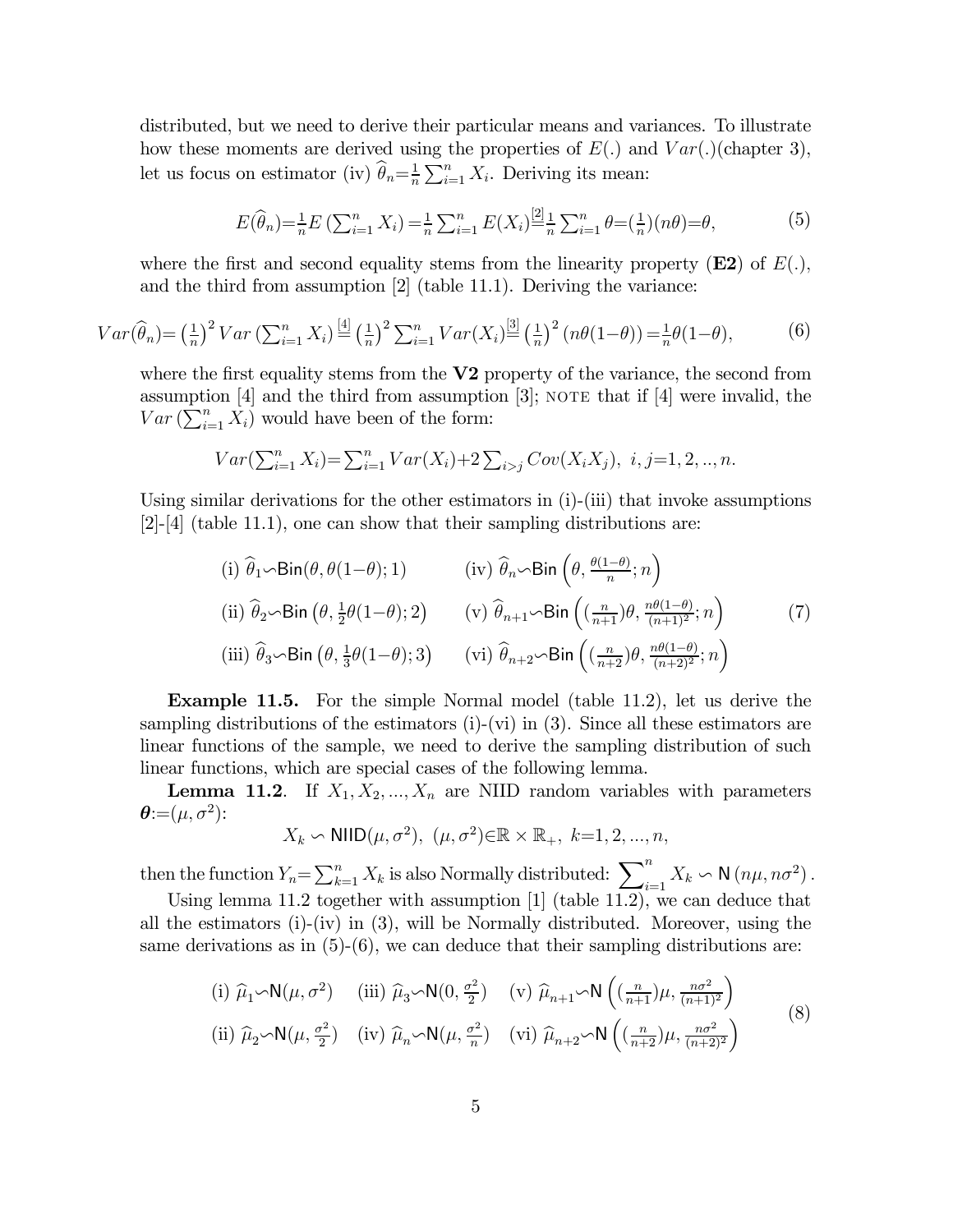Note that the above statements concerning the sampling distributions of different estimators should be interpreted as:

$$
\widehat{\mu}_k \stackrel{\mu=\mu^*}{\sim} \mathsf{N}(.,.),
$$

to bring out the fact that these distributions are evaluated under  $\mu^*$ , the 'true' value of  $\theta$  in  $\Theta$ . Similarly, the sampling distributions in (7) are evaluated under  $\theta^*$ .

# 4 Finite sample properties of estimators

In an attempt to bring out the finite sample nature of the properties in this section, the generic estimator will be denoted by  $\hat{\theta}_n(\mathbf{X})$ , to emphasize that these properties hold for any finite any  $1 < n < \infty$ . In light of the fact that a frequentist (point) estimator  $\theta_n(\mathbf{X})$  aims to pin-point  $\theta^*$ , and its optimality is evaluated by how effectively it achieves that, it is extremely important to emphasize at the outset that all finite sample frequentist properties for estimators are defined in relation to  $\theta^*$ . In order to avoid cumbersome notation, however, in most derivations the superscript will be omitted when it is clear from the context. It is also important to bring out at the outset the fact that there is no single property that defines what an optimal estimator is, and thus optimality is defined using a combination of properties.

### 4.1 Unbiasedness

An estimator  $\widehat{\theta}_n(\mathbf{X})$  is said to be an unbiased estimator of  $\theta$  if the mean of its sampling distribution is equal to  $\theta^*$ , the true value of  $\theta$  in  $\Theta$ :

$$
E(\widehat{\theta}_n(\mathbf{X})) = \theta^*.
$$

It is worth re-iterating that  $E(.)$  is with respect to the sampling distribution of  $\widehat{\theta}_n(\mathbf{X})$ evaluated under  $\theta = \theta^*$ . Otherwise  $\theta_n(\mathbf{X})$  is said to be *biased* with the bias defined by:

Bias: 
$$
\mathcal{B}(\theta_n(\mathbf{X}); \theta^*) = E(\theta_n(\mathbf{X})) - \theta^*.
$$

Note that both unbiasedness and the bias are defined at a point  $\theta = \theta^*$ , and not for all possible values of  $\theta$  in  $\Theta$ . The above definitions should be contrasted with  $E(\widehat{\theta}_n(\mathbf{X}))=\theta$ ,  $\forall \theta \in \Theta$ , and  $\mathcal{B}(\widehat{\theta}_n(\mathbf{X}); \theta)=E(\widehat{\theta}_n(\mathbf{X}))-\theta$ ,  $\forall \theta \in \Theta$ , encountered in traditional textbooks. The quantifier  $\forall \theta \in \Theta$  makes no sense from the frequentist perspective, but does make sense when viewed from the Bayesian/Decision-theoretic perspective; see Spanos (2017b).

Example 11.6. The sampling distributions in (7) in table 11.1 for the simple Bernoulli model, indicate that the estimators  $\widehat{\theta}_1, \widehat{\theta}_2, \widehat{\theta}_3$  and  $\widehat{\theta}_n$  are unbiased estimators of  $\theta$ , but  $\widehat{\theta}_{n+1}$  and  $\widehat{\theta}_{n+2}$  are biased since:

$$
(\mathbf{v}) \quad \mathcal{B}(\widehat{\theta}_{n+1}) = -\left(\frac{1}{n+1}\right)\theta, \quad (\mathbf{vi}) \quad \mathcal{B}(\widehat{\theta}_{n+2}) = -\left(\frac{1}{n+2}\right)\theta.
$$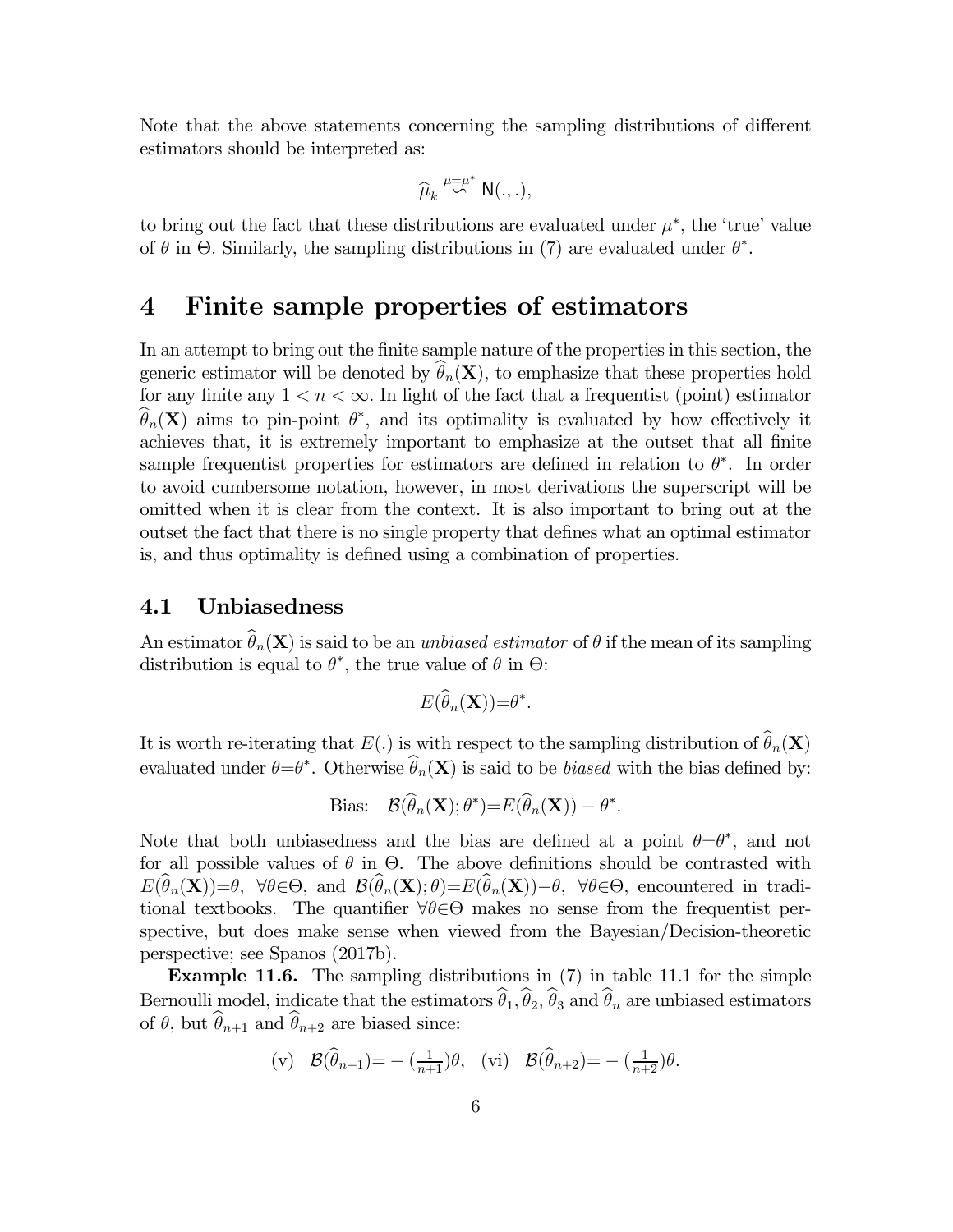Example 11.7. For the simple Normal model (table 11.2), the sampling distributions in (8) of the estimators (i)-(vi) in (3) suggest that the estimators  $\hat{\mu}_1, \hat{\mu}_2$  and  $\hat{\mu}_n$  are unbiased estimators of  $\mu$ , but  $\hat{\mu}_3$ ,  $\hat{\mu}_{n+1}$  and  $\hat{\mu}_{n+2}$  are biased estimators of  $\theta$ , and their bias is:

(iii) 
$$
\mathcal{B}(\hat{\mu}_3) = -\mu
$$
, (v)  $\mathcal{B}(\hat{\mu}_{n+1}) = -\left(\frac{1}{n+1}\right)\mu$ , (vi)  $\mathcal{B}(\hat{\mu}_{n+2}) = -\left(\frac{1}{n+2}\right)\mu$ .

The obvious question that arises from the examples 11.6-7 is:

### $\blacktriangleright$  Are the biased estimators inferior to the unbiased ones?

The answer is not as obvious as it appears at first sight. This is because there is no single property that defines what an 'optimal' estimator is, and unbiasedness is not the most desirable property for an optimal estimator. As Fisher (1956) put it in a letter to C.R. Rao (one of his most famous students): "... lack of bias, which ... is not invariant for functional transformation of parameters has never had the least interest for me." (Bennett, 1990, p. 196). What is important to emphasize at the outset is that there are minimal properties, such as consistency, which are necessary for the optimality of an estimator, but never sufficient. Unbiasedness is not one of those minimal properties. Other properties relating to second moment of the sampling distribution of  $\theta_n(\mathbf{X})$  are more important.

The notion of unbiasedness is intuitively appealing but is not without its problems.

#### 1. Unbiased estimators do not always exist.

Example 11.8. Consider the *simple Exponential model* in table 11.3 with a density function:

| $f(x; \theta) = \theta \exp\{-\theta x\}, \ \theta > 0, \ x > 0.$ |  |
|-------------------------------------------------------------------|--|
|-------------------------------------------------------------------|--|

| Table 11.3: The simple Exponential model                                             |                    |                                                                                   |  |  |
|--------------------------------------------------------------------------------------|--------------------|-----------------------------------------------------------------------------------|--|--|
| $X_t = \frac{1}{\theta} + u_t, t \in \mathbb{N} := (1, 2, , n, )$<br>Statistical GM: |                    |                                                                                   |  |  |
| 1                                                                                    | Exponential:       | $X_t \backsim \text{Exp}(.,.), x_t \in \mathbb{R}_+,$                             |  |  |
| <u>[2]</u>                                                                           | Constant mean:     | $E(X_t)=\frac{1}{\theta}, \ \theta \in \mathbb{R}, \ \ \forall t \in \mathbb{N},$ |  |  |
| 131                                                                                  | Constant variance: | $Var(X_t) = (1/\theta)^2$ , $\forall t \in \mathbb{N}$ ,                          |  |  |
| 4                                                                                    | Independence:      | $\{X_t, t \in \mathbb{N}\}\$ -independent process.                                |  |  |
|                                                                                      |                    |                                                                                   |  |  |

It can be shown that no unbiased estimator of  $\theta$  exists; see Schervish (1995), p. 297. This example is directly related to the above comment by Fisher (1956).

2. Unbiasedness is not invariant to transformations of  $\theta$ . Assuming that there exists an unbiased estimator  $\theta_n(\mathbf{X})$  of  $\theta$ , i.e.,  $E(\theta_n(\mathbf{X}))=\theta^*$ , for  $\varphi=g(\theta)$ , where  $g(.)\colon \Theta \to \Phi$ , and  $\widehat{\varphi}_n=g(\widehat{\theta}_n(\mathbf{X}))$ , then in general:

$$
E(\widehat{\varphi}_n) \neq \varphi.
$$

Example 11.9. For the simple Exponential model (table 11.3), we have seen in example 11.8 that no unbiased estimator of  $\theta$  exists, but we can show that when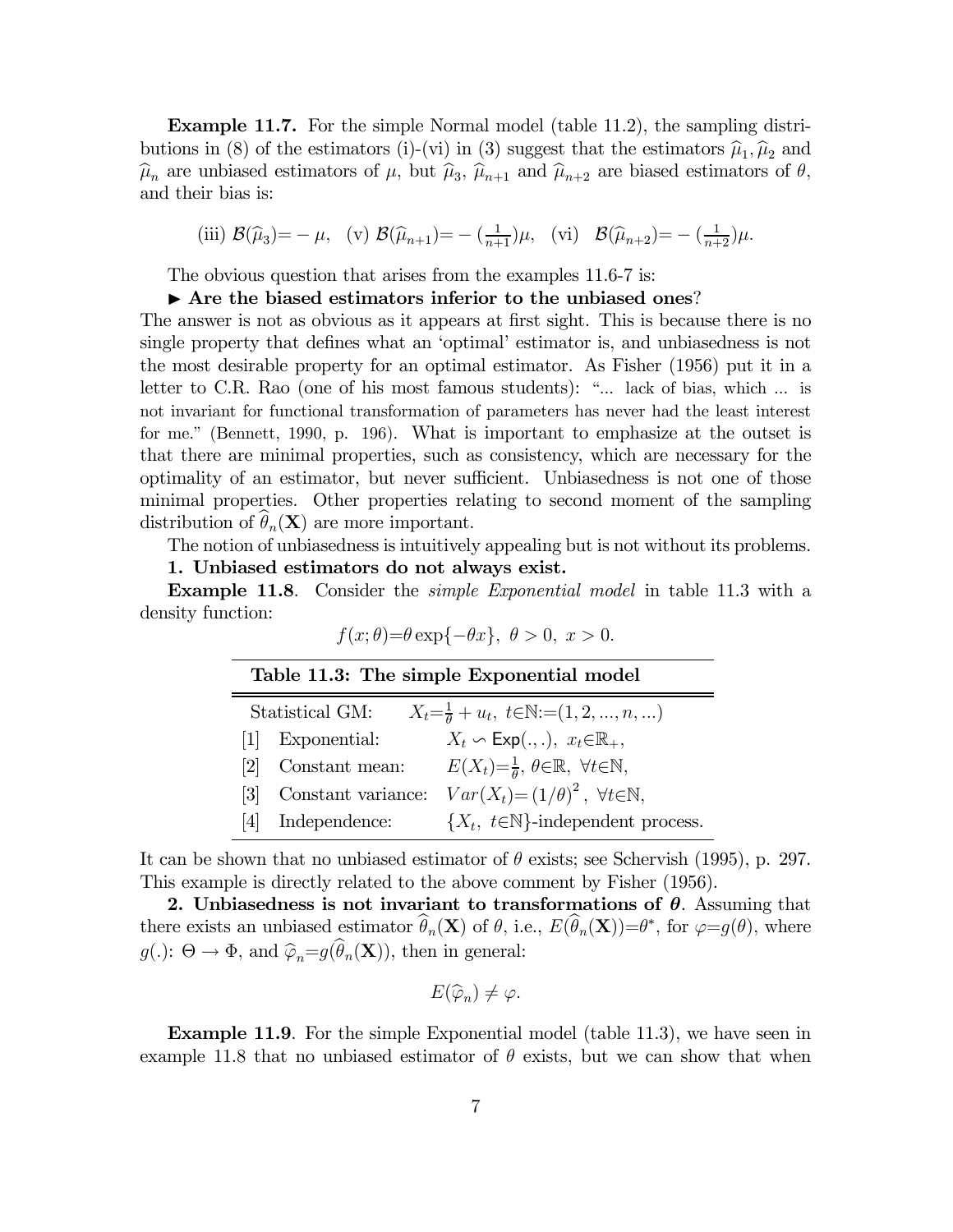$\theta$  is reparameterized into  $\phi = (1/\theta)$ , one can show that  $\widehat{\phi} = \frac{1}{n} \sum_{i=1}^{n} X_i$  is an unbiased estimator of  $\phi$  since assumption [2] (table 11.3) becomes  $E(X_t)=\phi$  and thus  $E(\widehat{\phi}) = \frac{2!}{n} \sum_{i=1}^{n} E(X_i) = \phi$ . This is the reason why the Exponential density is often parameterized in terms of  $\phi$ :  $f(x; \phi) = (1/\phi) \exp{-\left(x/\phi\right)}, \ \phi > 0, \ x > 0.$ 

### 4.2 Efficiency: relative vs. full efficiency

Given that a frequentist (point) estimator  $\theta_n(\mathbf{X})$  aims to pin-point  $\theta^*$ , and its optimality is evaluated by how effectively it achieves that, it is natural to extend the search for optimal properties to the *second moment* of the sampling distribution of  $\theta_n(\mathbf{X})$ . The second moment provides information about the dispersion of the sampling distribution around  $\theta^*$ , defining the property referred to as *efficiency*. In practice, one needs to distinguish clearly between two different forms of efficiency, *relative* and full efficiency, that are sometimes confused with serious consequences. This is because by itself relative efficiency is of limited value, but full efficiency is priceless.

#### 4.2.1 Relative efficiency

For any two unbiased estimators  $\hat{\theta}_1(\mathbf{X})$  and  $\hat{\theta}_2(\mathbf{X})$  of  $\theta$ ,  $\hat{\theta}_1(\mathbf{X})$  is said to be *relatively* more efficient than  $\widehat{\theta}_2(\mathbf{X})$  if:

$$
Var(\widehat{\theta}_1(\mathbf{X})) \leq Var(\widehat{\theta}_2(\mathbf{X}))
$$

Example 11.10. For the simple Bernoulli model (table 11.1), the sampling distributions in (7) of the estimators (i)-(vi) in (2) indicate that  $\hat{\theta}_1, \hat{\theta}_2$ , and  $\hat{\theta}_3$  are unbiased estimators of  $\theta$ , but in terms of relative efficiency we have a clear ordering based on their variances:

$$
Var(\widehat{\theta}_3) = \frac{\theta(1-\theta)}{3} < Var(\widehat{\theta}_2) = \frac{\theta(1-\theta)}{2} < Var(\widehat{\theta}_1) = \frac{\theta(1-\theta)}{1}, \text{ for } n \ge 3
$$

Example 11.11. For the simple Normal model (table 11.2), the sampling distributions in (8) of the estimators (i)-(vi) in (3) indicate that  $\hat{\mu}_1, \hat{\mu}_2$ , and  $\hat{\mu}_n$  are unbiased estimators of  $\theta$ , but in terms of relative efficiency we have a clear ordering based on their variances:

$$
Var(\widehat{\mu}_n) = \frac{\sigma^2}{n} < Var(\widehat{\mu}_2) = \frac{\sigma^2}{2} < Var(\widehat{\mu}_1) = \frac{\sigma^2}{1}, \text{ for } n \ge 3
$$

The problem with using relative efficiency to compare different estimators is that the comparison is local in the sense that it all depends on the pool of estimators in hand. This is equivalent to my assertion that 'I am the best econometrician in my family'. That is true, but that does not make me a good econometrician because the pool of comparison is much too narrow. In the case of example 11.10,  $\hat{\theta}_3$  is the best on relative efficiency grounds, but it is a terrible estimator because it is inconsistent and the comparison is narrowed to a group of inconsistent estimators. Hence, the question that immediately comes to mind is:

 $\blacktriangleright$  is there a global notion of efficiency? The surprising answer is yes!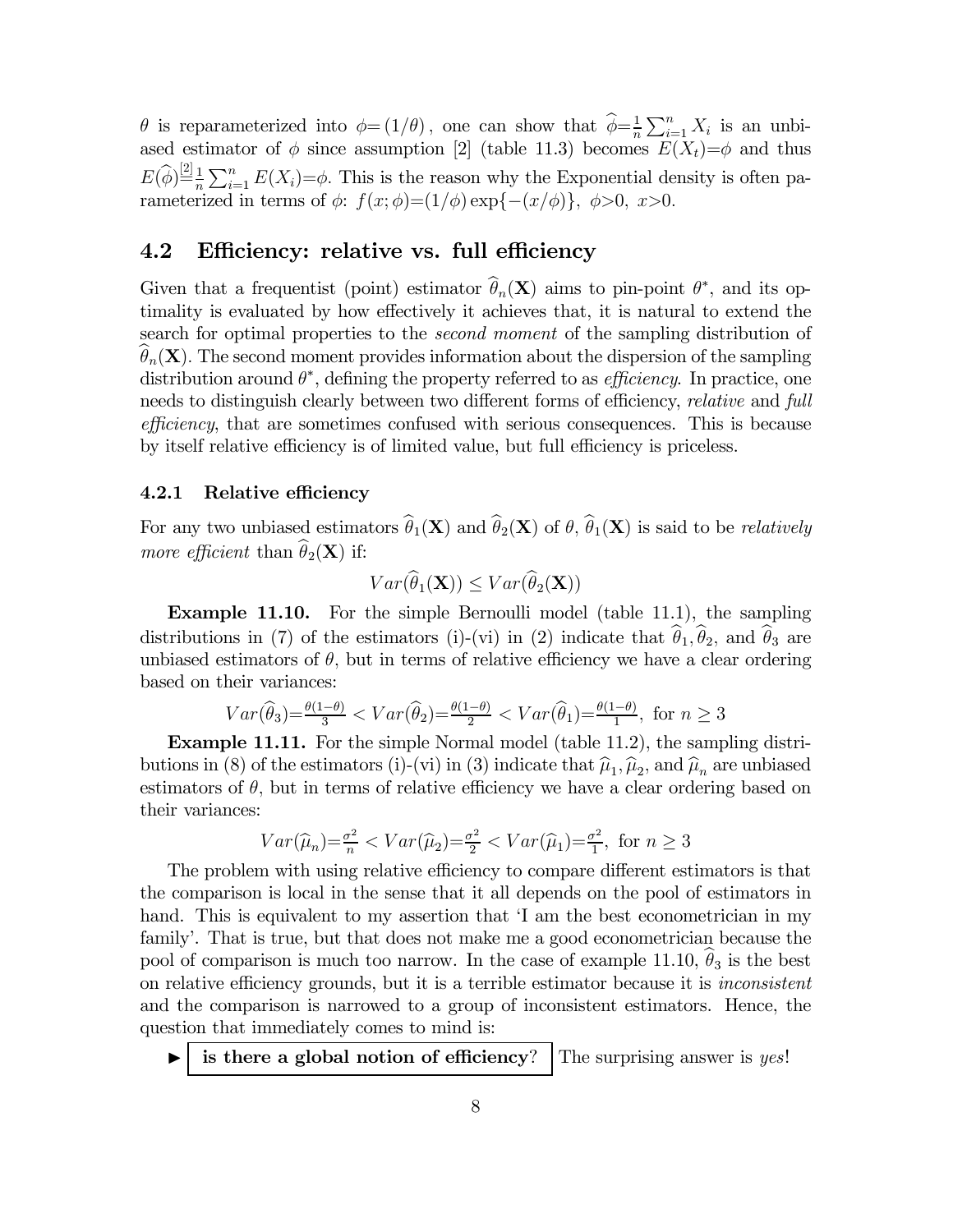#### 4.2.2 Full efficiency: the Cramer-Rao lower bound

The challenge of devising an absolute lower bound was met successfully in the 1940s by two pioneers of modern frequentist statistics, Harald Cramér (1893—1985) and C.R. Rao  $(1920-\cdots)$ , in Cramer (1946b) and Rao (1945). Using different approaches they both reached the conclusion that the global lower bound for unbiased estimators is related to the Fisher information; a concept introduced by Fisher (1922a).

Fisher's information of the sample. Like all results with any generality, the Fisher information of the sample and the associated Cramer-Rao lower bound applies to 'regular' statistical models, where regularity is defined in terms of certain restrictions pertaining the their distribution of the sample  $f(\mathbf{x}; \boldsymbol{\theta})$ ,  $\mathbf{x} \in \mathbb{R}_X^n$ .

A statistical model  $M_{\theta}(\mathbf{x})$  is said to be regular if its  $f(\mathbf{x}; \theta)$ ,  $\mathbf{x} \in \mathbb{R}_{X}^{n}$  satisfies the following regularity conditions:

# Table 11.4: Regularity for  $\mathcal{M}_{\theta}(\mathbf{x}) = \{f(\mathbf{x}; \theta), \theta \in \Theta\}, \mathbf{x} \in \mathbb{R}_{X}^{n}$

**(R1)** The parameter space  $\Theta$  is an open subset of  $\mathbb{R}^m$ ,  $m < n$ ,

(**R2**) the support of **X**,  $\mathbb{R}^n_X := {\mathbf{x}: f(\mathbf{x}; \boldsymbol{\theta}) > 0}$ , is the same  $\forall \boldsymbol{\theta} \in \Theta$ ,

- (**R3**)  $\left(\frac{\partial \ln f(\mathbf{x}; \theta)}{\partial \theta}\right) < \infty$ , exists and is finite  $\forall \theta \in \Theta$ ,  $\forall \mathbf{x} \in \mathbb{R}_{X}^{n}$ ,
- (R4) for any Borel function  $h(X)$  differentiation and integration can be interchanged:  $\overline{d}$  $d\boldsymbol{\theta}$  $\int \ldots \int h(\mathbf{x}) \cdot f(\mathbf{x}; \boldsymbol{\theta}) d\mathbf{x}$  $\setminus$ =  $\int \cdots \int h(\mathbf{x}) \left[ \frac{\partial}{\partial \theta} f(\mathbf{x}; \theta) \right] d\mathbf{x} < \infty.$

R1 excludes boundary points to ensure that derivatives (from both sides of a point) exist, and R1 ensures that the support of  $f(\mathbf{x}; \theta)$  does not depend on  $\theta$ . For such regular probability models we can proceed to define the Fisher information of the sample which is designed to provide a measure of the information rendered by the sample for a parameter  $\theta \in \Theta$ .

Focusing on the case of a single parameter  $\theta$ , the Fisher information of the sample  $\mathbf{X}=(X_1, X_2, ..., X_n)$  is defined by:

$$
\mathcal{I}_n(\theta) := E\left\{ \left( \frac{d \ln f(\mathbf{x}; \theta)}{d \theta} \right)^2 \right\} \tag{9}
$$

There are several things to NOTE about this concept.

(a) Under the *regularity conditions*  $(R1)-(R4)$  it can be shown that:

$$
\mathcal{I}_n(\theta) := E\left\{ \left(\frac{d \ln f(\mathbf{x};\theta)}{d \theta}\right)^2 \right\} = E\left(-\frac{d^2 \ln f(\mathbf{x};\theta)}{d \theta^2}\right) \tag{10}
$$

This often provides a more convenient way to derive Fisher's information and thus the Cramer-Rao lower bound.

(b) The form of  $\mathcal{I}_n(\theta)$  depends crucially on the sampling model. For example, in the case of an independent sample:

$$
E\left(\frac{d\ln f(\mathbf{x};\theta)}{d\theta}\right) = \sum_{i=1}^{n} E\left(\frac{d\ln f(x_i;\theta)}{d\theta}\right)
$$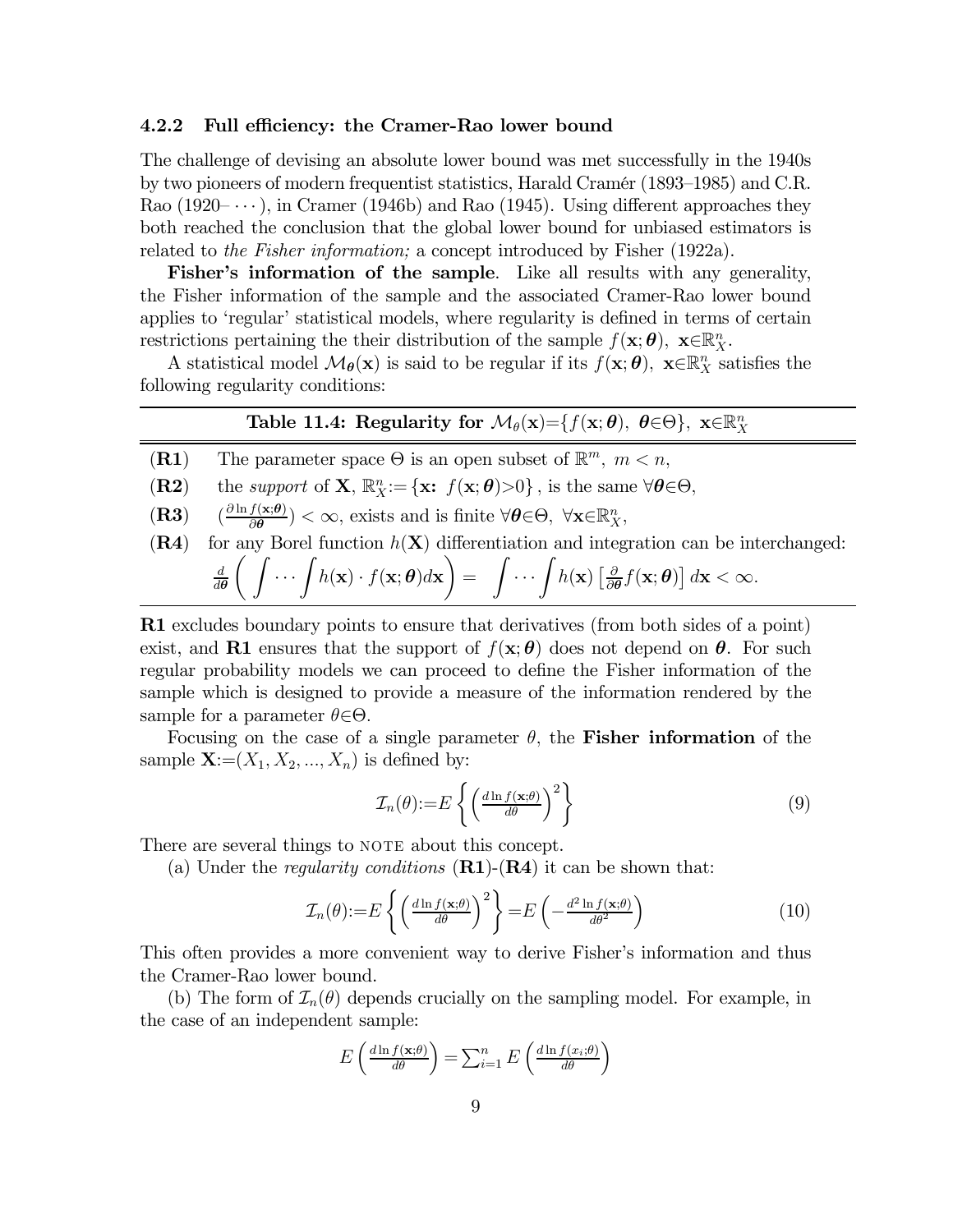and in the IID sample case Fisher's information takes the even simpler form:

$$
\mathcal{I}_n(\theta) = n\mathcal{I}(\theta) := nE\left\{ \left( \frac{d \ln f(x;\theta)}{d\theta} \right)^2 \right\},\,
$$

in an obvious notation, where  $f(x; \theta)$  denotes the marginal density function and  $\mathcal{I}(\theta)$ represents the Fisher information of a single observation.

Example 11.12. For the simple Normal model (table 11.2):

$$
f(x; \theta) = \frac{1}{\sqrt{2\pi}} \exp\left\{-\frac{(x-\theta)^2}{2\sigma^2}\right\}, \frac{d}{d\theta} \ln f(x; \theta) = \frac{(x-\theta)}{\sigma^2} \implies \mathcal{I}(\theta) = 1 \text{ and } \mathcal{I}_n(\theta) = n.
$$

This example suggests that as the information increases, the Fisher information of the sample  $\mathcal{I}_n(\theta)$  increases and thus more information about  $\theta$  is gained.

Cramer-Rao lower bound. Assuming that the Fisher information of the sample exists and  $\mathcal{I}_n(\theta) > 0$ ,  $\forall \theta \in \Theta$ , the variance of any unbiased estimator of a parameter  $\theta$ , say  $\widehat{\theta}_n(\mathbf{X})$ , cannot be smaller than the inverse of  $\mathcal{I}_n(\theta)$ :

$$
Var(\widehat{\theta}) \ge \mathsf{C}\text{-}\mathsf{R}(\theta) = \mathcal{I}_n^{-1}(\theta). \tag{11}
$$

In the case where one is interested in some differentiable function of  $\theta$ , say  $q(\theta)$ , and  $\hat{q}(\theta)$  is an estimator of  $q(\theta)$ , the Cramer-Rao lower bound takes the form:

$$
Var(\widehat{q}(\theta)) \ge C-R(q(\theta)) = \left(\frac{d}{d\theta}E(q(\theta))\right)^2 \mathcal{I}_n^{-1}(\theta).
$$
 (12)

General C-R lower bound. Using (12) we can extend the Cramer-Rao lower bound to the case of any estimator  $\widehat{\theta}_n(\mathbf{X})$  of  $\theta$ , including biased ones:

$$
Var(\widehat{\theta}_n(\mathbf{X})) \ge \mathsf{GC-R}(\theta) = \left(\frac{dE(\widehat{\theta}_n(\mathbf{X}))}{d\theta}\right)^2 \left\{ E\left(\frac{d\ln f(\mathbf{x};\theta)}{d\theta}\right)^2 \right\}^{-1}.
$$
 (13)

The following example illustrates the role of condition  **in deriving the C-R** lower bound.

**Example 11.13.** Consider the *simple Uniform model:* 

$$
\mathcal{M}_{\theta}(\mathbf{x}) : X_t \backsim \text{UIID}(0, \theta), \ 0 < x_k < \theta, \ \theta > 0, \ k \in \mathbb{N}, \tag{14}
$$

whose density function takes the form:

$$
f(x; \theta) = (\frac{1}{\theta}), \ \theta > 0, \ 0 < x < \theta; \ E(X_k) = (\frac{\theta}{2}), Var(X_k) = (\frac{\theta^2}{12}), \ \forall t \in \mathbb{N}.
$$

In this case, the range of X depends on  $\theta$ , and the regularity condition **R2** is not satisfied. If we were to derive the C-R lower bound, by ignoring this regularity problem, we will get very misleading results:

$$
\frac{d\ln f(\mathbf{x};\theta)}{d\theta} = \frac{d}{d\theta} \left( -n \ln \theta \right) = -\frac{n}{\theta} \implies \mathcal{I}_n(\theta) = E \left( \frac{d\ln f(\mathbf{x};\theta)}{d\theta} \right)^2 = \left( \frac{n}{\theta} \right)^2.
$$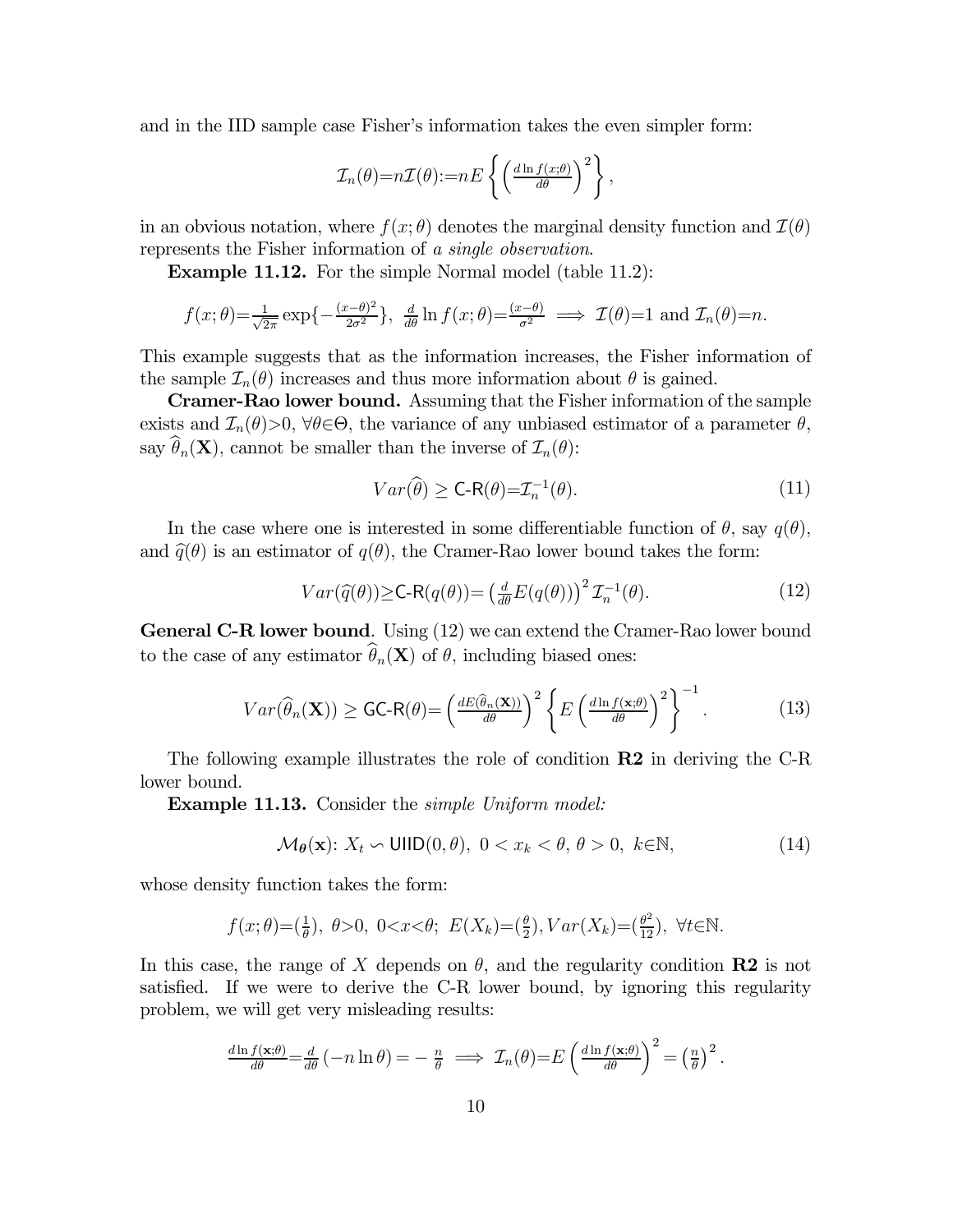This is because there are other unbiased estimators of  $\theta$ , say  $\widehat{\theta}_{[n]}(\mathbf{X}) = \left(\frac{n+1}{n}\right) \max\left(\mathbf{X}\right)$ , where max (X) is the maximum order statistic, whose variance is smaller than  $\mathcal{I}_n^{-1}(\theta)$ (Cassela and Berger, 2002) since:

$$
Var\left(\widehat{\theta}_{[n]}(\mathbf{X})\right) = \frac{\theta^2}{n(n+2)} < \mathcal{I}_n^{-1}(\theta) = \frac{\theta^2}{n^2}.
$$

The equality in (10) offers a simple way to confirm that a statistical model is non-regular. For this statistical model in table 11.5:

$$
\frac{d^2 \ln f(\mathbf{x};\theta)}{d\theta^2} = \frac{n}{\theta^2} \implies E\left(-\frac{d^2 \ln f(\mathbf{x};\theta)}{d\theta^2}\right) = -\frac{n}{\theta^2} \neq \frac{\theta^2}{n^2} = E\left(\frac{d \ln f(\mathbf{x};\theta)}{d\theta}\right)^2.
$$

Indeed,  $E(-\frac{d^2 \ln f(\mathbf{x};\theta)}{d\theta^2}) = -\frac{n}{\theta^2} < 0$  makes no statistical sense. Hence, using the Cramer-Rao lower bound in the case of non-regular statistical models will give rise to misleading results.

Name Density Parameter space Support Uniform  $\mathsf{U}(0, \theta)$ :  $f(x; \theta) = \frac{1}{\theta}, \qquad \theta \in \mathbb{R}_+$   $(\theta > 0), \qquad 0 < x < \theta$ Uniform  $\mathsf{U}\left(-\frac{\theta}{2}, \frac{\theta}{2}\right)$ :  $f(x; \theta) = \frac{1}{\theta}, \qquad \theta \in \mathbb{R}_+ \ (\theta > 0), \qquad -\frac{\theta}{2} < x < \frac{\theta}{2}$ Uniform  $\mathsf{U}(\theta - \frac{1}{2}, \theta + \frac{1}{2})$ :  $f(x; \theta) = 1$ ,  $\theta \in \mathbb{R}_+$   $(\theta > 0)$ ,  $\theta - \frac{1}{2} < x < \theta + \frac{1}{2}$ Uniform (discr.)  $\text{Ud}(N)$ :  $f(x; \theta) = \frac{1}{N}$ ,  $N \ge 1$ ,  $x=1, 2, ..., N$ Triangular: Triang $(\theta)$ :  $f(x; \theta) = 1 - |x - \theta|$ ,  $0 \le \theta \le 1$ ,  $0 < x < \theta$ , Location Loc( $\theta$ ):  $f(x; \theta) = e^{-(x-\theta)}, \quad \theta \in \mathbb{R}_+$  ( $\theta > 0$ ),  $x > \theta$ , Location/scale  $LS(\theta, \sigma)$ :  $\frac{1}{\sigma}e^{-(\frac{x-\theta}{\sigma})}, \quad \theta > 0, \ \sigma > 0, \quad x > \theta.$ 

Table 11.5: Non-Regular Probability models: R2 invalid

Full efficiency. An estimator  $\widehat{\theta}_n(X)$  of  $\theta$  is said to be a *fully efficient* if its variance is equal to the Cramer-Rao lower bound:

Unbiased: 
$$
Var(\widehat{\theta}_n(\mathbf{X}))=C-R(\theta)=\mathcal{I}_n^{-1}(\theta)=\left\{E\left(\frac{d\ln f(\mathbf{x};\theta)}{d\theta}\right)^2\right\}^{-1},
$$
  
\nBiased:  $Var(\widehat{\theta}_n(\mathbf{X}))=GC-R(\theta)=\left(\frac{dE(\widehat{\theta}_n(\mathbf{X}))}{d\theta}\right)^2\left\{E\left(\frac{d\ln f(\mathbf{x};\theta)}{d\theta}\right)^2\right\}^{-1}.$  (15)

Necessary and sufficient condition. An estimator  $\widehat{\theta}_n(\mathbf{X})$  satisfies (15) iff:

$$
\left(\widehat{\theta}_n(\mathbf{X}) - \theta\right) = h(\theta) \left[\frac{d \ln f(\mathbf{x}; \theta)}{d \theta}\right],\tag{16}
$$

for some function  $h(\theta)$ ,  $\forall \theta \in \Theta$ ; see Casella and Berger (2002).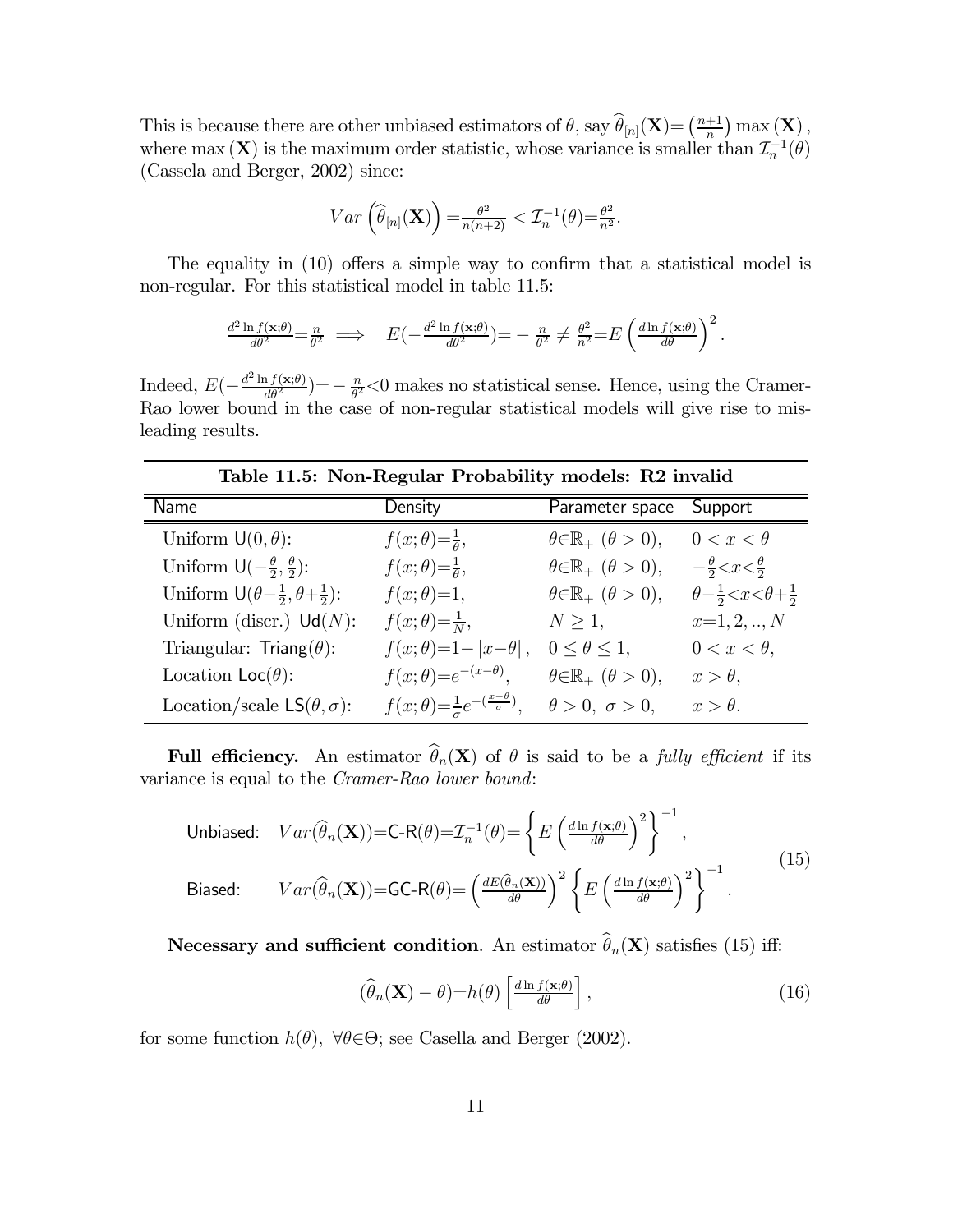**Example 11.14.** For the simple Normal model (table 11.2),  $f(\mathbf{x}; \mu)$  and  $\ln f(\mathbf{x}; \mu)$ are:

$$
f(\mathbf{x};\mu) = \left(\frac{1}{\sqrt{2\pi\sigma^2}}\right)^n \exp\left\{-\frac{1}{2}\sum_{t=1}^n \frac{(x_t-\mu)^2}{\sigma^2}\right\}, \quad \ln f(\mathbf{x};\mu) = -\frac{n}{2}\ln(2\pi\sigma^2) - \frac{1}{2}\sum_{t=1}^n \frac{(x_t-\mu)^2}{\sigma^2}.
$$

Given that the first and second derivatives are:

$$
\frac{d\ln f(\mathbf{x};\mu)}{d\mu} = \sum_{i=1}^n \frac{(x_i - \mu)}{\sigma^2}, \frac{d^2 \ln f(\mathbf{x};\mu)}{d\mu^2} = \frac{n}{\sigma^2} \implies \mathcal{I}_n(\mu) = \frac{n}{\sigma^2},
$$

and thus, the Cramer-Rao lower bound for  $\mu$  is  $\mathsf{C}\text{-}\mathsf{R}(\mu)=\frac{\sigma^2}{n}$ . This confirms that  $\hat{\mu}_n = \frac{1}{n} \sum_{i=1}^n X_i$  of  $\mu$  is both unbiased and fully efficient. Notice that (16) holds in this case since:

$$
(\widehat{\mu}_n - \mu) = \frac{1}{n} \left[ \frac{d \ln f(\mathbf{x}; \mu)}{d \mu} \right] = \frac{1}{n} \sum_{i=1}^n \frac{(x_i - \mu)}{\sigma^2}.
$$

**Example 11.15.** For the simple Bernoulli model (table 11.1),  $f(\mathbf{x}; \theta)$  is:

$$
f(\mathbf{x};\theta) = \theta^{\sum_{i=1}^{n} x_i} (1-\theta)^{\sum_{i=1}^{n} (1-x_i)} \Rightarrow \ln f(\mathbf{x};\theta) = (\sum_{i=1}^{n} X_i) \ln \theta + (\sum_{i=1}^{n} [1-X_i]) \ln (1-\theta).
$$

On the basis of the first and second derivatives:

$$
\frac{d \ln f(\mathbf{x};\theta)}{d \theta} = \left(\sum_{i=1}^{n} X_i\right) \left(\frac{1}{\theta}\right) - \left(\left[\sum_{i=1}^{n} (1 - X_i)\right] \left(\frac{1}{1 - \theta}\right),
$$
\n
$$
\frac{d^2 \ln f(\mathbf{x};\theta)}{d \theta^2} = -\left(\sum_{i=1}^{n} X_i\right) \left(\frac{1}{\theta^2}\right) - \left[\sum_{i=1}^{n} (1 - X_i)\right] \left(\frac{1}{1 - \theta}\right)^2,
$$
\n
$$
\mathcal{I}_n(\theta) = E\left(-\frac{d^2 \ln f(\mathbf{x};\theta)}{d \theta^2}\right) = \frac{n}{\theta(1 - \theta)} \implies \mathsf{C}\text{-}\mathsf{R}(\theta) = \mathcal{I}_n^{-1}(\theta) = \frac{\theta(1 - \theta)}{n}.
$$

This confirms that  $\widehat{\theta}_n = \frac{1}{n} \sum_{i=1}^n X_i$  with a sampling distribution  $\widehat{\theta}_n \sim Bin(\theta, \frac{\theta(1-\theta)}{n}; n)$  is both unbiased and fully efficient.

## 4.3 Minimum MSE estimators and admissibility

The above measures of efficiency enable us to choose between unbiased estimators on one hand and biased estimators on the other using (11) and (13), respectively. These lower bounds, however, offer no guidance on the question of choosing between a biased and an unbiased estimator. Such a comparison is of interest in practice because fully efficient and unbiased estimators do not always exist and unbiased estimators are not always good estimators. There are circumstances where a biased estimator is preferable to an unbiased one. The question then is:  $\blacktriangleright$  How do we compare biased and unbiased estimators?

It makes sense to penalize a biased estimator in order the derive a dispersion measure that makes a biased and an unbiased estimator comparable. The most widely used such measure is the *Mean Square Error*:

$$
\text{MSE}(\widehat{\theta}_n(\mathbf{X}); \theta^*) = E\{(\widehat{\theta}_n(\mathbf{X}) - \theta^*)^2\}.
$$
 (17)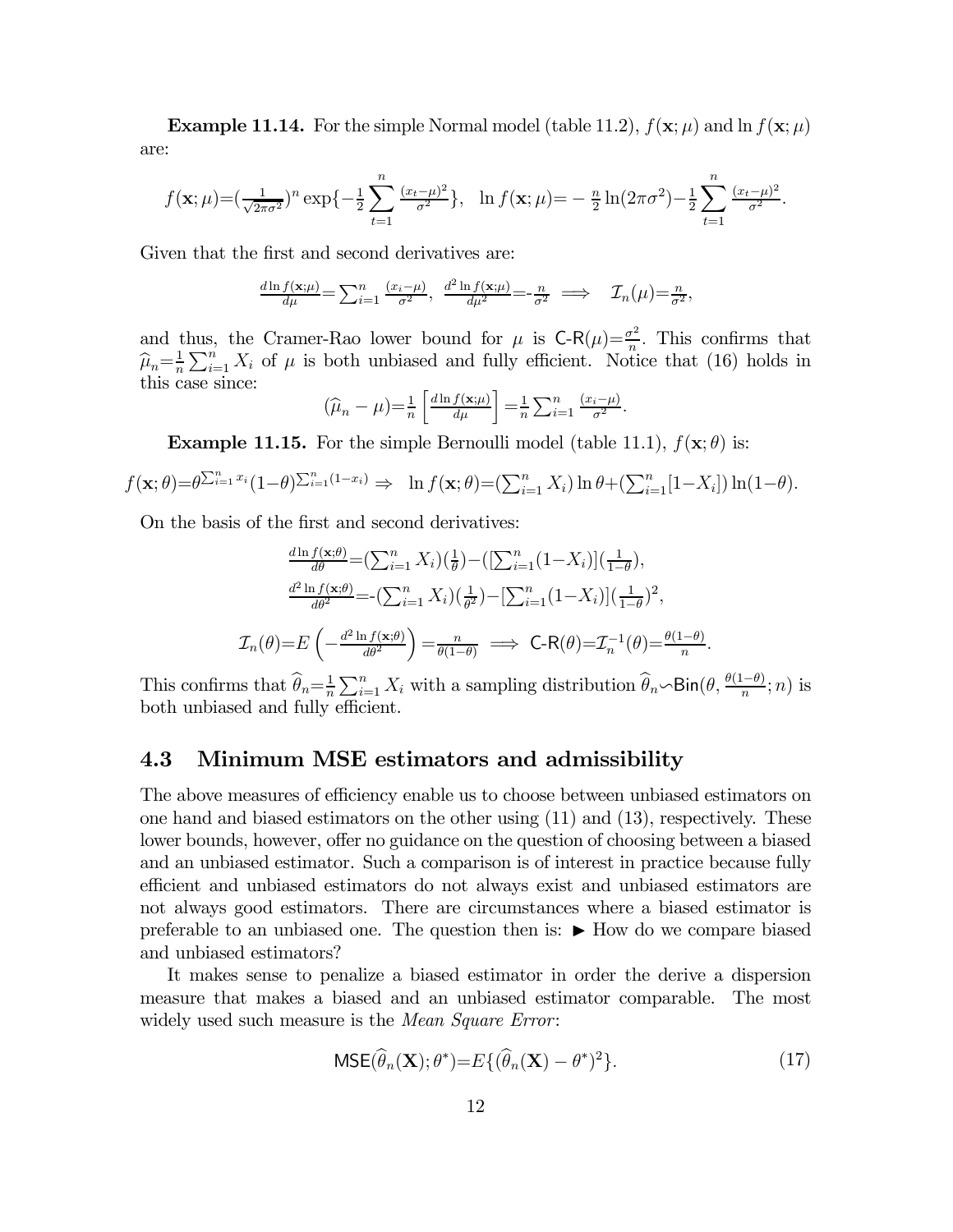It is very important to emphasize that the MSE for frequentist estimators, like the bias, is defined at the point  $\theta = \theta^*$ . It can be shown to represent a penalized variance:

$$
\text{MSE}(\widehat{\theta}_n(\mathbf{X}); \theta^*) = Var(\widehat{\theta}_n(\mathbf{X})) + [\mathcal{B}(\widehat{\theta}_n(\mathbf{X}); \theta^*)]^2,
$$
\n(18)

with the penally equal to the square of the  $\mathcal{B}(\theta_n; \theta^*) = E(\theta_n) - \theta^*$ . This can be derived by adding and subtracting  $E(\hat{\theta}_n) = \theta_m$  in the definition of the MSE as follows:

$$
\begin{split} \text{MSE}(\widehat{\theta}_{n};\theta^{*}) &= E\{[(\widehat{\theta}_{n}-\theta_{m})+(\theta_{m}-\theta^{*})]^{2}\} = \\ &= E[\widehat{\theta}_{n}-\theta_{m}]^{2} + 2[\theta_{m}-\theta^{*}]E[\widehat{\theta}_{n}-\theta_{m}] + [\theta_{m}-\theta^{*}]^{2} = \\ &= E[\widehat{\theta}_{n}-\theta_{m}]^{2} + [\theta_{m}-\theta^{*}]^{2} = Var(\widehat{\theta}_{n}) + [\mathcal{B}(\widehat{\theta}_{n};\theta^{*})]^{2} . \end{split} \tag{19}
$$

**Minimum MSE estimator.** An estimator  $\hat{\theta}_n(\mathbf{X})$  is said to be a minimum MSE *estimator* of  $\theta$  if:

$$
\mathsf{MSE}(\widehat{\theta}_n(\mathbf{X}); \theta^*) \leq \mathsf{MSE}(\widetilde{\theta}_n(\mathbf{X}); \theta^*),
$$

for any other estimator  $\widetilde{\theta}_n(\mathbf{X})$ .

Example 11.21. For the simple Bernoulli model (table 11.1), the estimators  $(\widehat{\theta}_{n+1}, \widehat{\theta}_{n+2})$  are preferable in terms of their MSE than  $\widehat{\theta}_1$ ,  $\widehat{\theta}_2$  and  $\widehat{\theta}_3$  since for  $n > 3$ :

$$
\begin{array}{ll}\n\text{MSE}(\widehat{\theta}_{n+1}) & = \left(\frac{n}{(n+1)^2}\right)\theta(1-\theta) + \left(\frac{-\theta}{(n+1)}\right)^2 = \frac{n\theta(1-\theta) + \theta^2}{(n+1)^2} \leq \text{MSE}(\widehat{\theta}_k) = \frac{\theta(1-\theta)}{k}, \ k=1,2,3, \\
\text{MSE}(\widehat{\theta}_{n+2}) & = \left(\frac{n}{(n+2)^2}\right)\theta(1-\theta) + \left(\frac{-\theta}{(n+2)}\right)^2 = \frac{n\theta(1-\theta) + \theta^2}{(n+2)^2} \leq \text{MSE}(\widehat{\theta}_k) = \frac{\theta(1-\theta)}{k}, \ k=1,2,3.\n\end{array} \tag{20}
$$

CAUTIONARY NOTE. The frequentist definition of the MSE in (18) should be contrasted with a non-frequentist definition in some textbooks defined for all  $\theta$  in  $\Theta$  $[\forall \theta \in \Theta]$ :

$$
MSE(\hat{\theta}) = E(\hat{\theta} - \theta)^2, \quad \forall \theta \in \Theta.
$$
 (21)

In light of the fact that both the bias  $\mathcal{B}(\hat{\theta}_n; \theta^*) = E(\hat{\theta}_n) - \theta^*$  and  $Var(\hat{\theta}_n) = E(\hat{\theta}_n - \theta_m)^2$ involve only two particular values of  $\theta$  in  $\Theta$ , i.e.  $\theta_m = E(\theta)$  and  $\theta^*$ , defining  $\mathcal{B}(\theta_n; \theta)$ and  $Var(\widehat{\theta}_n)$  for all  $\theta \in \Theta$ , makes no frequentist sense, but it does make sense in both Bayesian and Decision-theoretic statistics. The problem is that the non-frequentist definition of the MSE in (21) is employed to define another property of estimators known as admissibility.

Admissibility. An estimator  $\tilde{\theta}_n(\mathbf{X})$  is *inadmissible* if there exists another estimator  $\widehat{\theta}_n(\mathbf{X})$  such that:

$$
MSE(\hat{\theta}_n, \theta) \le MSE(\hat{\theta}_n, \theta), \ \forall \theta \in \Theta,\tag{22}
$$

and the strict inequality (<) holds for at least one value of  $\theta$ . Otherwise,  $\widetilde{\theta}(\mathbf{X})$  is said to be *admissible* with respect to the loss function  $L_2(\widehat{\theta}_n, \theta) = (\widehat{\theta}_n - \theta)^2$ ,  $\forall \theta \in \Theta$ .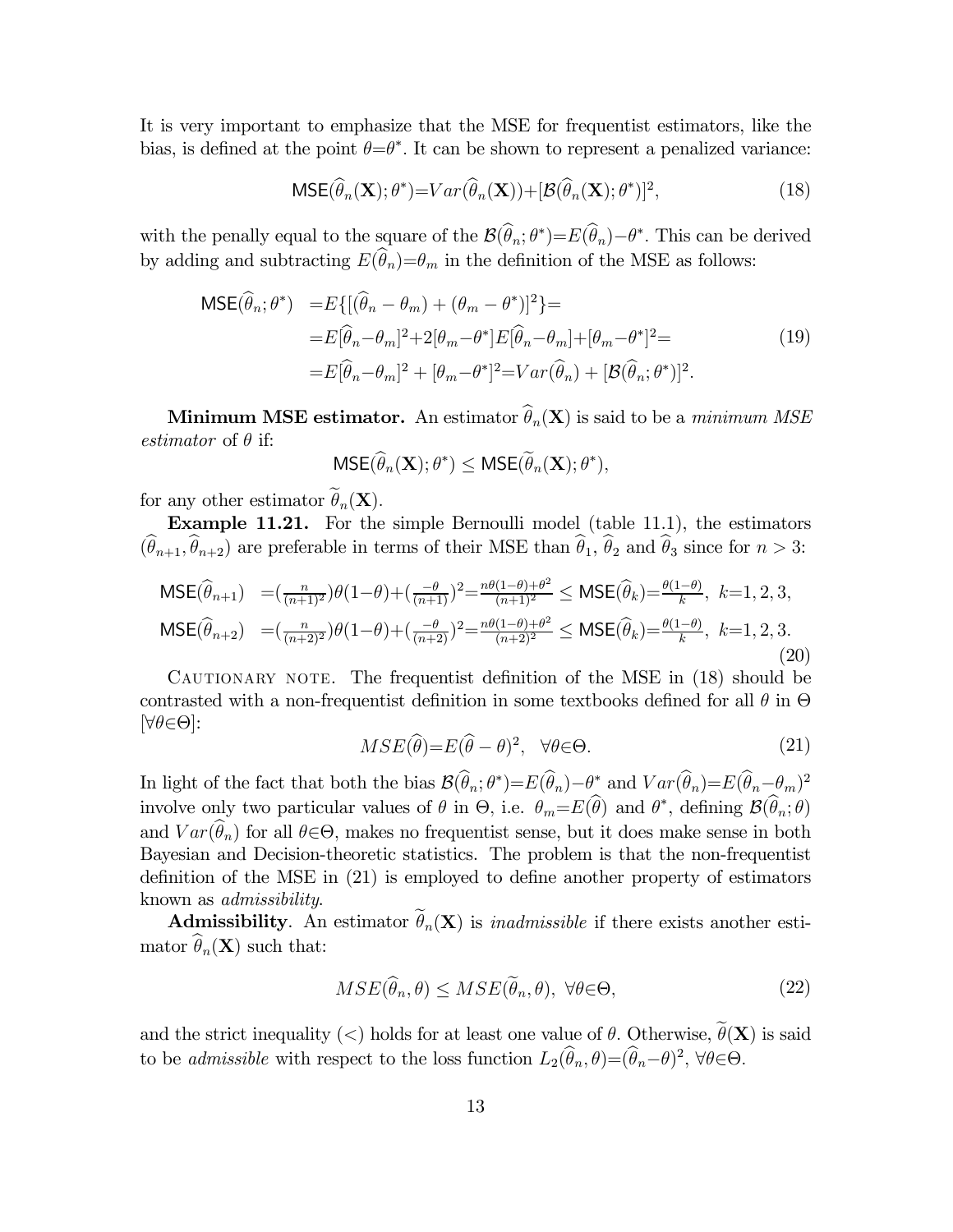Example 11.21 (continued). Comparing the estimators in terms of their MSEs:

$$
MSE(\widehat{\theta}_{n+1}) > MSE(\widehat{\theta}_{n+2})
$$
 for any  $n > 1$ ,

indicating that  $\widehat{\theta}_{n+1}$  is inadmissible, but does that make  $\widehat{\theta}_{n+2}$  a good estimator? Not necessarily because this is only a relative comparison since admissibility is a form of relative efficiency; with respect to a particular loss function. In the above case the loss function is quadratic.

Admissibility can be highly misleading as a finite sample property because it can be shown that estimators with excellent optimal frequentist properties are not always optimal in terms of admissibility. This is because the nature of the quantifier  $\forall \theta \in \Theta$  associated with admissibility in (22) has no bearing on the effectiveness of frequentist estimation that focuses on the capacity of an estimator to pinpoint  $\theta = \theta^*$ . Hence, admissibility is not an interesting property for a frequentist estimator because it concerns values of  $\theta$  other than the true value  $\theta^*$ . Indeed, a moment's reflection suggests that there is something wrong-headed about the use of the quantifier  $\forall \theta \in \Theta$ in (21) because it gives rise to dubious results when viewed from the frequentist perspective. The factual nature of frequentist reasoning in estimation also brings out the inappropriateness of the notion of admissibility as a *minimal property* (necessary but not sufficient). To bring out this problem consider the following example.

Example 11.22. In the context of the simple Normal model in (table 11.2), let us compare two estimators of  $\theta$  in terms of admisibility:

- (i) the unbiased and fully efficient:  $\overline{X}_n = \frac{1}{n} \sum_{k=1}^n X_k$ ,
- (ii) the 'crystalball' estimator:  $\mu_{cb}$ =7405926,  $\forall$ **x**∈ $\mathbb{R}_{X}^{n}$ .

When compared on admissibility grounds, these two estimators are both *admissible* since neither dominates the other on MSE grounds:

$$
MSE(\overline{X}_n, \mu) \geq MSE(\mu_{cb}, \mu), \ \forall \mu \in \mathbb{R},
$$

and thus equally acceptable. Common sense, however, suggests that if a particular criterion of optimality cannot distinguish between  $\overline{X}_n$  [the best estimator] and  $\theta_{cb}$ , a number picked from the air that ignores the data altogether, it is not much of a minimal property. A moment's reflection suggests that its inappropriateness stems from the reliance of admissibility on the quantifier  $\forall \theta \in \Theta'$ . The admissibility of  $\theta_{cb}$ stems from the fact that for certain values of  $\theta$  close to  $\theta_{cb}$ , say  $\theta \in (\theta_{cb} \pm \frac{\lambda}{\sqrt{n}})$ , for  $0 < \lambda < 1$ , on MSE grounds  $\theta_{cb}$  is 'better' than  $\overline{X}_n$ .

$$
MSE(\overline{X}_n; \theta) = \frac{1}{n} > MSE(\theta_{cb}; \theta) \le \frac{\lambda^2}{n} \text{ for } \theta \in (\theta_{cb} \pm \frac{\lambda}{\sqrt{n}}).
$$

This example indicates that admissibility is totally ineffective as a *minimal* property because it does not filter out exceptionally "bad" estimators such as  $\theta_{cb}$ ! Instead, it did exclude potentially good estimators like the *sample median*; see Cox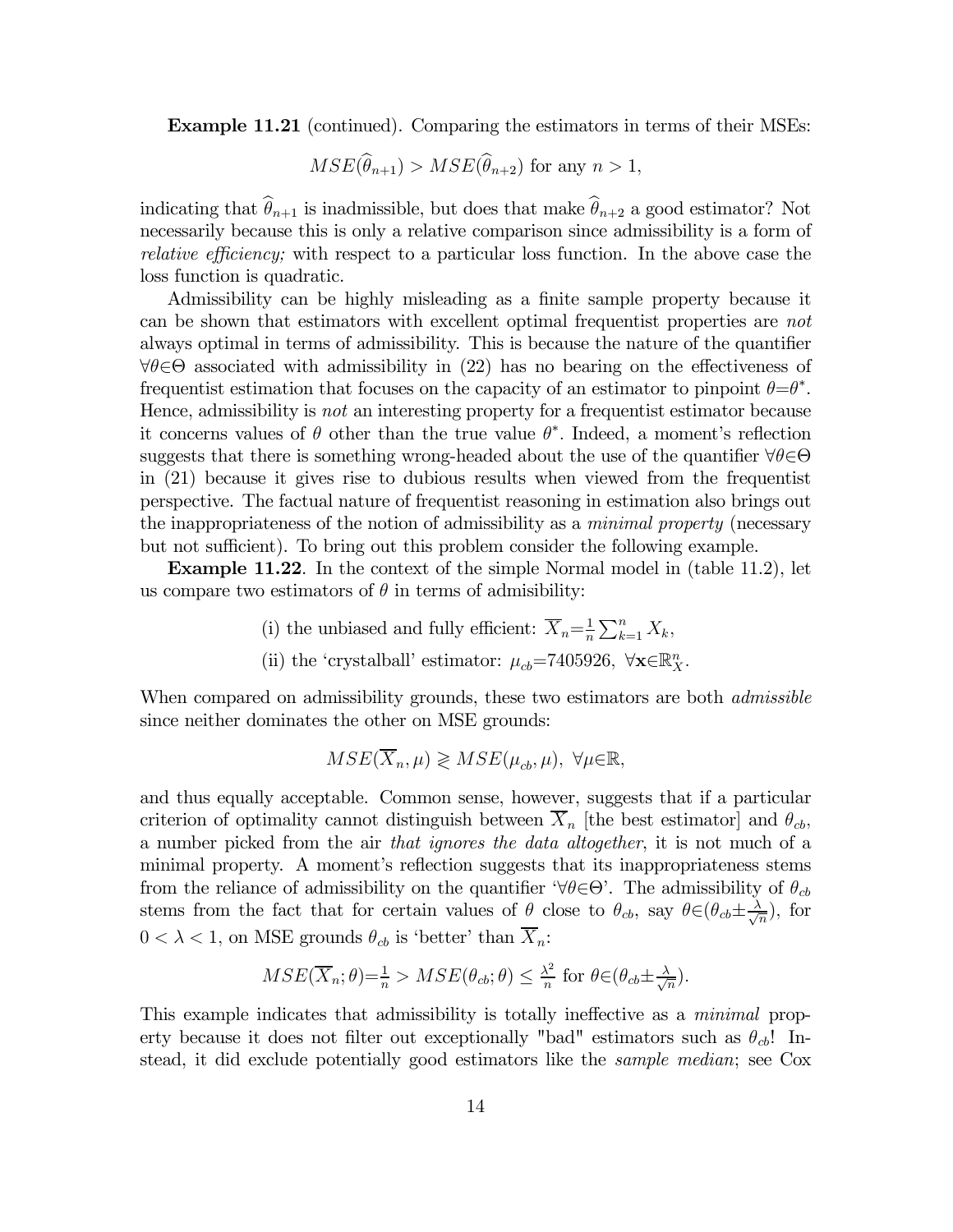and Hinkley (1974). This highlights the extreme relativism of admissibility to the particular loss function, i.e.  $L_2(\widehat{\theta}(\mathbf{X}); \theta)$ , since, as mentioned above, the sample median would have been the optimal estimator in the case of the absolute loss function  $L_1(\theta(\mathbf{X}); \theta) = |\theta(\mathbf{X}) - \theta|.$ 

#### 4.3.1 Full Efficiency vs. MSE and biased estimators

C-R lower bound comparison. Let us return to the comparison of estimators in terms of the C-R lower bound that allows for biased estimators.

Example 11.23. In the context of the simple Bernoulli model in (table 11.1), let us compare the estimators  $(\widehat{\theta}_{n+1}, \widehat{\theta}_{n+2})$  in terms of their respective Cramer-Rao lower bounds. Given that:

$$
E(\widehat{\theta}_{n+1}) = \left(\frac{n}{n+1}\right)\theta, \ \frac{dE(\widehat{\theta}_{n+1})}{d\theta} = \left(\frac{n}{n+1}\right), \ \ E(\widehat{\theta}_{n+2}) = \left(\frac{n}{n+2}\right)\theta, \ \frac{dE(\widehat{\theta}_{n+2})}{d\theta} = \left(\frac{n}{n+2}\right).
$$

their respective the Cramer-Rao lower bounds based on (13) are:

$$
\begin{aligned} &\mathsf{C\text{-}R}(\widehat{\theta}_{n+1}){=} \left(\tfrac{n}{n+1}\right)^2 \left(\tfrac{\theta(1-\theta)}{n}\right) {=} \tfrac{n\theta(1-\theta)}{(n+1)^2} {<} \mathsf{MSE}(\widehat{\theta}_{n+1}),\\ &\mathsf{C\text{-}R}(\widehat{\theta}_{n+2}) {=} \left(\tfrac{n}{n+2}\right)^2 \left(\tfrac{\theta(1-\theta)}{n}\right) {=} \tfrac{n\theta(1-\theta)}{(n+2)^2} {<} \mathsf{MSE}(\widehat{\theta}_{n+1}). \end{aligned}
$$

Returning to the MSE comparison between the unbiased estimators  $\hat{\theta}_1$ ,  $\hat{\theta}_2$  and  $\theta_3$  and the biased estimators  $\theta_{n+1}$  and  $\theta_{n+2}$  in (20), there is another sense in which  $(\theta_{n+1}, \theta_{n+2})$  are much better estimators than  $(\theta_1, \theta_2, \theta_3)$ . A closer look at the variances of  $(\widehat{\theta}_1,\widehat{\theta}_2,\widehat{\theta}_3)$  are not just bigger than those of  $(\widehat{\theta}_{n+1},\widehat{\theta}_{n+2})$ , but they do not decrease as *n* increases. In contrast, the MSE of both  $(\widehat{\theta}_{n+1}, \widehat{\theta}_{n+2})$  goes to zero as  $n \to \infty$ .

This brings up the asymptotic properties of estimators. As argued in chapter 9, the asymptotic properties for estimators amount to extending the limit theorems WLLN, SLLN, CLT that hold for the function  $\sum_{k=1}^{n} X_k$ , to more general functions  $\widehat{\theta}_n := h(X_1, X_2, ..., X_n).$ 

# 5 Asymptotic properties of estimators

Since the target of an ideal estimator  $\theta^*$  with a degenerate sampling distribution  $\mathbb{P}(\theta_n^*(\mathbf{X})=0)=1$  is impossible to achieve with a sample size  $n < \infty$ , it makes sense to seek estimators that achieve this ideal as  $n \to \infty$ . In particular, when an estimator  $\widehat{\theta}_n(\mathbf{X})=h(X_1, X_2, ..., X_n)$  converges to  $\theta^*$  almost surely:

$$
\mathbb{P}(\lim_{n\to\infty}\widehat{\theta}_n(\mathbf{X})=\theta)=1,
$$

which is an extension of the SLLN; see chapter 9. In view of the fact that the probabilistic convergence results associated with the WLLN, SLLN and the CLT can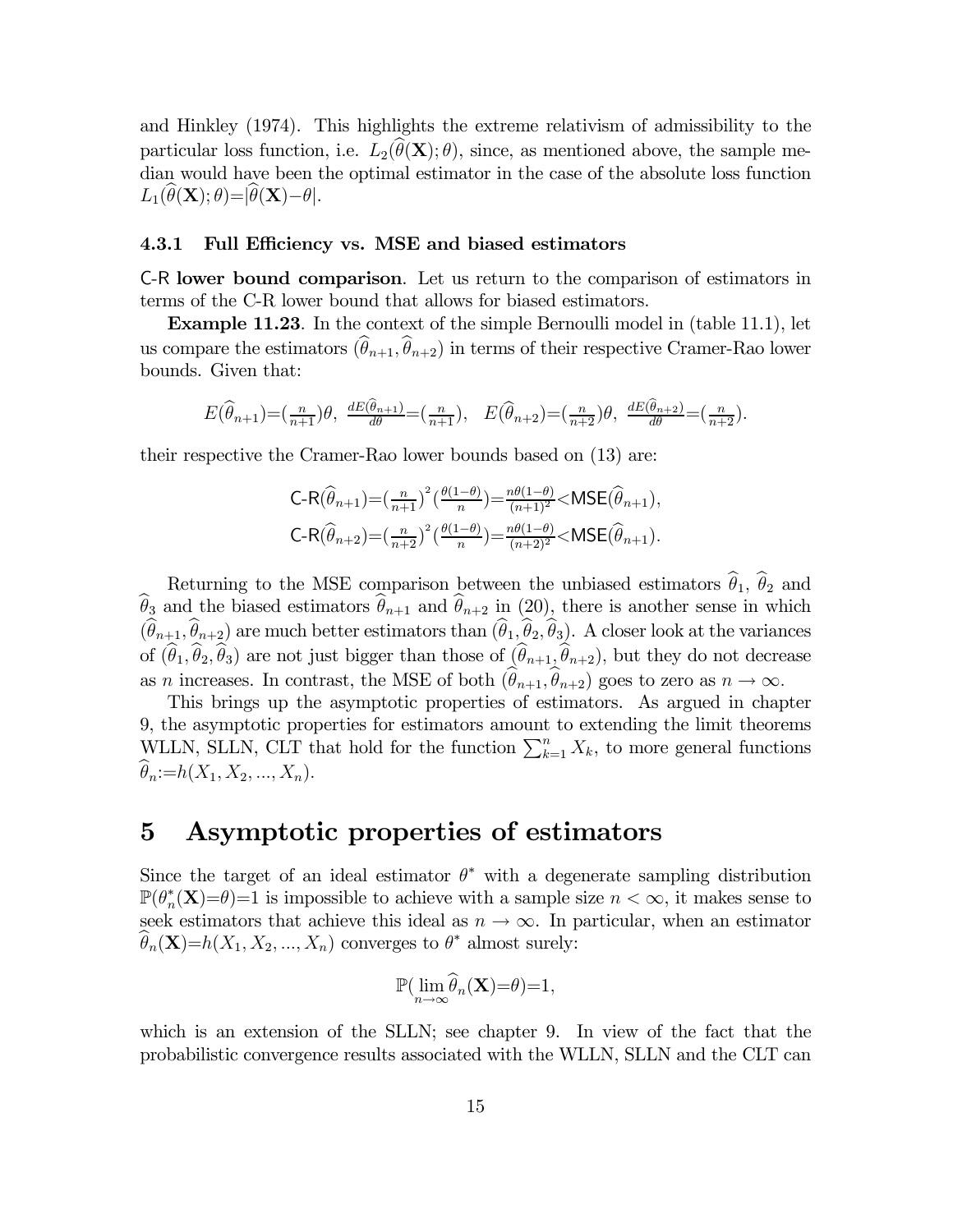only inform one about what happens at the limit  $n=\infty$ , why should the asymptotic properties of weak and strong consistency, and asymptotic Normality, extending these limit theorem results, be relevant for any inference based on a given  $n < \infty$ ?

Common sense suggests that an estimator  $\widehat{\theta}_n(\mathbf{X})$  whose aptitude to pin-point  $\theta^*$ is enhanced as  $n$  increases is preferable to one whose capacity is the same whether  $n=3$  or  $n=3^{10}$ . We call such properties *asymptotic* because, in contrast to the above finite sample properties which relate to the finite sampling distribution  $f(\hat{\theta}_n; \mathbf{x})$ , they relate to the sequence of sampling distributions  $\{f(\theta_n; \mathbf{x})\}_{n=1}^{\infty}$ .

## 5.1 Consistency (weak)

An estimator  $\widehat{\theta}_n$  is said to be a (weakly) consistent estimator of  $\theta$ , if for any  $\varepsilon > 0$ :

$$
\lim_{n \to \infty} \mathbb{P}(\left|\widehat{\theta}_n - \theta^*\right| < \varepsilon) = 1, \text{ and denoted by: } \widehat{\theta}_n \stackrel{\mathbb{P}}{\to} \theta^*.
$$
\n(23)

This reads "the limit of the probability of the event that  $\theta_n$  differs from  $\theta^*$ , the true  $\theta$ , by less than some positive constant  $\varepsilon > 0$ , goes to one as *n* goes to infinity"; see chapter 9.

REMARKS: (i) To avoid messy notation in what follows, the star  $(*)$  in  $\theta^*$  will be dropped unless it is important to highlight its role.

(ii)  $\hat{\theta}_n$  in this definition stands for a generic estimator; the sub-script *n* is used to emphasize the role of the sample size.

(iii) In general, verifying (23) is non-trivial, but in one case where  $\widehat{\theta}_n$  has a bounded variance, it can be easily verified using *Chebyshev's inequality* (see Appendix 9.A):

$$
\mathbb{P}(\left|\widehat{\theta}_n - \theta\right| \leq \varepsilon) \geq 1 - \frac{E(\widehat{\theta}_n - \theta)^2}{\varepsilon^2}.
$$

This is because  $E(\widehat{\theta}_n - \theta)^2 = \mathsf{MSE}(\widehat{\theta}_n)$ , and thus when  $\mathsf{MSE}(\widehat{\theta}_n) \longrightarrow 0$ , then  $\frac{E(\widehat{\theta}_n - \theta)^2}{\varepsilon^2} \longrightarrow$ 0 and (23) holds. From (18) we know that:

$$
MSE(\widehat{\theta}_n) \to 0 \text{ if } Var(\widehat{\theta}_n) \to 0 \text{ and } \mathcal{B}(\widehat{\theta}_n; \theta) \to 0.
$$

This suggests two easily verifiable conditions for  $\widehat{\theta}_n$  to be a *consistent* estimator of  $\theta$ when the required moments of its sampling distribution exist:

(a)  $\lim_{n\to\infty} E(\hat{\theta}_n)=\theta$ , (b)  $\lim_{n\to\infty} Var(\hat{\theta}_n)=0$ .

This suggests that in the case where  $Var(\widehat{\theta}_n) < \infty$ , we can verify the consistency of  $\hat{\theta}_n$  by checking the above (sufficient) conditions. The notion of consistency based on (a)-(b) is sometimes called mean-square consistency.

Example 11.24. In the context of the simple Bernoulli model in (table 11.1), the estimators  $\hat{\theta}_1$ ,  $\hat{\theta}_2$  and  $\hat{\theta}_3$  satisfy (a) but not (b) because their variances do not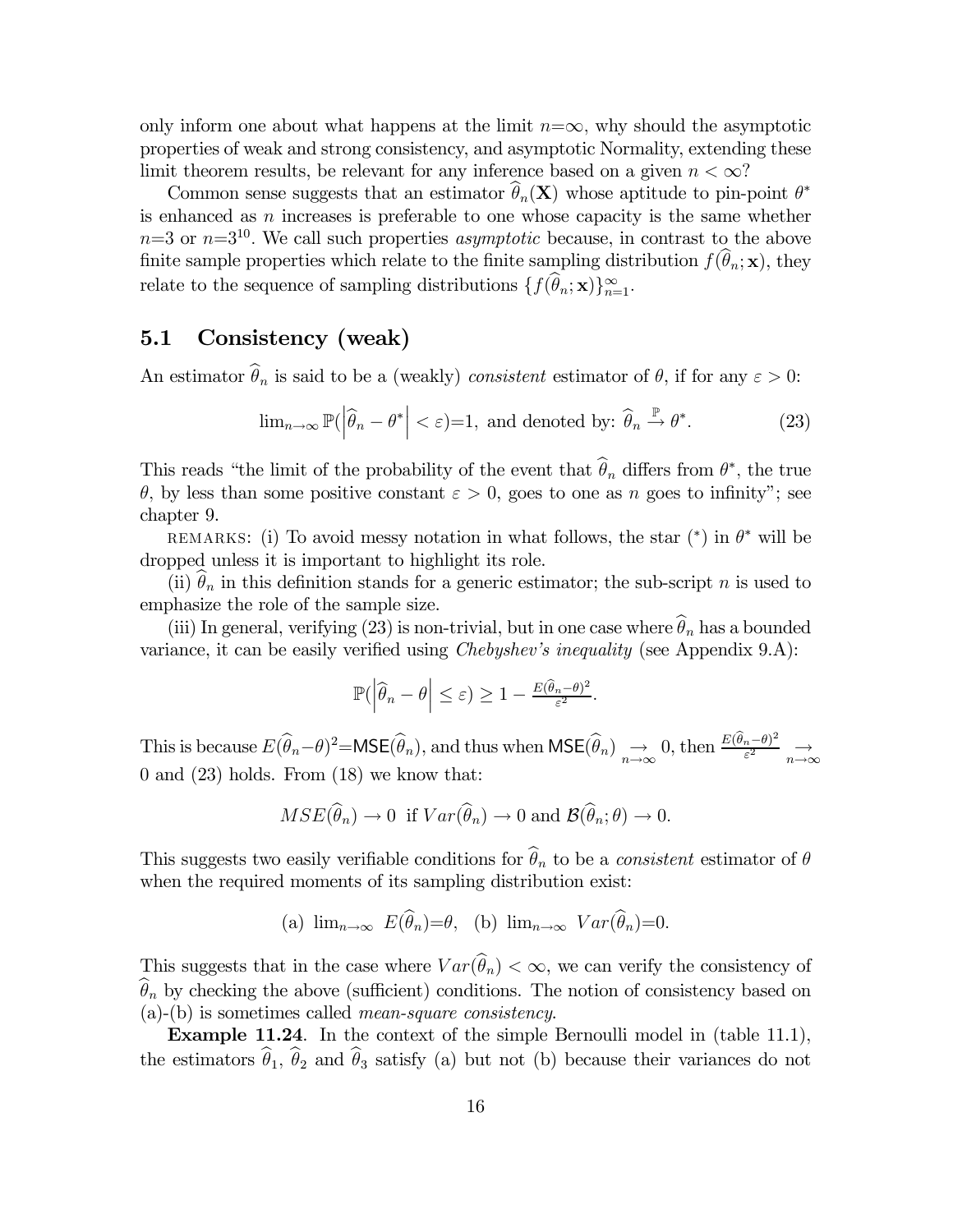decrease as  $n \to \infty$ , automatically, and thus they are all *inconsistent*. In contrast, the estimators  $(\widehat{\theta}_{n+1}, \widehat{\theta}_{n+2})$ , are consistent because they satisfy both (a) and (b) (verify!). The estimators  $\hat{\theta}_1$ ,  $\hat{\theta}_2$  and  $\hat{\theta}_3$ , being inconsistent, can be eliminated from the list of good estimators of  $\theta$  and the choice is now between  $\hat{\theta}_n$ ,  $\hat{\theta}_{n+1}$  and  $\hat{\theta}_{n+2}$ . Given that  $\widehat{\theta}_n$  is both unbiased and fully efficient but  $(\widehat{\theta}_{n+1}, \widehat{\theta}_{n+2})$  are biased, there is a slight preference for  $\hat{\theta}_n$ , at least on intuitive grounds, unless the gain from the MSE is sizeable enough.

Consistency as a minimal property. It is important to emphasize the fact that consistency is a *minimal* (necessary but not sufficient) property. That is, when an estimator is inconsistent it is not worth serious consideration, but since consistency holds at the limit  $(n=\infty)$ , it should be accompanied by certain other desirable finite sample properties to define a 'good' estimator for inference purposes. There are numerous examples of just consistent estimators that are practically useless.

**Example 11.25**. In the case of the simple Normal model (table 11.2),  $\overline{X}_n = \frac{1}{n} \sum_{k=1}^n X_k$ is a consistent estimator of  $\mu$ , but so are the following two estimators of  $\mu$ .

$$
\overline{X}_n^{\ddagger} = \begin{cases} 0 & \text{for } n \le 10^{24} \\ \overline{X}_n & \text{for } n > 10^{24} \end{cases}, \overline{X}_n^{\sharp} = \left(\frac{n-10^5}{n-10^7}\right) \overline{X}_n.
$$

Although  $\overline{X}_n^{\sharp}$  and  $\overline{X}_n^{\sharp}$  are consistent estimators of  $\mu$ , they are practically useless! Hence, in practice, one needs to supplement consistency with *finite sample* properties; see chapter 12. Let us illustrate that.

Example 11.26. For the simple Normal model (table 11.2), a summary of the results on unbiasedness and consistency is given in table 11.6. The general conclusion is that unbiased but inconsistent estimators are not good estimators.

| Table 11.6: Unbiased and Consistent estimators                   |                                                                        |                                                                                            |  |  |  |
|------------------------------------------------------------------|------------------------------------------------------------------------|--------------------------------------------------------------------------------------------|--|--|--|
| Estimator:                                                       | Unbiased                                                               | Consistent                                                                                 |  |  |  |
| (i) $\hat{\mu}_1 = X_1$ :                                        | $E(\widehat{\mu}_1)=\mu, \quad \sqrt{\phantom{a}}$                     | $Var(\widehat{\mu}_1) = \sigma^2$ , $\times$                                               |  |  |  |
| (ii) $\hat{\mu}_3 = \frac{1}{2}(X_1 - X_n)$ :                    | $E(\widehat{\mu}_2) = \mu$ , $\sqrt{\phantom{0}}$                      | $Var(\widehat{\mu}_2) = \frac{\sigma^2}{2}, \quad \times$                                  |  |  |  |
| (iii) $\hat{\mu}_3 = \frac{1}{2}(X_1 - X_n)$ :                   | $E(\widehat{\mu}_3)=0, \quad \times$                                   | $Var(\widehat{\mu}_3) = \frac{\sigma^2}{2}, \quad \times$                                  |  |  |  |
| (iv) $\hat{\mu}_n = \frac{1}{n} \sum_{i=1}^n X_i$ :              | $E(\widehat{\mu}_n)=\mu, \quad \sqrt{\phantom{a}}$                     | $Var(\widehat{\mu}_n) = \frac{\sigma^2}{n}, \quad \sqrt{2}$                                |  |  |  |
| (v) $\widehat{\mu}_{n+1} = (\frac{1}{n+1}) \sum_{i=1}^{n} X_i$ : | $E(\widehat{\mu}_{n+1}) = \left(\frac{n}{n+1}\right)\mu, \quad \times$ | $Var(\widehat{\mu}_{n+1}) = \frac{n\sigma^2}{(n+1)^2}, \quad \sqrt{\frac{n\sigma^2}{n+1}}$ |  |  |  |
| (vi) $\hat{\mu}_{n+2} = (\frac{1}{n+2}) \sum_{i=1}^{n} X_i$ :    | $E(\widehat{\mu}_{n+2}) = \left(\frac{n}{n+2}\right)\mu, \quad \times$ | $Var(\widehat{\mu}_{n+1}) = \frac{n\sigma^2}{(n+2)^2}, \quad \sqrt{\frac{n\sigma^2}{n^2}}$ |  |  |  |

From the above comparison we can conclude that  $\hat{\mu}_n = \frac{1}{n} \sum_{i=1}^n X_i$  is the best estimator of  $\mu$  because it is unbiased, consistent and fully efficient.

It is important to note that in the case of the above examples (and in most cases in practice), we utilize only their first two moments when deciding the optimality of the various estimators. That is, higher moments or other features of the sampling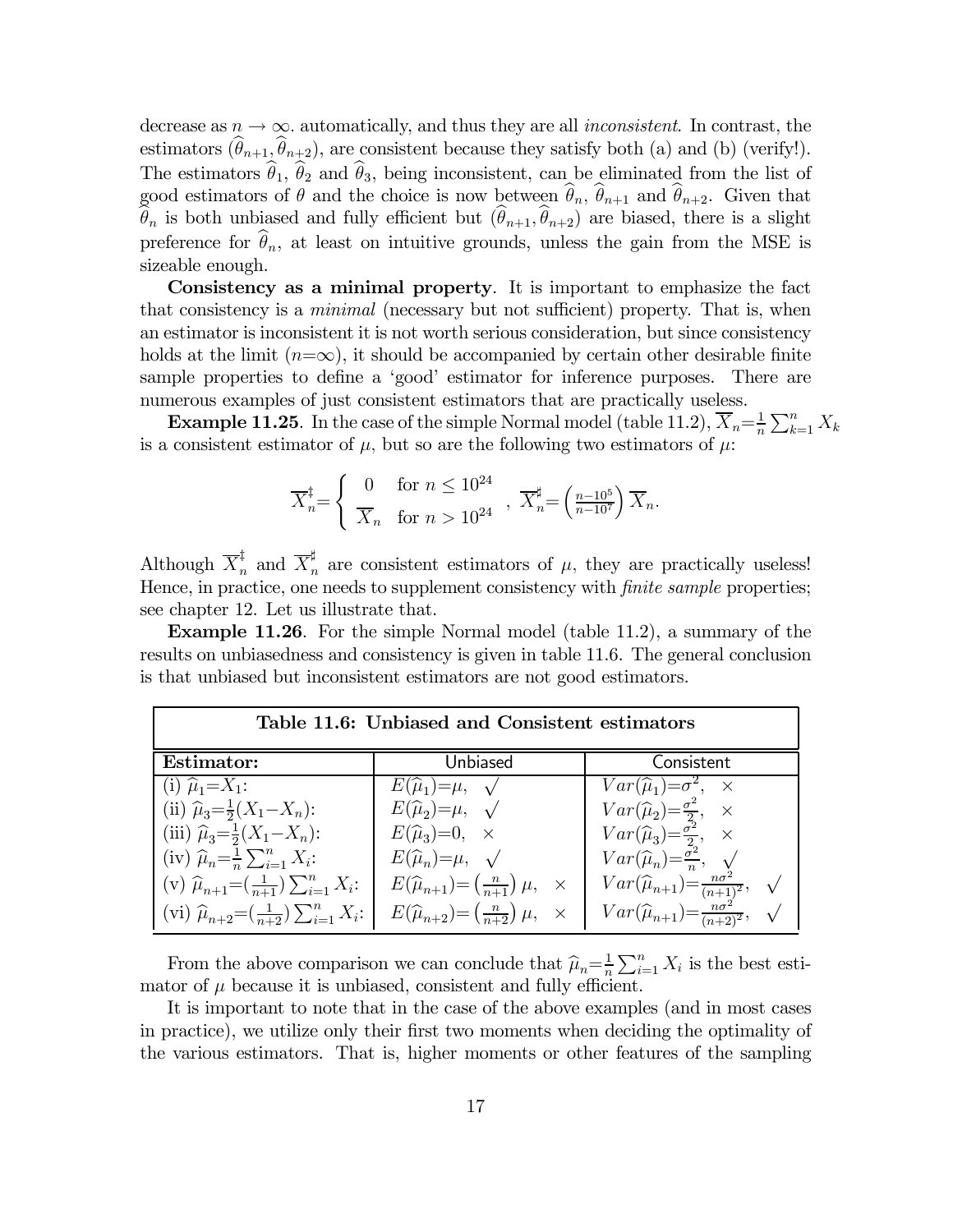distribution are not explicitly utilized. For statistical inference purposes in general, however, we usually require the sample distribution itself, not just its first two moments.

### 5.2 Consistency (strong)

An estimator  $\widehat{\theta}_n$  is said to be a (strongly) consistent estimator of  $\theta$  if:

 $\mathbb{P}(\lim_{n\to\infty}\widehat{\theta}_n=\theta^*)=1$ , and denoted by:  $\widehat{\theta}_n \stackrel{a.s.}{\to} \theta^*$ .

As argued in chapter 9, *almost sure* (a.s.) implies *convergence* in probability. In chapter 9 it is shown that almost sure convergence is stronger than convergence in probability and not surprisingly, the former implies the latter.

Example 11.27. In light of the fact that the simple Bernoulli (table 11.1) and Normal (11.2) models assume that their respective underlying processes  $\{X_k, k \in \mathbb{N}\}\$ are IID and the estimators (i)-(vi) in (2) and (3) are functions of  $\frac{1}{n}\sum_{i=1}^{n} X_i$ , we can invoke directly the SLLN in chapter 9 to show which estimators are strongly consistent (table 11.7).

| Table 11.7: Strong consistency of estimators |  |  |  |                                                                                                                                                                                                                                                                                                                                                                    |  |
|----------------------------------------------|--|--|--|--------------------------------------------------------------------------------------------------------------------------------------------------------------------------------------------------------------------------------------------------------------------------------------------------------------------------------------------------------------------|--|
|                                              |  |  |  | Bernoulli: $\hat{\theta}_1 \stackrel{a.s.}{\nrightarrow} \theta$ , $\hat{\theta}_2 \stackrel{a.s.}{\nrightarrow} \theta$ , $\hat{\theta}_3 \stackrel{a.s.}{\nrightarrow} \theta$ , $\hat{\theta}_n \stackrel{a.s.}{\nrightarrow} \theta$ , $\hat{\theta}_{n+1} \stackrel{a.s.}{\nrightarrow} \theta$ , $\hat{\theta}_{n+2} \stackrel{a.s.}{\nrightarrow} \theta$ , |  |
|                                              |  |  |  | Normal: $\hat{\mu}_1 \stackrel{a.s.}{\nrightarrow} \mu$ , $\hat{\mu}_2 \stackrel{a.s.}{\nrightarrow} \mu$ , $\hat{\mu}_3 \stackrel{a.s.}{\nrightarrow} \mu$ , $\hat{\mu}_n \stackrel{a.s.}{\nrightarrow} \mu$ , $\hat{\mu}_{n+1} \stackrel{a.s.}{\nrightarrow} \mu$ , $\hat{\mu}_{n+2} \stackrel{a.s.}{\nrightarrow} \mu$ .                                        |  |

## 5.3 Asymptotic Normality

The next asymptotic property, known as asymptotic Normality, is an extension of the Central Limit Theorem (CLT), discussed in chapter 9.

An estimator  $\hat{\theta}_n$  of  $\theta$  is said to be *asymptotically Normal* if there exists a normalizing sequence  ${c_n}_{n=1}^{\infty}$  such that:

$$
c_n(\widehat{\theta}_n - \theta) \underset{n \to \infty}{\sim} \mathsf{N}(0, V_{\infty}(\theta)), \text{ for } V_{\infty}(\theta) \neq 0.
$$

REMARKS: (i) "  $\infty$  " reads asymptotically distributed. (ii)  $V_{\infty}(\theta)$  denotes the asymptotic variance of  $\theta_n$ . (iii) The sequence  $\{c_n\}_{n=1}^{\infty}$  is a function of n, and in the case of an IID sample  $c_n = \sqrt{n}$ .

Example 11.28. Given that the simple Bernoulli (table 11.1) and Normal (11.2) models assume that their respective underlying processes  $\{X_k, k \in \mathbb{N}\}\$ are IID and all the estimators (i)-(vi) in (2) and (3) are functions of  $\frac{1}{n} \sum_{i=1}^{n} X_i$ , we can invoke directly the CLT in chapter 9 to show that the *consistent* estimators in table 11.7 are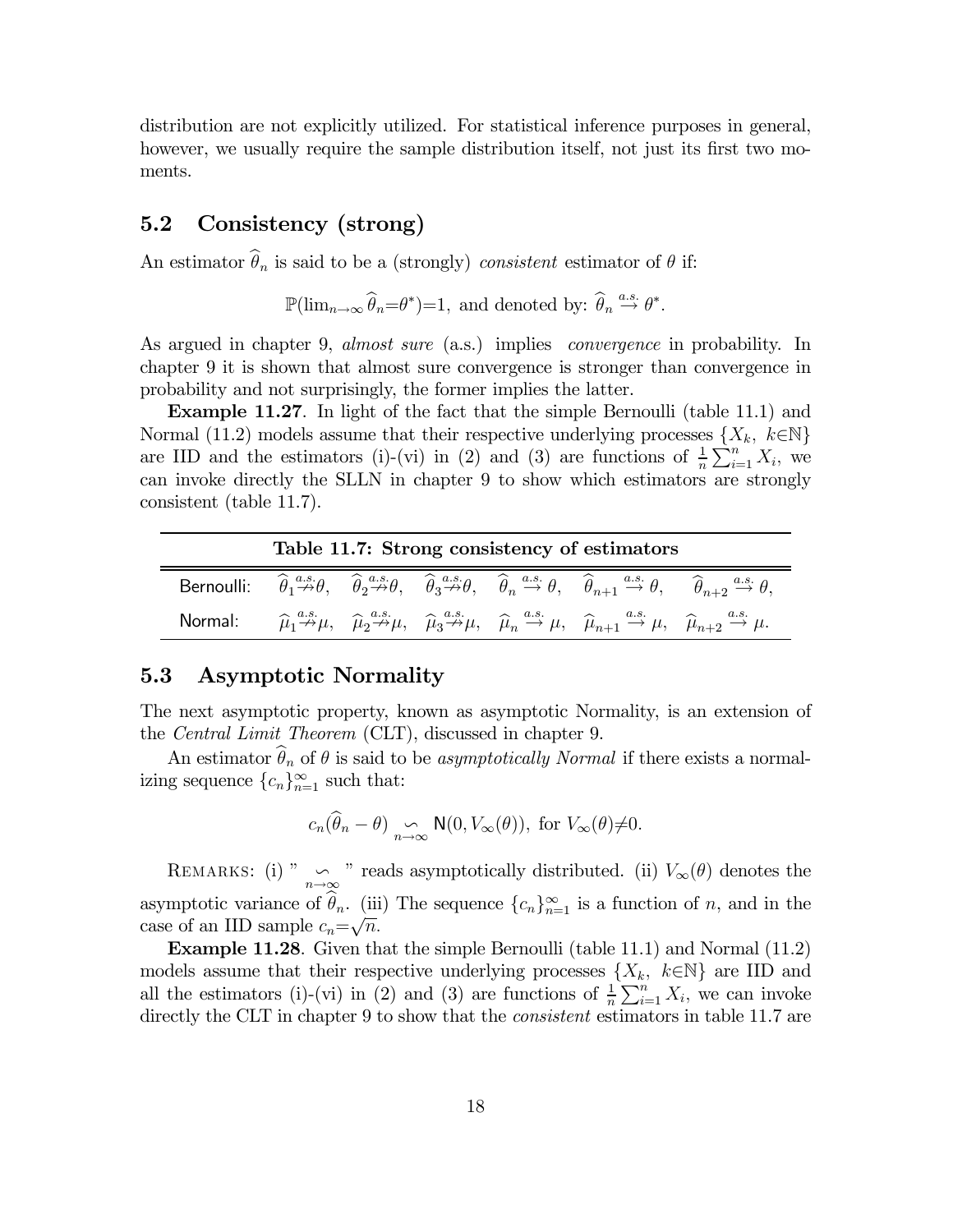also asymptotically Normal (table 11.8).

| Table 11.8: Asymptotic Normality of estimators                                               |                                                                                                                                                                                                                                                       |
|----------------------------------------------------------------------------------------------|-------------------------------------------------------------------------------------------------------------------------------------------------------------------------------------------------------------------------------------------------------|
|                                                                                              | Bernoulli: $\sqrt{n}(\widehat{\theta}_n-\theta) \underset{n\to\infty}{\sim} \mathsf{N}\left(0, \theta(1-\theta)\right), \quad \sqrt{n}(\widehat{\theta}_{n+k}-\theta) \underset{n\to\infty}{\sim} \mathsf{N}\left(0, \theta(1-\theta)\right), k=1, 2$ |
| Normal: $\sqrt{n}(\widehat{\mu}_n-\mu) \underset{n\to\infty}{\sim} \mathsf{N}(0,\sigma^2)$ , | $\sqrt{n}(\widehat{\mu}_{n+k}-\mu) \underset{n\to\infty}{\sim} \mathsf{N}(0,\sigma^2), k=1,2.$                                                                                                                                                        |

The above example brings up a very important class of estimators known as Consistent and Asymptotically Normal (CAN) estimators of  $\theta$ . The question that naturally arises is whether within the class of CAN estimators one can use the asymptotic variance  $V_{\infty}(\theta)$  in order to choose between them. Let us discuss this question next.

### 5.4 Asymptotic efficiency

Is there a way to choose between CAN estimators by comparing their asymptotic variances  $V_{\infty}(\theta)$ ? The answer is that there is an asymptotic Cramer-Rao (C-R<sub>∞</sub> $(\theta)$ ) lower bound with respect to which  $V_{\infty}(\theta)$  can be compared.

Assuming that the regularity conditions in table 11.4 are valid, the  $C-R_{\infty}(\theta)$  takes the form:

$$
\mathsf{C}\text{-}\mathsf{R}_\infty(\theta)\text{=}[{\mathcal{I}}_\infty(\theta)]^{-1}, \text{ where } {\mathcal{I}}_\infty(\theta)\text{=}\lim_{n\to\infty}\left((\tfrac{1}{c_n^2}){\mathcal{I}}_n(\theta)\right),
$$

and  $\mathcal{I}_{\infty}(\theta)$  is referred to as the Asymptotic Fisher information.

Example 11.29. In the context of the simple Bernoulli model in (table 11.1):

$$
E\left(-\frac{d^2\ln f(\mathbf{x};\theta)}{d\theta^2}\right) = \frac{n}{\theta(1-\theta)} \implies \mathcal{I}_{\infty}(\theta) = \lim_{n \to \infty} \left(\left(\frac{1}{n}\right) \frac{n}{\theta(1-\theta)}\right) = \frac{1}{\theta(1-\theta)},
$$

and thus the asymptotic lower bound is:  $C-R_{\infty}(\theta)=\theta(1-\theta)$ .

Example 11.30. In the context of the simple Normal model in (table 11.2):

$$
E\left(-\frac{d^2\ln f(\mathbf{x};\theta)}{d\theta^2}\right) = \frac{n}{\sigma^2} \implies \mathcal{I}_{\infty}(\mu) = \lim_{n \to \infty} \left( \left(\frac{1}{n}\right) \frac{n}{\sigma^2} \right) = \frac{1}{\sigma^2} \implies CR_{\infty}(\theta) = \sigma^2.
$$

A CAN estimator  $\widehat{\theta}_n$  of  $\theta$  is said to be *asymptotically efficient* if:

$$
c_n(\widehat{\theta}_n-\theta) \underset{n\to\infty}{\sim} \mathsf{N}\left(0,\left[\mathcal{I}_\infty(\theta)\right]^{-1}\right), \text{ when } \mathcal{I}_\infty(\theta) \geq 0.
$$

That is, the asymptotic variance equals the asymptotic Cramer-Rao lower bound:

$$
V_\infty(\theta){=} \mathsf{C}\text{-}\mathsf{R}_\infty(\theta){=}[\mathcal{I}_\infty(\theta)]^{-1}
$$

Example 11.31. For the simple Bernoulli model in (table 11.1), the results in table 11.8 suggest that all three CAN estimators  $(\widehat{\theta}_n, \widehat{\theta}_{n+1}, \widehat{\theta}_{n+1})$  are asymptotically efficient. Although  $(\widehat{\theta}_n, \widehat{\theta}_{n+1}, \widehat{\theta}_{n+1})$  are asymptotically equivalent, the fact that  $\widehat{\theta}_n$  is fully efficient for any  $n < \infty$ , renders it the best among the three. Note that the same comments apply to the estimators  $(\widehat{\mu}_n, \widehat{\mu}_{n+1}, \widehat{\mu}_{n+1})$  in the context of the simple Normal model (table 11.2).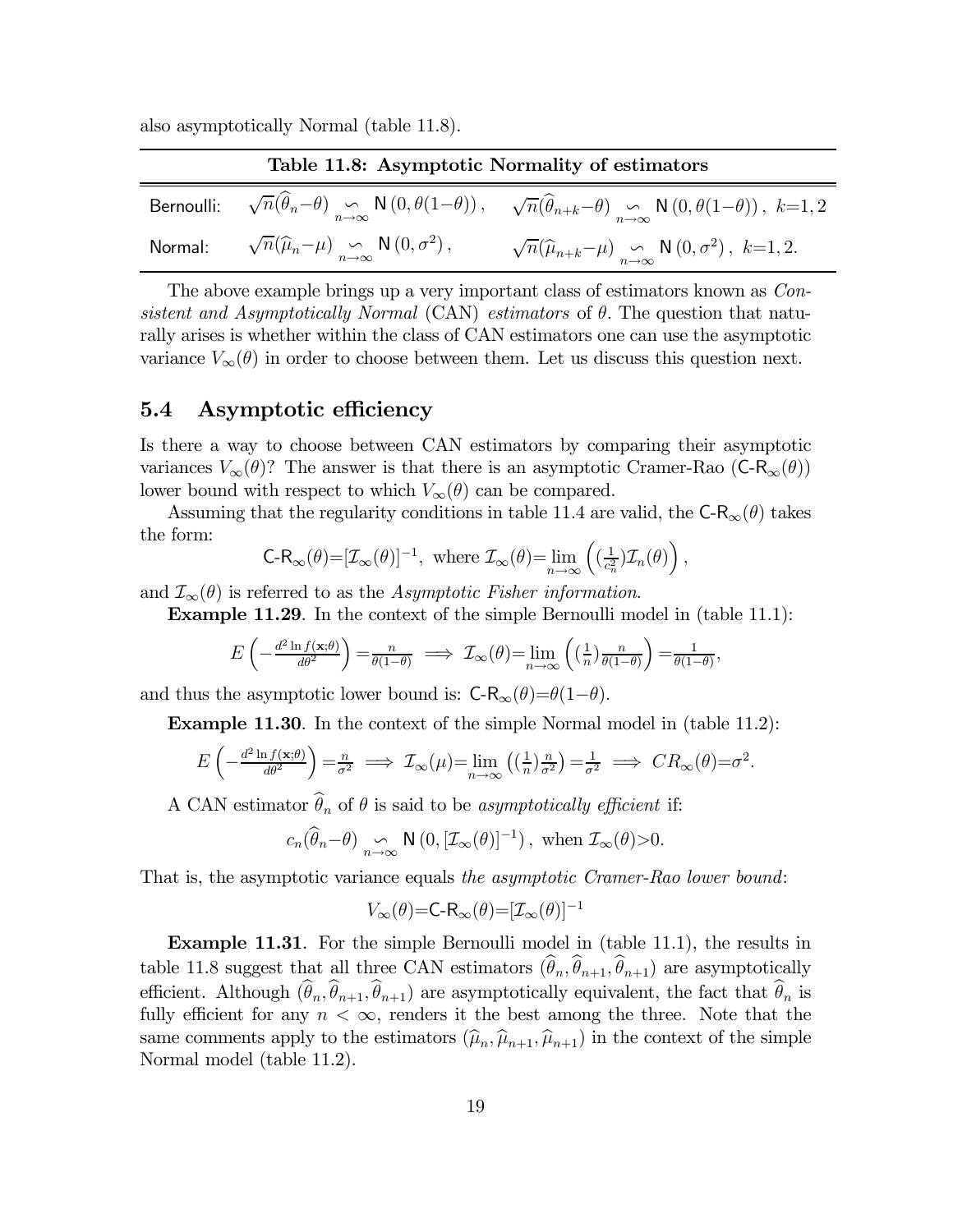## 6 The simple Normal model: estimation

| Table 11.9: The simple Normal model                                     |                    |                                                                 |  |  |
|-------------------------------------------------------------------------|--------------------|-----------------------------------------------------------------|--|--|
| Statistical GM:<br>$X_t = \mu + u_t, t \in \mathbb{N} := (1, 2, , n, )$ |                    |                                                                 |  |  |
|                                                                         | [1] Normal:        | $X_t \backsim \mathsf{N}(\ldots), \ x_t \in \mathbb{R},$        |  |  |
| <u>[2]</u>                                                              | Constant mean:     | $E(X_t)=\mu, \ \mu \in \mathbb{R}, \ \forall t \in \mathbb{N},$ |  |  |
| 131                                                                     | Constant variance: | $Var(X_t) = \sigma^2$ , $\forall t \in \mathbb{N}$ ,            |  |  |
| 14 I                                                                    | Independence:      | $\{X_t, t \in \mathbb{N}\}\text{-independent process.}$         |  |  |

In the previous section we use two very simple examples in an attempt to keep the technical difficulties at a minimum and concentrate on the ideas and concepts. In this section we use a marginally more complicated model, that happens to be one of the most widely discussed model in statistics. This simple model provides the cornerstone of several widely used statistical models that we discuss in the sequel.

# The sampling distribution of  $\widehat{\mu}_n = \frac{1}{n} \sum_{k=1}^n X_k$ .

Consider the simple Normal model in table 11.9.

As argued above, the best estimator of  $\mu$ , in the case of a simple one-parameter Normal model is  $\hat{\mu}_n = \frac{1}{n} \sum_{k=1}^n X_k = \overline{X}_n$ . The obvious argument is that since  $\mu = E(X_t)$ it makes intuitive sense that the sample mean  $\hat{\mu}$  should be a good estimator. We have shown above that the sampling distribution of  $\hat{\mu}_n$  is:

$$
\widehat{\mu}_n \backsim \mathsf{N}\left(\mu, \frac{\sigma^2}{n}\right),\tag{24}
$$

and shown that  $\hat{\mu}_n$  is unbiased, fully efficient and strongly consistent. The derivation of these properties, however, was based on assuming that  $\sigma^2$  is known. We would like to know if any of these properties change when  $\sigma^2$  is an unknown parameter to be estimated along side  $\mu$ .

Although matching distribution and sample moments is not always a valid argument, for simplicity let us employ the same intuitive argument to estimate  $\sigma^2 = Var(X_t)$ using the sample variance:

$$
\hat{\sigma}_n^2 = \frac{1}{n} \sum_{i=1}^n (X_i - \hat{\mu}_n)^2.
$$
 (25)

Since unbiasedness and consistency are not affected by assuming that  $\sigma^2$  is also unknown, the only thing that might change is the Cramer-Rao lower bound. To derive that we need the distribution of the sample:

$$
f(\mathbf{x}; \mu, \sigma^2) = (\frac{1}{\sigma\sqrt{2\pi}})^n \exp\left\{-\frac{1}{2\sigma^2} \sum_{i=1}^n (x_i - \mu)^2\right\},
$$
  

$$
\ln f(\mathbf{x}; \mu, \sigma^2) = -\frac{n}{2} [\ln(2\pi)] - \frac{n}{2} \ln(\sigma^2) - \frac{1}{2\sigma^2} \sum_{i=1}^n (x_i - \mu)^2.
$$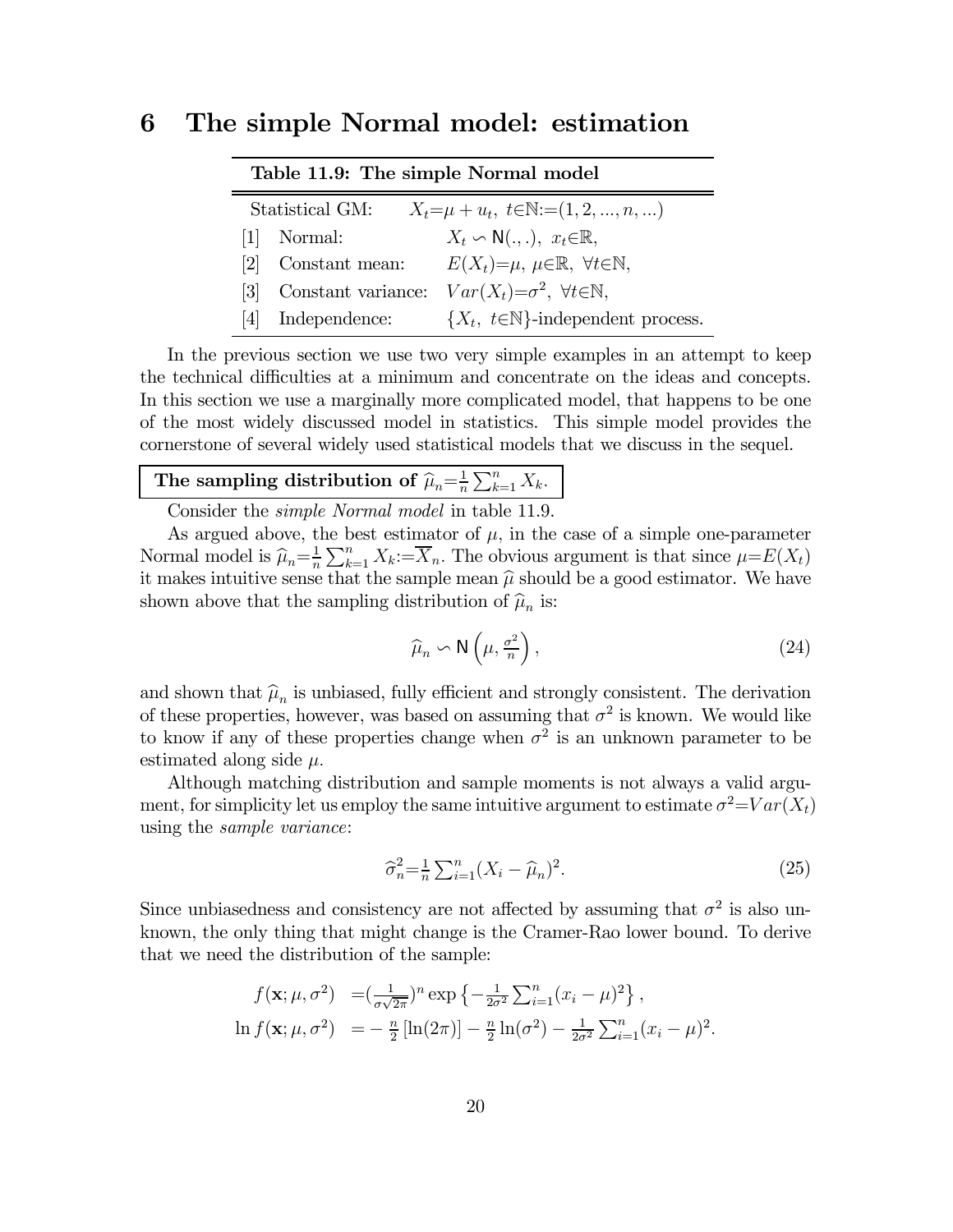Taking first and second derivatives of  $\ln f(\mathbf{x}; \mu, \sigma^2)$  yields:

$$
\frac{\partial \ln f(\mathbf{x};\mu,\sigma^2)}{\partial \mu} = \frac{1}{\sigma^2} \sum_{i=1}^n (x_i - \mu), \qquad \frac{\partial \ln f(\mathbf{x};\mu,\sigma^2)}{\partial \sigma^2} = -\frac{n}{2\sigma^2} + \frac{1}{2(\sigma^2)^2} \sum_{i=1}^n (x_i - \mu)^2,
$$
\n
$$
\frac{\partial^2 \ln f(\mathbf{x};\mu,\sigma^2)}{\partial \mu^2} = \frac{1}{\sigma^2} \sum_{i=1}^n (-1), \qquad \frac{\partial^2 \ln f(\mathbf{x};\mu,\sigma^2)}{\partial (\sigma^2)^2} = \frac{n}{2\sigma^4} - \frac{1}{\sigma^6} \sum_{i=1}^n (x_i - \mu)^2,
$$
\n
$$
\frac{\partial^2 \ln f(\mathbf{x};\mu,\sigma^2)}{\partial \sigma^2 \partial \mu} = -\frac{1}{\sigma^4} \sum_{i=1}^n (x_i - \mu).
$$

Since  $E(-\frac{\partial^2 \ln f(\mathbf{x};\mu,\sigma^2)}{\partial \sigma^2 \partial \mu})=0$ , the Fisher information matrix takes the form:

$$
\mathcal{I}_n(\mu, \sigma^2) := \begin{pmatrix} E\left(-\frac{\partial^2 \ln f(\mathbf{x}; \mu, \sigma^2)}{\partial \mu^2}\right) & E\left(-\frac{\partial^2 \ln f(\mathbf{x}; \mu, \sigma^2)}{\partial \sigma^2 \partial \mu}\right) \\ E\left(-\frac{\partial^2 \ln f(\mathbf{x}; \mu, \sigma^2)}{\partial \sigma^2 \partial \mu}\right) & E\left(-\frac{\partial^2 \ln f(\mathbf{x}; \mu, \sigma^2)}{\partial (\sigma^2)^2}\right) \end{pmatrix} = \begin{pmatrix} \frac{n}{\sigma^2} & 0 \\ 0 & \frac{n}{2\sigma^4} \end{pmatrix}
$$

and thus the C-R lower bound for any unbiased estimators of  $(\mu, \sigma^2)$  is:

$$
\mathsf{C}\text{-}\mathsf{R}(\mu,\sigma^2) = \left[\mathcal{I}_n(\mu,\sigma^2)\right]^{-1} \implies \mathsf{C}\text{-}\mathsf{R}(\mu) = \frac{\sigma^2}{n} \text{ and } \mathsf{C}\text{-}\mathsf{R}(\sigma^2) = \frac{2\sigma^4}{n}.\tag{26}
$$

This shows that  $\widehat{\mu}_n$  achieves its C-R bound, and retains its asymptotic properties of consistency and asymptotic Normality.

The question is whether the estimator  $\hat{\sigma}_n^2$  has similar properties, and for that we need to derive its sampling distribution.

# The sampling distribution of  $\hat{\sigma}_n^2 = \frac{1}{n} \sum_{k=1}^n (X_k - \hat{\mu}_n)^2$

Since  $\hat{\sigma}_n^2$  is a quadratic function of Normally distributed random variables, we will use the following lemma to derive its sampling distribution.

**Lemma 11.3.** Assume that the random variables  $(Z_1, Z_2, ..., Z_n)$  are distributed as:

$$
\text{NIID}(0,1), k=1,2,...,n,
$$

then the function  $V_n = \sum_{k=1}^n Z_k^2$  is *Chi-square* distributed with *n* degrees of freedom:

$$
V_n = \sum_{k=1}^n Z_k^2 \backsim \chi^2(n).
$$

Since this lemma pertains to  $N(0, 1)$  random variables, we need to standardize and then use it to claim that:

$$
Z_k = \left(\frac{X_k - \mu}{\sigma}\right) \sim \text{NIID}(0, 1) \implies \sum_{k=1}^n Z_k^2 = \sum_{k=1}^n \left(\frac{X_k - \mu}{\sigma}\right)^2 \sim \chi^2(n).
$$

Given that  $\hat{\sigma}_n^2 = \frac{1}{n} \sum_{i=1}^n (X_i - \hat{\mu}_n)^2$  differs from  $\sum_{k=1}^n (\frac{X_k - \mu}{\sigma})^2$ , we need an identify to relate the two in the form of (Spanos, 1986, p. 240):

$$
\sum_{k=1}^{n} \left(\frac{X_k - \mu}{\sigma}\right)^2 = \sum_{k=1}^{n} \left(\frac{X_k - \widehat{\mu}_n}{\sigma}\right)^2 + n \left(\frac{\widehat{\mu}_n - \mu}{\sigma}\right)^2, \tag{27}
$$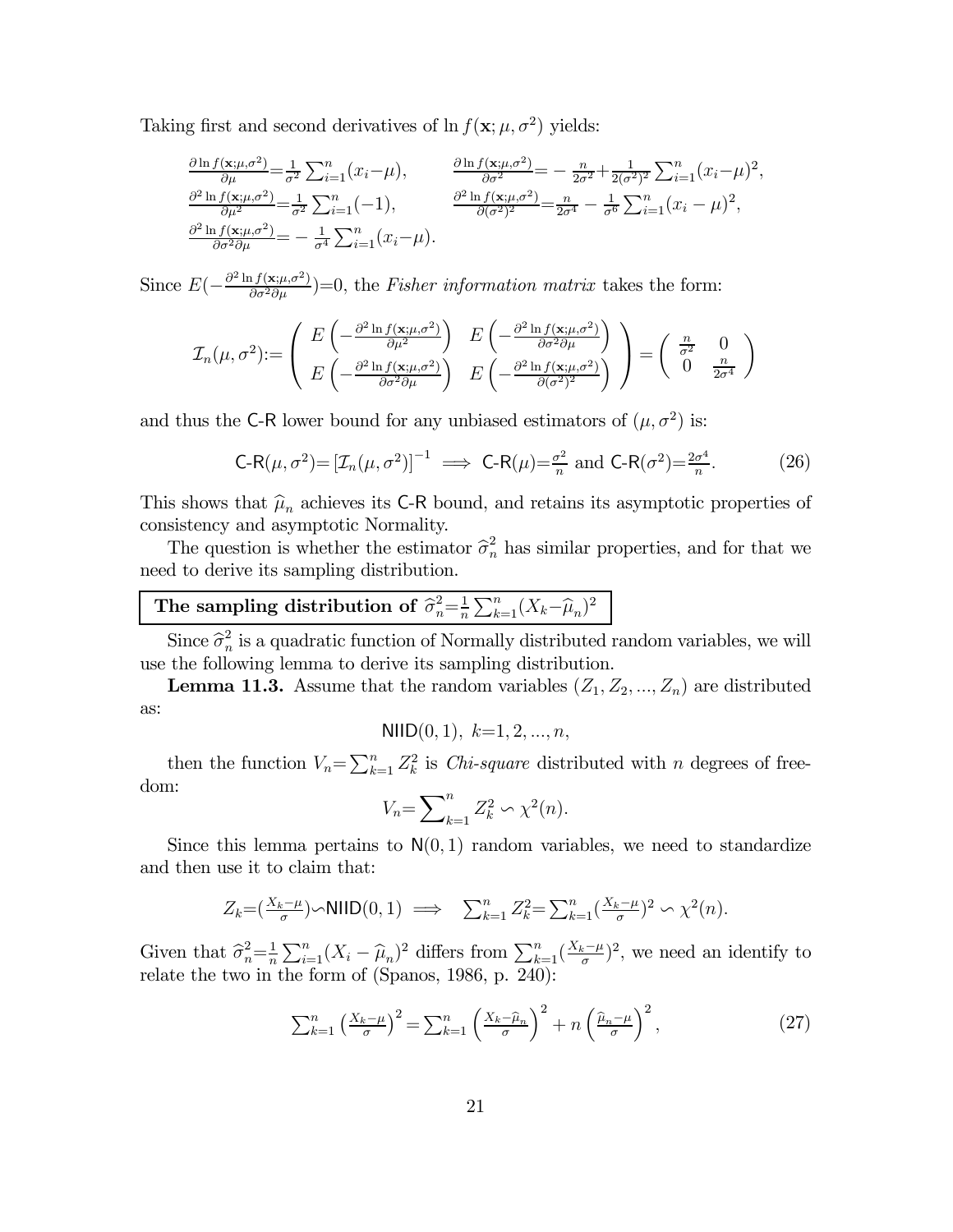Standardizing  $\hat{\mu}_n$  in (24) can deduce that:

$$
\left(\frac{\widehat{\mu}_n-\mu}{\sqrt{\frac{\sigma^2}{n}}}\right)=\left(\frac{\sqrt{n}(\widehat{\mu}_n-\mu)}{\sigma}\right)\sim N\left(0,1\right)\stackrel{\text{lemma }11.3}{\Longrightarrow} n\left(\frac{\widehat{\mu}_n-\mu}{\sigma}\right)^2\sim\chi^2(1).
$$

In addition, it can show that  $V_1=n(\frac{\hat{\mu}_n-\mu}{\sigma})^2$  and  $V_2=\sum_{k=1}^n(\frac{X_k-\hat{\mu}_n}{\sigma})^2$  are independent (Casella and Berger, 2002), we need to relate the left and the right hand side of (27). For that we need the following lemma.

**Lemma 11.4.** Let  $V_1 \sim \chi^2(m_1)$ ,  $V_2 \sim \chi^2(m_2)$  and  $V_1$  and  $V_1$  be independent, then the sum  $V = V_1 + V_2$  is chi-square distributed with  $m = m_1 + m_2$  degrees of freedom:

$$
(V_1 + V_2) \sim \chi^2(m_1 + m_2).
$$

In light of this lemma, since  $\sum_{k=1}^{n} (\frac{X_k - \mu}{\sigma})^2$  is distributed as  $\chi^2(n)$  and the right hand side is composed of two independent random variables and one has a  $\chi^2(1)$  distributed, it follows from lemma 11.4 that:

$$
\left(\frac{n\hat{\sigma}_n^2}{\sigma^2}\right) = \sum_{k=1}^n \left(\frac{X_k - \hat{\mu}}{\sigma}\right)^2 \sim \chi^2(n-1). \tag{28}
$$

Using the fact that for  $V \sim \chi^2(m)$ ,  $E(V)=m$ , we deduce:

$$
E\left(\frac{n\hat{\sigma}_n^2}{\sigma^2}\right) = (n-1) \Rightarrow E(\hat{\sigma}_n^2) = \frac{(n-1)}{n}\sigma^2 \neq \sigma^2,\tag{29}
$$

and thus  $\hat{\sigma}_n^2$  is a biased estimator of  $\sigma^2$ .

#### The sampling distribution of  $s_n^2 = \frac{1}{n-1}$  $\sum_{i=1}^n (X_i - \widehat{\mu}_n)^2$

The result in (29) also suggests that:

$$
s_n^2 = \left(\frac{n}{n-1}\right)\widehat{\sigma}_n^2 = \frac{1}{n-1}\sum_{k=1}^n (X_k - \widehat{\mu}_n)^2
$$
,  $E(s_n^2) = \sigma^2$ ,

that is, a rescaled form of  $\hat{\sigma}_n^2$ ,  $s_n^2 = \frac{1}{n-1}$  $\sum_{i=1}^{n} (X_i - \widehat{\mu}_n)^2$  is an unbiased estimator of  $\sigma^2$ and:

$$
\frac{(n-1)s_n^2}{\sigma^2} = \sum_{k=1}^n \frac{(X_k - \hat{\mu}_n)^2}{\sigma^2} \sim \chi^2(n-1),\tag{30}
$$

The question which arises is whether  $s_n^2$ , in addition to being unbiased, has any further advantages over  $\hat{\sigma}_n^2$ . To derive the variance of  $s_n^2$  we use the result that for  $V \sim \chi^2(m)$ ,  $Var(V)=2m$  (see appendix 3.A), to deduce that:

$$
Var(\frac{(n-1)s_n^2}{\sigma^2})=2(n-1) \implies Var(s_n^2)=\frac{2\sigma^4}{n-1} > \mathsf{C}\text{-}\mathsf{R}(\sigma^2)=\frac{2\sigma^4}{n}.
$$

Hence,  $s_n^2$  does not achieve the Cramer-Rao lower bound. Similarly, using (28) we can deduce that  $\hat{\sigma}_n^2$  does not achieve the lower bound given by  $GC-R(\sigma^2)$  since:

$$
Var\left(\frac{n\hat{\sigma}_n^2}{\sigma^2}\right) = 2(n-1) \implies Var\left(\hat{\sigma}_n^2\right) = \frac{2(n-1)\sigma^2}{n^2} > \text{GC-R}(\sigma^2) = \left(\frac{2(n-1)^2}{n^3}\right)\sigma^4,
$$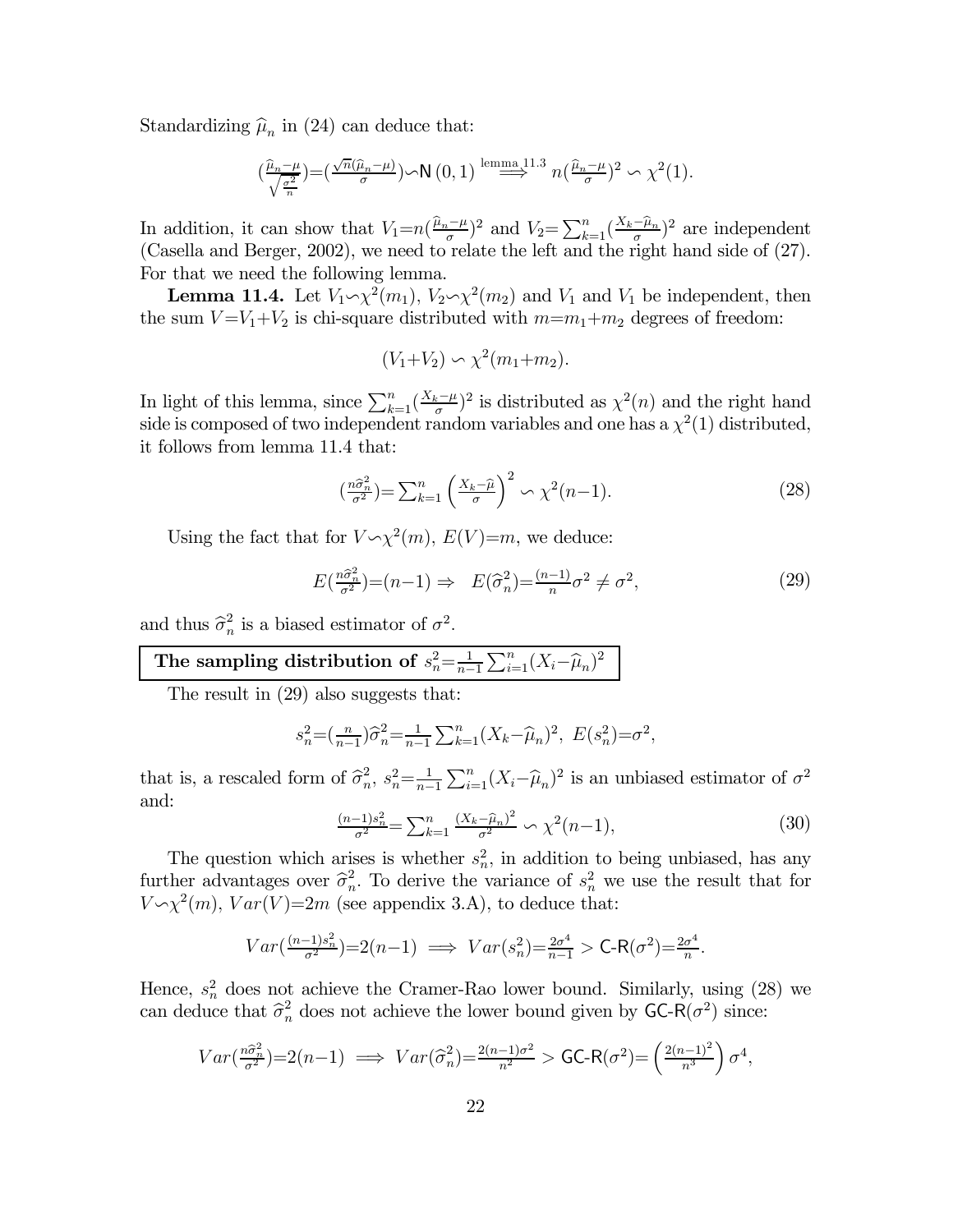$$
\text{GC-R}(\sigma^2) = \left(\frac{dE(\hat{\sigma}_n^2)}{d\sigma^2}\right)^2 \left\{ E\left(\frac{d\ln f(\mathbf{x}; \mu, \sigma^2)}{d\sigma^2}\right)^2 \right\}^{-1} = \left(\frac{n-1}{n}\right)^2 \left(\frac{2\sigma^4}{n}\right) = \left(\frac{2(n-1)^2}{n^3}\right) \sigma^4.
$$

Sufficiency. In the case of the simple Normal model (table 11.9), there exists a minimal sufficient statistic

 $\mathbf{S}(\mathbf{X}) = (\sum_{k=1}^n X_k, \sum_{k=1}^n X_k^2)$ , and all three estimators  $(\widehat{\mu}_n, s_n^2, \widehat{\sigma}_n^2)$  are minimal sufficient since they are all functions of  $S(X)$ .

Asymptotic properties. In terms of their asymptotic properties both estimators  $\hat{\sigma}_n^2$  and  $s_n^2$  of  $\sigma^2$  enjoy all the optimal asymptotic properties: consistency, asymptotic Neurality and asymptotic efficiency since Normality and asymptotic efficiency since:

$$
\sqrt{n} \left( \widehat{\sigma}_n^2 - \sigma^2 \right) \underset{n \to \infty}{\sim} \mathsf{N} \left( 0, 2\sigma^4 \right), \quad \sqrt{n} \left( s_n^2 - \sigma^2 \right) \underset{n \to \infty}{\sim} \mathsf{N} \left( 0, 2\sigma^4 \right),
$$

in view of the fact that the asymptotic Fisher's information matrix is:

$$
\mathcal{I}_{\infty}(\mu, \sigma^2) = \lim_{n \to \infty} \left( \frac{1}{n} \mathcal{I}_n(\mu, \sigma^2) \right) = \begin{pmatrix} \frac{1}{\sigma^2} & 0 \\ 0 & \frac{1}{2\sigma^4} \end{pmatrix}.
$$

´

#### The sampling distribution of  $\sqrt{n}(\widehat{\boldsymbol{\mu}}_n - \boldsymbol{\mu})$

For the simple Normal model (table 11.9), the two best estimators of  $(\mu, \sigma^2)$  in the form of  $\hat{\mu}_n$  and  $s_n^2$  come together when one is interested in the sampling distribution of the ratio  $\frac{\sqrt{n}(\hat{\mu}_n - \mu)}{s_n}$ ,  $\hat{\mu}_n = \overline{X}_n$ . This is the basis of the well known Student's t statistic that began modern statistics at Guinness brewery in Dublin, Ireland. An employee of this brewery by the name William Gosset, published a paper in 1908, under the pseudonym "Student", that inspired Fisher to focus attention on finite sampling distributions as a basis for frequentist inference.

At that time it was known that in the case where  $\mathbf{X} := (X_1, X_2, ..., X_n)$  is a random sample (IID) from a distribution with unknown mean  $(\mu)$  and variance  $(\sigma^2)$ , the estimator  $\overline{X}_n = \frac{1}{n} \sum_{k=1}^n X_k$  is asymptotically  $(n \to \infty)$  Normally distributed:

$$
\overline{X}_{n} \underset{n \to \infty}{\sim} \mathsf{N}\left(\mu, \frac{\sigma^{2}}{n}\right) \Rightarrow \frac{\sqrt{n}(\overline{X}_{n} - \mu)}{\sigma} \underset{n \to \infty}{\sim} \mathsf{N}\left(0, 1\right). \tag{31}
$$

It was also known that when  $\sigma^2$  is replaced by  $\hat{\sigma}_n^2 = \frac{1}{n} \sum_{i=1}^n (X_i - \overline{X}_n)^2$ , the asymptotic distribution in (31) remains the same:

$$
\frac{\sqrt{n}(\overline{X}_n-\mu)}{\widehat{\sigma}_n} \underset{n\to\infty}{\sim} \mathsf{N}\left(0,1\right).
$$

Motivated by his experimental work at the Guinness Brewery, Gosset was interested in drawing inferences with a small  $n < 15$ , and the asymptotic approximation in  $(31)$ was not accurate enough for that: "in such cases  $[\text{small } n]$  it is sometimes necessary to judge of the certainty of the results from a very small sample, which itself affords the only indication of the variability." (Student, 1908, p. 2) Gosset realized that when  $X$  is a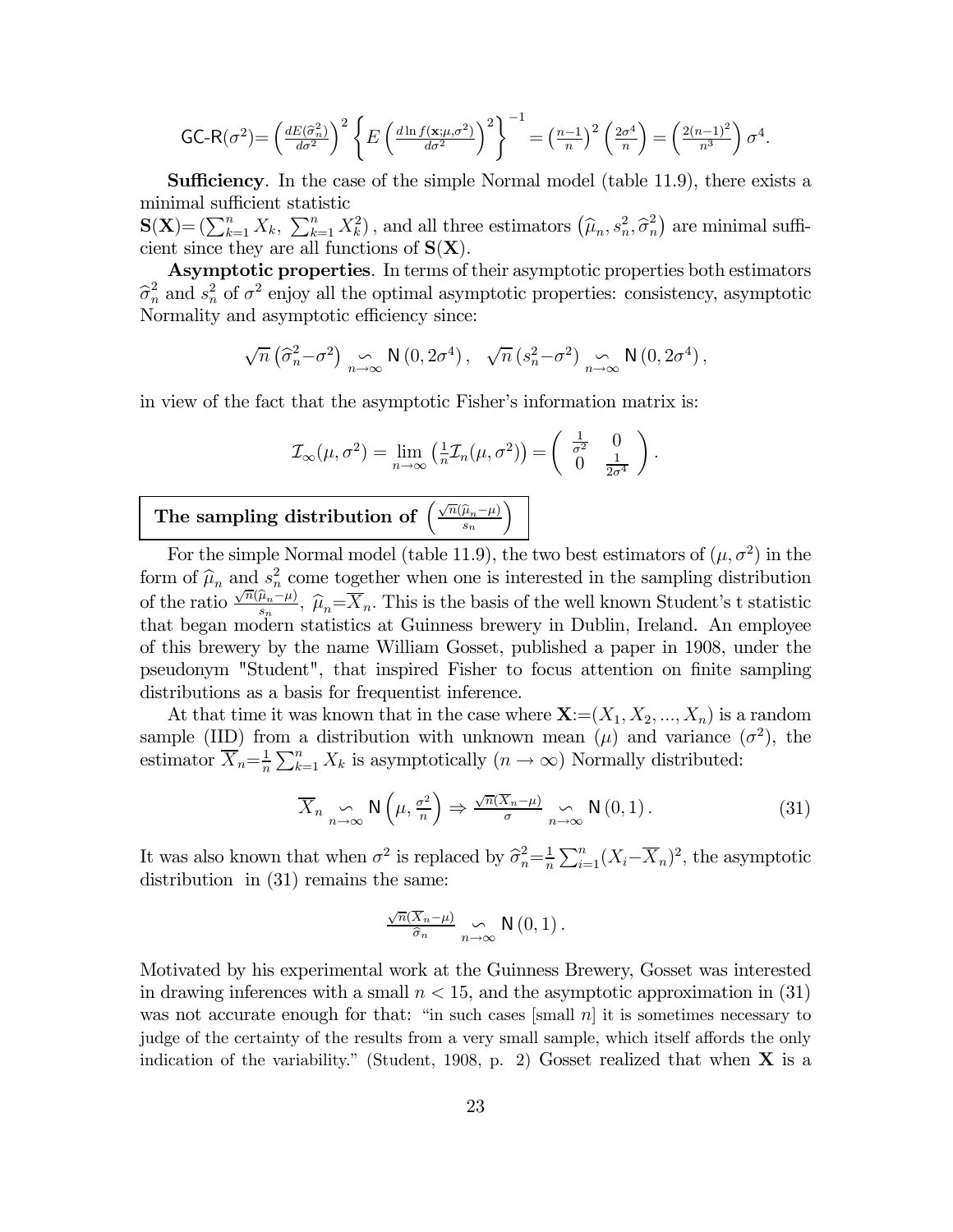NIID sample, the result in (31) is exact and not asymptotic, i.e. it holds for any  $n>1$ :

$$
\overline{X}_n \backsim \mathsf{N}\left(\mu, \frac{\sigma^2}{n}\right) \Rightarrow \frac{\sqrt{n}(\overline{X}_n - \mu)}{\sigma} \backsim \mathsf{N}\left(0, 1\right). \tag{32}
$$

This was the first finite sampling distribution. His asked the question about the finite sampling distribution of:

$$
\frac{\sqrt{n}(\overline{X}_n-\mu)}{s_n}\sim \stackrel{?}{\mathsf{D}}(0,1)\,,
$$

and used simulated data in conjunction with Karl Pearson's approach to statistics (chapter 10) to conclude (guess) that for any  $n>1$ :

$$
\frac{\sqrt{n}(\overline{X}_n-\mu)}{s_n} \backsim \mathsf{St}(n-1),\tag{33}
$$

where  $St(n-1)$  denotes a Student's t distribution with  $(n-1)$  degrees of freedom. This result was formally derived by Fisher (1915) whose derivation of (33) is encapsulated by the following lemma.

**Lemma 11.5.** Assuming that  $Z$  and  $V$  are two independent random variables with distributions:

$$
(Z \backsim \mathsf{N}(0,1), V \backsim \chi^2(m)) \implies \frac{Z}{\sqrt{\left(\frac{V}{m}\right)}} \backsim \mathsf{St}(m).
$$

That is, the ratio  $(\frac{Z}{(V/m)})$  is *Student's t* distributed with m degrees of freedom.

Example 11.34. In the context of the simple Normal model in (table 11.9), the finite sampling distributions of  $\overline{X}_n = \frac{1}{n} \sum_{k=1}^n X_k$  and  $s_n^2 = \frac{1}{n-1}$  $\sum_{i=1}^{n} (X_i - \overline{X}_n)^2$  in (32) and (30) are:

$$
Z = \frac{\sqrt{n}(\overline{X}_n - \mu)}{\sigma} \sim \mathsf{N}\left(0, 1\right), \ V = \frac{(n-1)s_n^2}{\sigma^2} \sim \chi^2(n-1).
$$

In addition,  $\overline{X}_n$  and  $s_n^2$  are independent. Using lemma 11.5 we can deduce that:

$$
(\frac{\frac{\sqrt{n}(\overline{X}_n-\mu)}{\sigma}}{\sqrt{\frac{(n-1)s_n^2}{(n-1)\sigma^2}}})=\frac{\sqrt{n}(\overline{X}_n-\mu)}{s_n}\backsim \mathrm{St}(n-1).
$$

After deriving the finite sampling distributions of the Student's t ratio and that of the sample correlation coefficient in 1915, Fisher went on to derive almost all the finite sampling distributions to the simple Normal and Linear Regression models.

# 7 Confidence Intervals (interval estimation)

It is often insufficiently appreciated that although point estimation provides the basis for all others forms of statistical inference, interval estimation, hypothesis testing, prediction and simulation, it does not, by itself, output an inferential claim as often erroneously presumed. What is the inferential claim associated with an 'optimal'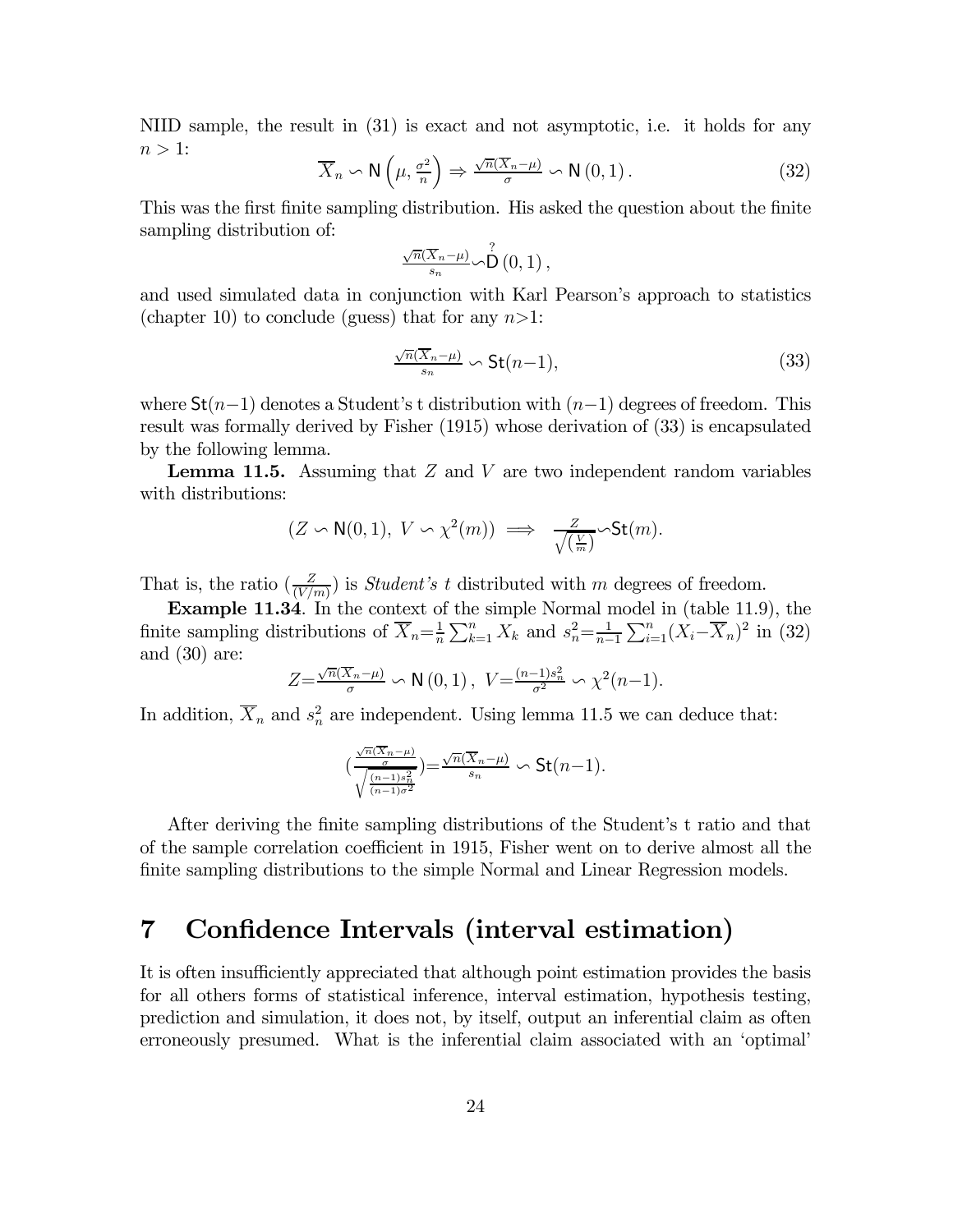point estimator  $\hat{\theta}_n(\mathbf{X})$  of  $\theta$  in  $\Theta$ , in the context of a prespecified statistical model  $\mathcal{M}_{\theta}(\mathbf{x})$ ?  $\widehat{\theta}_n(\mathbf{X})$  does not justify the obvious inferential claim:

 $\widehat{\theta}_n(\mathbf{x}_0)$  is 'close in some sense' to  $\theta^*$  (the true value of  $\theta$ ),

since  $\hat{\theta}_n(\mathbf{x}_0)$  represents only a single value in the infinite parameter space Θ. The optimal properties calibrate the capacity of the estimator  $\theta_n(\mathbf{X})$  to pinpoint  $\theta^*$ , but the relevant probabilities do not extend to the estimate  $\widehat{\theta}_n(\mathbf{x}_0)$ . This is the reason why the reported point estimates are usually accompanied by the estimated Standard Error (SE) of  $\widehat{\theta}_n(\mathbf{X})$  to convey, in some broad sense, how close that point estimate is likely to be to  $\theta^*$ . In the case of a simple Bernoulli model (table 11.1), a point estimate  $\widehat{\theta}_n(\mathbf{x}_0) = 51$  with  $SE(\widehat{\theta}_n) = \sqrt{Var(\widehat{\theta}_n(\mathbf{X}))} = 0.01$ , in some intuitive sense appears to be closer to  $\theta^*$  than if  $SE(\widehat{\theta}_n) = \sqrt{Var(\widehat{\theta}_n(\mathbf{X}))} = 1$ . An attempt to formalize this intuition gave rise to confidence interval estimation. A two-sided  $(1-\alpha)$  Confidence Interval (CI) for  $\theta$  takes the form:

$$
\mathbb{P}\left(\widehat{\theta}_L(\mathbf{X}) \le \theta \le \widehat{\theta}_U(\mathbf{X}); \ \theta = \theta^*\right) = 1 - \alpha,\tag{34}
$$

where  $\widehat{\theta}_L(\mathbf{X})$  and  $\widehat{\theta}_U(\mathbf{X})$  denote the lower and upper bound statistics that define the different CIs for  $\theta$ . The notation  $\theta = \theta^*$  indicates that the evaluation of the probability  $(1-\alpha)$  is under  $\theta = \theta^*$ ; the true value of  $\theta$ , whatever that happens to be. The  $(1-\alpha)$ refers to the probability that the random bound(s)  $\left(\widehat{\theta}_L(\mathbf{X}), \widehat{\theta}_U(\mathbf{X})\right)$  'cover' (overlay) the true value  $\theta^*$ . Equivalently, the 'coverage error' probability  $\alpha$  denotes the probability that the random interval based on the bounds  $[\theta_L(\mathbf{X}), \theta_U(\mathbf{X})]$  do not cover  $\theta^*$ . NOTE for *discrete* probabilistic models  $f(\mathbf{x}; \theta)$  one uses  $\geq 1-\alpha$  because the equality might not be available for a particular  $\alpha$ .

A one-sided  $(1-\alpha)$  CI for  $\theta$  takes the form:

$$
\mathbb{P}\left(\theta \geq \widehat{\theta}_{L_1}(\mathbf{X}); \ \theta = \theta^*\right) = 1 - \alpha, \ \ \mathbb{P}\left(\theta \leq \widehat{\theta}_{U_1}(\mathbf{X}); \ \theta = \theta^*\right) = 1 - \alpha,\tag{35}
$$

where  $\widehat{\theta}_{L_1}(\mathbf{X})$  and  $\widehat{\theta}_{U_1}(\mathbf{X})$  denote the relevant lower and upper statistics.

### 7.1 Long-run 'interpretation' of CIs

An intuitive way to understand the coverage probability is to invoke the metaphor of repeatability (in principle), and draw a sequence of different sample  $(X)$  realizations of size *n*, say  $\mathbf{x}_1$ ,  $\mathbf{x}_2$ , ...,  $\mathbf{x}_N$ , and evaluate the *observed CIs*:  $[\theta_L(\mathbf{x}_i), \ \theta_U(\mathbf{x}_i)]$ ,  $i=1, ..., N$ . It is crucial to note that no probability can be attached to an *observed CI*:

$$
\left(\widehat{\theta}_L(\mathbf{x}_0)\leq \theta\leq \widehat{\theta}_U(\mathbf{x}_0)\right),\,
$$

because the latter is *not* stochastic and it either includes or excludes  $\theta^*$ . The coverage probability  $(1-\alpha)$  will ensure that a proportion of at least  $(1-\alpha)$  % of these observed CIs cover (overlay) the true  $\theta$ , whatever its value  $\theta^*$  is.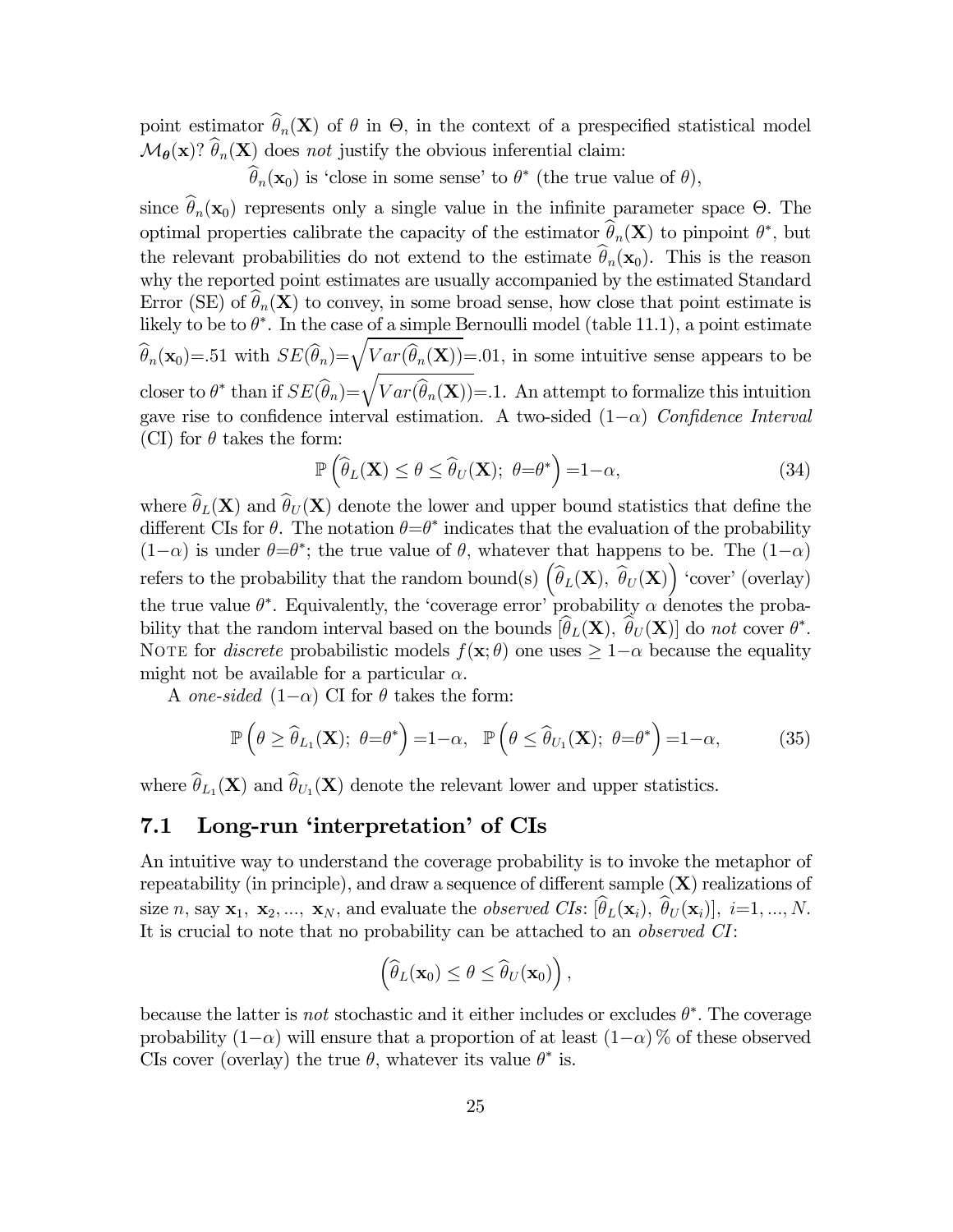Example. The 95 Confidence Interval (CI) in (??) can be visualized using the long-run metaphor with  $N=26$  in the graph below. The relative frequency of coverage is  $\frac{24}{26}$ =.923; 24 out of 26 observed CIs overlay the true  $\mu^*$ . For a better approximation of the coverage probability .95 one would need  $N > 100$ .

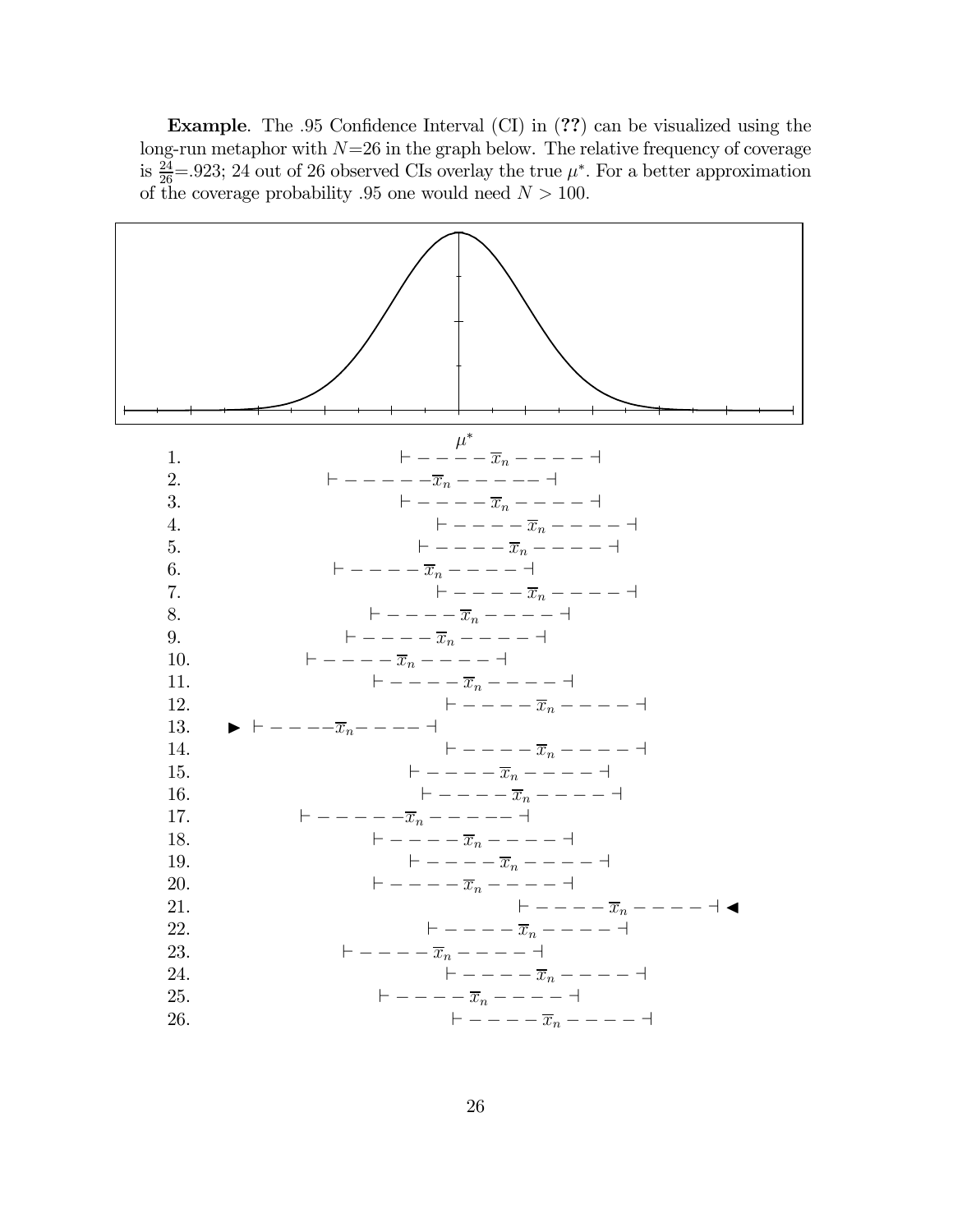### 7.2 Constructing a Confidence Interval (CI)

 $\triangleright$  Where do CIs come from? The simplest way to construct a confidence interval is to use what Fisher (1935b) called a *pivot* (or a pivotal quantity)  $q(\mathbf{X}, \theta)$  when it exists. A pivot is defined to be a function of both the sample  $X$  and the unknown parameter  $\theta$ :

$$
q(.,.)\colon (\mathbb{R}^n_X \times \Theta) \to \mathbb{R},
$$

whose distribution  $f(q(\mathbf{x}, \theta))$  is known; it does not involve unknown parameters.

Example 11.35. For the simple (one-parameter) Normal model (table 11.2). In this case, a pivotal quantity exists and takes the form:

$$
q(\mathbf{X}, \mu) = \sqrt{n}(\frac{\overline{X}_n - \mu}{\sigma}) \backsim \mathsf{N}(0, 1)
$$

To bring out the fact that this result is an example of factual reasoning, it should be written more correctly as:

$$
q(\mathbf{X}, \mu) = \sqrt{n} \left( \frac{\overline{X}_n - \mu^*}{\sigma} \right) \stackrel{\mu = \mu^*}{\sim} \mathsf{N}(0, 1), \tag{36}
$$

where the evaluation of the pivot is under  $\mu = \mu^*$ , whatever  $\mu^*$  happens to be. Indeed, if one were to choose a particular value for  $\mu$ , say  $\mu = \mu_0 \neq \mu^*$ , then the above result would *not* hold since:

$$
q(\mathbf{X},\mu)=\sqrt{n}(\frac{\overline{X}_n-\mu_0}{\sigma})\stackrel{\mu=\mu^*}{\leadsto}\mathsf{N}(\delta_0,1),\ \delta_0=\sqrt{n}(\frac{\mu^*-\mu_0}{\sigma}).
$$

One can use the pivot in (36) to construct a two-sided Confidence Interval (CI) in two steps.

**Step 1.** Select  $\alpha$  and use the distribution  $N(0, 1)$  in (36) to define the constants  $a$  and  $b$  such that:

$$
\mathbb{P}\left(a\leq \sqrt{n}(\frac{\overline{X}_n-\mu}{\sigma})\leq b;\ \mu=\mu^*\right)=1-\alpha.
$$

In this case, for  $\alpha = 0.05$ ,  $-a=b=c_{\frac{\alpha}{2}}=1.96$ .

**Step 2.** 'Solve' the pivot to isolate  $\mu$  between the two inequalities, to derive the two-sided CI:

$$
\mathbb{P}\left(\overline{X}_n - \frac{\sigma}{\sqrt{n}}c_{\frac{\alpha}{2}} \le \mu \le \overline{X}_n + \frac{\sigma}{\sqrt{n}}c_{\frac{\alpha}{2}}; \ \mu = \mu^*\right) = 1 - \alpha,
$$
  

$$
\mathbb{P}\left(\overline{X}_n - \frac{1.96}{\sqrt{n}} \le \mu \le \overline{X}_n + \frac{1.96}{\sqrt{n}}; \ \mu = \mu^*\right) = .95,
$$

or equivalently in terms of the coverage error:

$$
\mathbb{P}\left(\overline{X}_n - \frac{\sigma}{\sqrt{n}}c_{\frac{\alpha}{2}} \le \mu \le \overline{X}_n + \frac{\sigma}{\sqrt{n}}c_{\frac{\alpha}{2}}; \ \mu \ne \mu^*\right) = \alpha,
$$
  

$$
\mathbb{P}\left(\overline{X}_n - \frac{1.96\sigma}{\sqrt{n}} \le \mu \le \overline{X}_n + \frac{1.96\sigma}{\sqrt{n}}; \ \mu \ne \mu^*\right) = .05.
$$

By the same token, the probability  $(1-\alpha)$  cannot be assigned to the observed CI:

$$
(\overline{x}_n - \frac{1}{\sqrt{n}}c_{\frac{\alpha}{2}} \leq \mu \leq \overline{x}_n + \frac{1}{\sqrt{n}}c_{\frac{\alpha}{2}}),
$$

where  $\overline{x}_n$  denotes the observed value of  $X_n$ .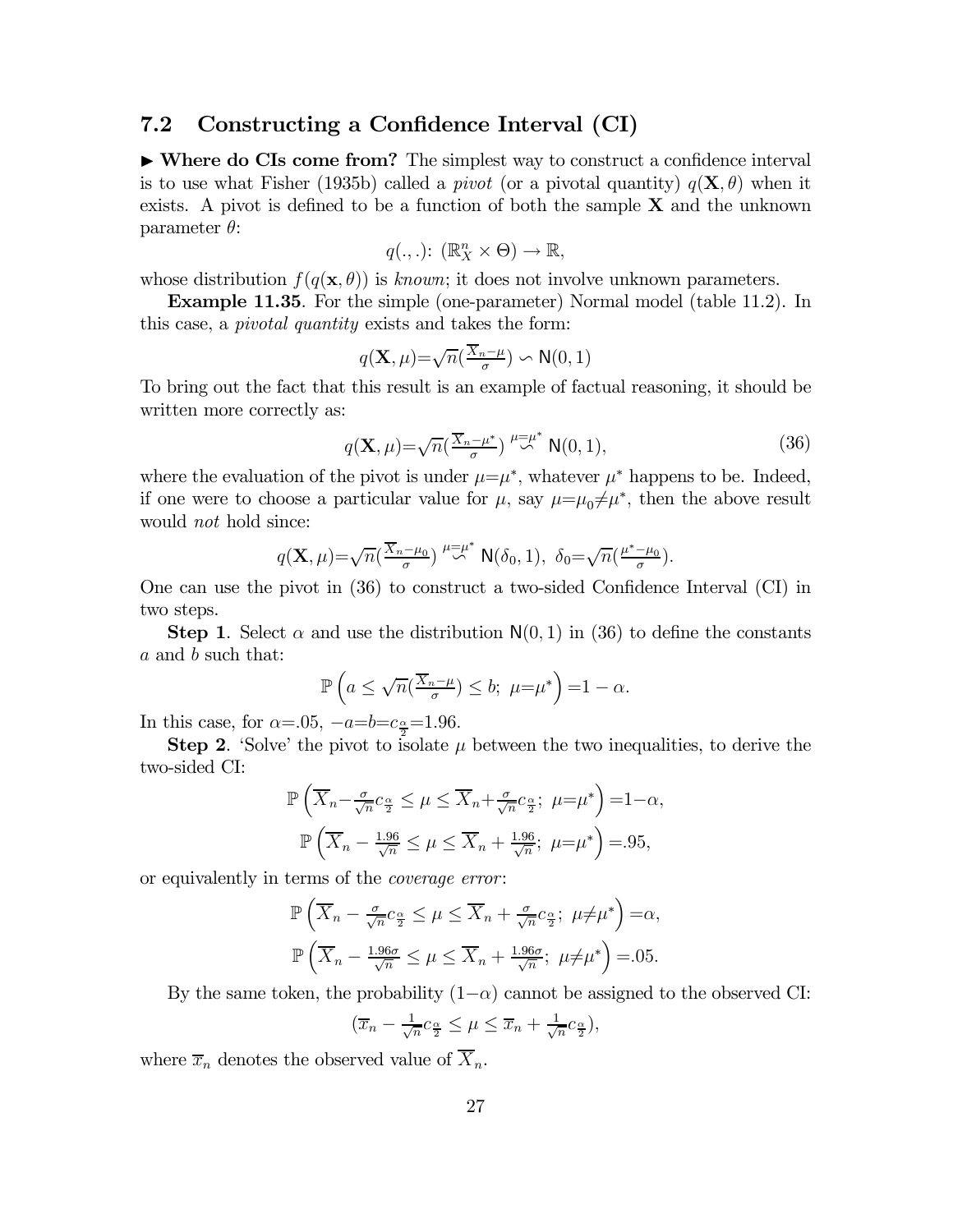### 7.3 Optimality of Confidence Intervals

How does one assess the optimality (effectiveness) of Confidence Intervals (CIs)?

Intuitively, for a given confidence level  $(1 - \alpha)$ , the shorter the CI the more informative it is for learning about the true value  $\theta^*$  of the unknown parameter  $\theta$ . An ideal CI will be one that reduces the interval to a single point  $\theta = \theta^*$ , but as in the case of an ideal estimator, no such interval exists for a finite sample size  $n$ .

#### $\triangleright$  But how can one measure the length of a CI?

In the case of the  $(1 - \alpha)$  CI for  $\mu$ :

$$
\mathbb{P}\left(\overline{X}_n - \frac{1}{\sqrt{n}}c_{\frac{\alpha}{2}} \leq \mu \leq \overline{X}_n + \frac{1}{\sqrt{n}}c_{\frac{\alpha}{2}}; \ \mu = \mu^*\right) = 1 - \alpha,
$$

one can measure its *length* by subtracting the lower from the upper bound:

$$
\widehat{\theta}_U(\mathbf{X}) - \widehat{\theta}_L(\mathbf{X}) = \left(\overline{X}_n + \frac{1}{\sqrt{n}}c_{\frac{\alpha}{2}}\right) - \left(\overline{X}_n - \frac{1}{\sqrt{n}}c_{\frac{\alpha}{2}}\right) = \frac{2}{\sqrt{n}}c_{\frac{\alpha}{2}}.
$$

It turns out that this CI is the shortest possible because of the choice of the quantiles of the Normal distribution to be:  $-a=b=c_{\frac{\alpha}{2}}$ . Any choice that does not satisfy this equality gives rise to CIs of bigger length.

In general, evaluating the length of a CI is not as easy because the difference  $\widehat{\theta}_U(\mathbf{X})-\widehat{\theta}_L(\mathbf{X})$  often gives rise to a statistic, which is a random variable, and one has to evaluate the *expected length*:  $E\left[\widehat{\theta}_U(\mathbf{X}) - \widehat{\theta}_L(\mathbf{X})\right]$ .

It turns out, however, that there is a *duality* between optimal tests and optimal CIs, that renders the optimality of both procedures easier to understand because for every optimal test there is an analogous optimal CI; see chapter 13.

## 8 Bayesian estimation

A key argument used by Bayesians to taut their in favorite approach to statistics is its simplicity in the sense that all forms of inference revolve around a single function, the posterior distribution:  $\pi(\theta|\mathbf{x}_0)\propto \pi(\theta) \cdot f(\mathbf{x}_0|\theta)$ ,  $\forall \theta \in \Theta$ . This, however, is only half the story. The other half is how the posterior distribution is utilized to yield 'optimal' inferences. The issue of optimality, however, is intrinsically related to what the primary objective of Bayesian inference is.

An outsider looking at Bayesian approach would surmise that its primary objective is to yield 'the probabilistic ranking' (ordering) of all values of  $\theta$  in  $\Theta$ . The modeling begins with an a priori probabilistic ranking based on  $\pi(\theta)$ ,  $\forall \theta \in \Theta$ , which is revised after observing  $\mathbf{x}_0$  to derive  $\pi(\theta|\mathbf{x}_0)$ ,  $\forall \theta \in \Theta$ ; hence the key role of the quantifier  $\forall \theta \in \Theta$ . Indeed, O'Hagan's (1994) argues that the revised probabilistic ranking is the inference: "The most usual inference question is this: After seeing the data  $x_0$ , what do we now know about the parameter  $\theta$ ? The only answer to this question is to present the entire posterior distribution." (p. 6). He goes on to argue: "Classical inference theory is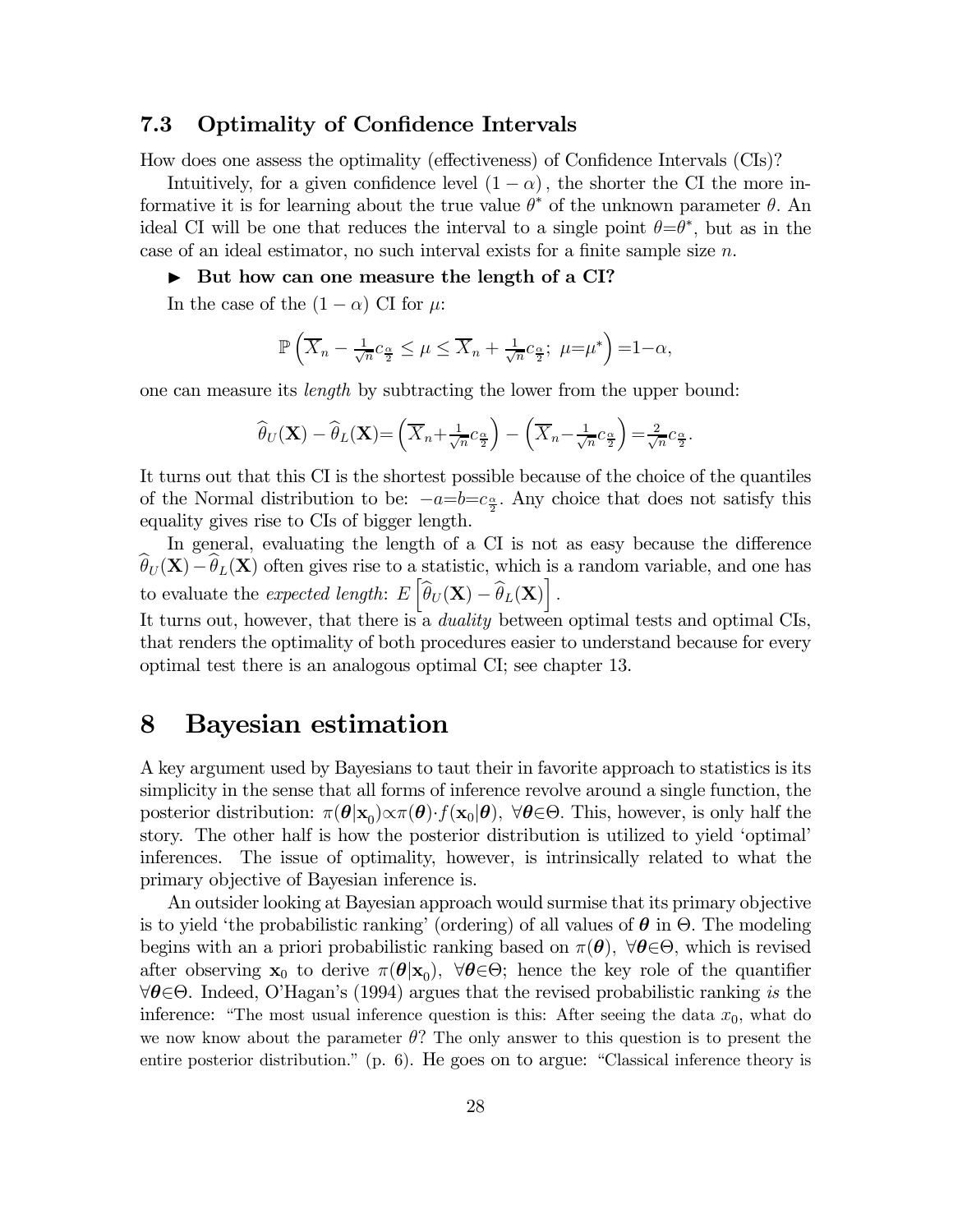very concerned with constructing good inference rules. The primary concern of Bayesian inference, ..., is entirely different. The objective is to extract information concerning  $\theta$  from the posterior distribution, and to present it helpfully via effective summaries." (p. 14). Where do these effective summaries come from? O'Hagan argues that the criteria for 'optimal' Bayesian inferences are only parasitical on the Bayesian approach and enter the picture via the decision theoretic perspective: "... a study of decision theory ... helps identify suitable summaries to give Bayesian answers to stylized inference questions which classical theory addresses." (p. 14).

Decision-theoretic framing of inference; initially proposed by Wald (1939; 1950). The decision-theoretic set-up has three basic components.

(i) A prespecified statistical model  $\mathcal{M}_{\theta}(\mathbf{x})$ .

(ii) A decision space D containing all mappings  $d(.)\colon \mathbb{R}^n_X \to A$ , where A denotes the set of all actions available to the statistician.

(iii) A loss function  $L(.,.): |D \times \Theta| \to R$ , representing the numerical loss if the statistician takes action  $a \in A$  when the state of nature is  $\theta \in \Theta$ ; see Ferguson (1967), Berger (1985), Wasserman (2004).

The basic idea is that, when the decision-maker selects action  $a$ , he/she does not know the 'true' state of nature, represented by  $\theta^*$ . However, contingent on each action  $a \in A$ , the decision-maker 'knows' the losses (gains, utilities) resulting from different choices  $(d, \theta) \in [D \times \Theta]$ . The decision-maker observes data  $\mathbf{x}_0$ , which provides some information about  $\theta^*$ , and then maps each  $\mathbf{x} \in \mathbb{R}^n$  to a certain action  $a \in A$  guided solely by  $L(d, \theta)$ . This intuitive argument needs to be tempered somewhat since  $\theta^*$  is unknown, and thus the loss function will penalize  $\theta^*$  as every other value of  $\theta$  in  $\Theta$ .

### 8.1 Optimal Bayesian rules

The decision theoretic setup provides optimal Bayesian rules the risk function  $R(\theta, \widehat{\theta}) = E_{\mathbf{X}} \left[ L(\theta, \widehat{\theta}(\mathbf{X})) \right]$  to define the Bayes risk:

**Bayes risk:** 
$$
R_B(\widehat{\theta}) = \int_{\theta \in \Theta} R(\theta, \widehat{\theta}) \pi(\theta) d\theta
$$
,

whose minimization with respect to all such rules  $\tilde{\theta}(\mathbf{x})$  yields:

**Bayes rule:** 
$$
\inf_{\widehat{\theta}(\mathbf{x})} R_B(\widehat{\theta}) = \inf_{\widehat{\theta}(\mathbf{x})} \int_{\theta \in \Theta} R(\theta, \widehat{\theta}) \pi(\theta) d\theta.
$$

In light of the fact that  $R_B(\widehat{\theta})$  can be expressed in the form (Bansal, 2007):

$$
R_B(\widehat{\theta}) = \int_{\mathbf{x} \in \mathbb{R}_X^n} \int_{\theta \in \Theta} L(\widehat{\theta}(\mathbf{X}), \theta) \pi(\theta | \mathbf{x}) d\theta d\mathbf{x}.
$$
 (37)

where  $\pi(\theta|\mathbf{x}) \propto f(\mathbf{x}|\theta)\pi(\theta)$ . In light of (37), a Bayesian rule is 'optimal' relative to a particular loss function  $L(\widehat{\theta}(\mathbf{X}), \theta)$ , when it minimizes  $R_B(\widehat{\theta})$ . This makes it clear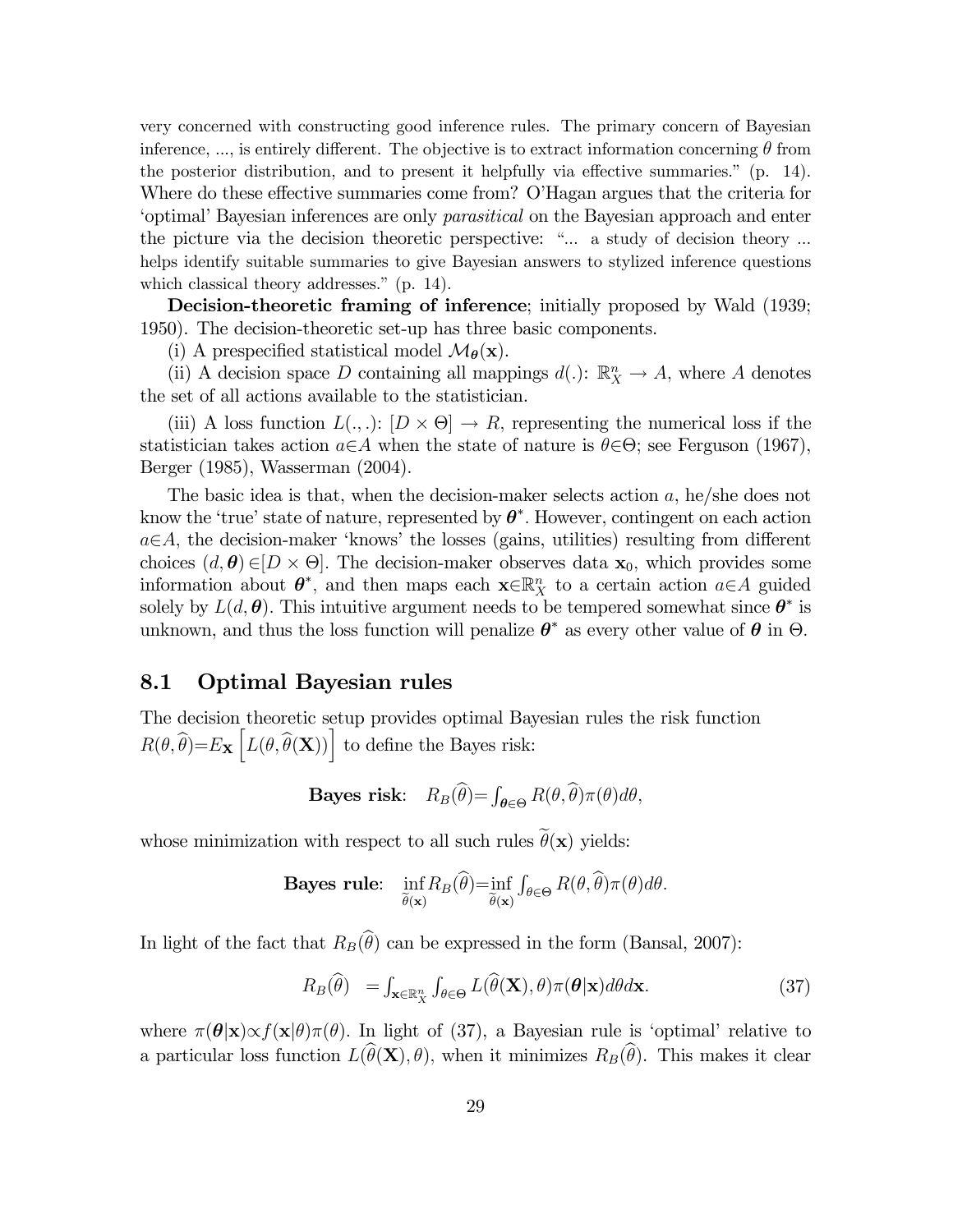that what constitutes an 'optimal' Bayesian rule is primarily determined by  $L(\hat{\theta}(\mathbf{X}), \theta)$ (Schervish, 1995):

(i) when  $L_2(\hat{\theta}, \theta) = (\hat{\theta} - \theta)^2$  the Bayes estimate  $\hat{\theta}$  is the mean of  $\pi(\theta|\mathbf{x}_0)$ ,

(ii) when  $L_1(\theta, \theta) = |\theta - \theta|$  the Bayes estimate  $\theta$  is the *median* of  $\pi(\theta | \mathbf{x}_0)$ ,

(iii) when  $L_{0-1}(\overline{\theta}, \theta) = \delta(\overline{\theta}, \theta) = \begin{cases} 0 & \text{for } \left| \overline{\theta} - \theta \right| < \varepsilon \\ 1 & \text{for } \left| \overline{\theta} - \theta \right| > \varepsilon \end{cases}$  $\begin{vmatrix} 1 & \text{for } |z| > \epsilon \\ 1 & \text{for } |z - \theta| \geq \epsilon \end{vmatrix} \geq \epsilon$  for  $\epsilon > 0$ , the Bayes estimate  $\theta$  is the mode of  $\pi(\theta|\mathbf{x}_0)$ .

In practice, the most widely used loss function is the square:

$$
L_2(\widehat{\theta}(\mathbf{X}); \theta) = (\widehat{\theta}(\mathbf{X}) - \theta)^2, \ \forall \theta \in \Theta,
$$

whose risk function is the decision-theoretic *Mean Square Error (MSE)*:

$$
R(\theta, \hat{\theta}) = E(\hat{\theta}(\mathbf{X}) - \theta)^2 = MSE(\hat{\theta}(\mathbf{X}); \theta), \ \forall \theta \in \Theta.
$$
 (38)

It is important to note that (38) is the source of confusion between that and the frequentist definition in (17).

Example 11.36. As shown in example 10.10, for the simple Bernoulli model (table 11.1), with  $\pi(\theta) \sim \text{Beta}(\alpha, \beta)$ , the posterior distribution is  $\pi(\theta | \mathbf{x}_0) \sim (\alpha^*, \beta^*)$ , where:  $\alpha^* = n\overline{x} + \alpha$ ,  $\beta^* = n(1-\overline{x}) + \beta$ . Note that for  $Z \sim \text{Beta}(\alpha, \beta)$ , mode $(Z) = \frac{\alpha-1}{\alpha+\beta-2}$ ,  $E(Z) = \frac{\alpha}{\alpha + \beta}$  and  $Var(Z) = \frac{\alpha\beta}{(\alpha + \beta)^2(\alpha + \beta + 1)}$  (Appendix 3.A).

(a) When the relevant loss function is  $L_{0-1}(\bar{\theta}, \theta)$ , the optimal Bayesian rule is the *mode* of  $\pi(\theta|\mathbf{x}_0) \sim (\alpha^*, \beta^*)$ , which takes the form:

$$
\widetilde{\theta}_B = \frac{\alpha^* - 1}{\alpha^* + \beta^* - 2} = \frac{(n\overline{X} + \alpha - 1)}{(n + \alpha + \beta - 2)}.
$$
\n(39)

(b) When the relevant loss function is  $L_2(\hat{\theta}, \theta) = (\hat{\theta} - \theta)^2$ , the optimal Bayesian rule is the *mode* of  $\pi(\theta|\mathbf{x}_0) \sim \text{Beta}(\alpha^*, \beta^*)$ , which takes the form:

$$
\widehat{\theta}_B = \frac{\alpha^*}{\alpha^* + \beta^*} = \frac{(n\overline{X} + \alpha)}{(n + \alpha + \beta)}.
$$
\n(40)

For a Jeffreys prior  $\pi(\theta)$   $\sim$  Beta $(.5, .5), n\overline{x}$  =4,  $n$  = 20,  $\alpha^*$  = $n\overline{x}$  +  $\alpha$  = 4.5,  $\beta^*$  = $n(1-\overline{x})$  +  $\beta$  = 16.5:

$$
\widetilde{\theta}_B = \frac{3.5}{21 - 2} = .184, \quad \widehat{\theta}_B = \frac{4.5}{4.5 + 16.5} = .214. \tag{41}
$$

Lehmann (1984) warned statisticians about the perils of arbitrary loss functions: "It is argued that the choice of a loss function, while less crucial than that of the model, exerts an important influence on the nature of the solution of a statistical decision problem, and that an arbitrary choice such as squared error may be baldly misleading as to the relative desirability of the competing procedures." (p. 425). Tukey (1960) went even further arguing that the decision-theoretic framing distorts frequentist testing by replacing error probabilities with losses and costs: "Wald's decision theory ... has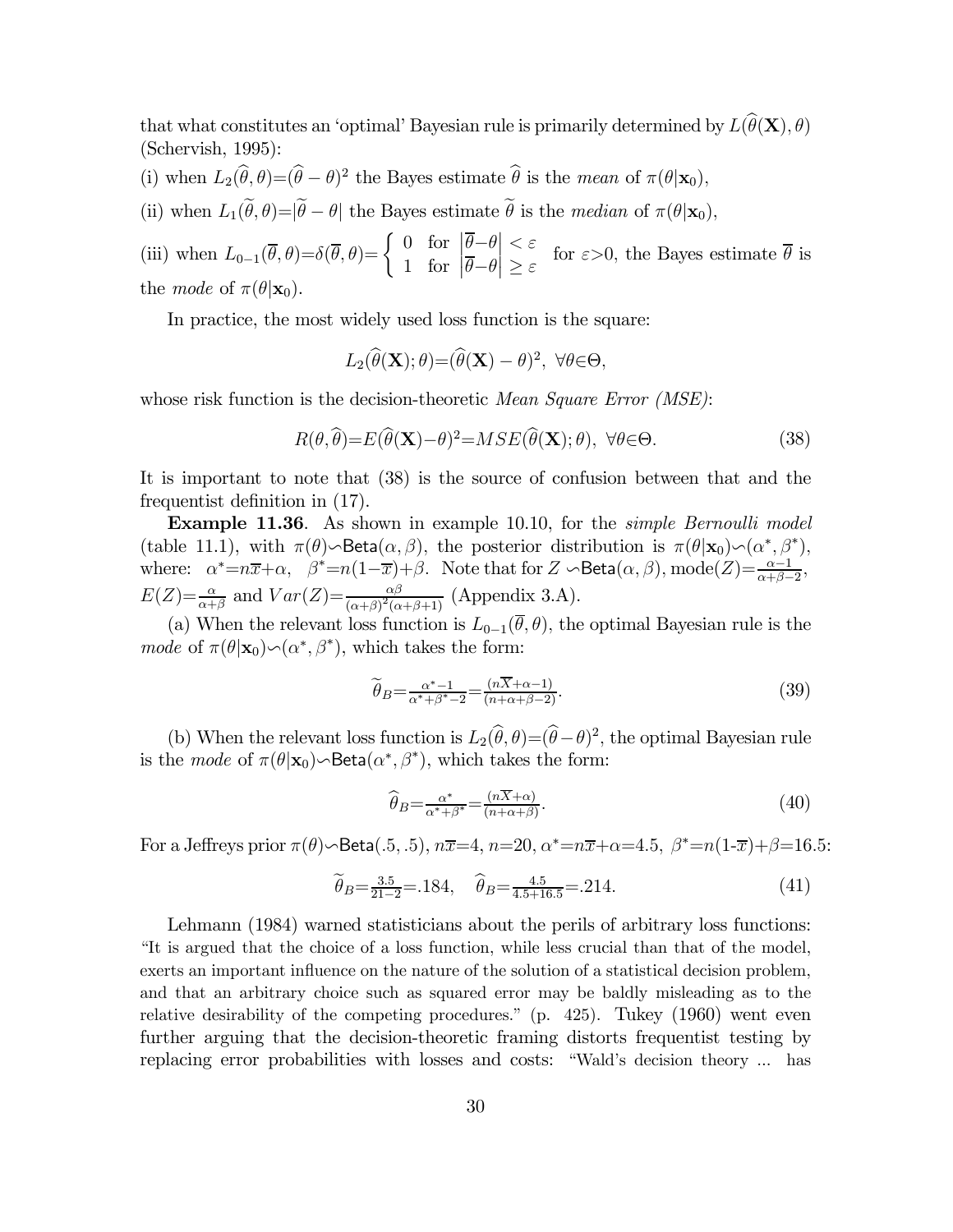given up fixed probability of errors of the first kind, and has focused on gains, losses or regrets." (p. 433). He went on to echo Fisher's (1955) view by contrasting decisions vs. inferences: "Conclusions are established with careful regard to evidence, but without regard to consequences of specific actions in specific circumstances." (p. 425).

Hacking (1965) brought out the key difference between an 'inference pertaining to evidence' for or against a hypothesis, and a 'decision to do something' as a result of an inference: "... to conclude that an hypothesis is best supported is, apparently, to decide that the hypothesis in question is best supported. Hence it is a decision like any other. But this inference is fallacious. Deciding that something is the case differs from deciding to  $d\sigma$ something. ... Hence deciding to do something falls squarely in the province of decision theory, but deciding that something is the case does not." (p. 31).

### 8.2 Bayesian Credible Intervals

A Bayesian (1– $\alpha$ ) credible interval for  $\theta$  is constructed by finding the area between the  $\frac{\alpha}{2}$  and  $(1-\frac{\alpha}{2})$  percentiles of the posterior distribution, say a and b, respectively:

$$
\Pi(a \le \theta < b) = 1 - \alpha, \quad \int_a^1 \pi(\theta | \mathbf{x}_0) d\theta = (1 - \frac{\alpha}{2}), \quad \int_b^1 \pi(\theta | \mathbf{x}_0) d\theta = \frac{\alpha}{2}, \tag{42}
$$

where  $\Pi(.)$  denotes probabilistic assignments based on the *posterior* distribution  $\pi(\theta|\mathbf{x}_0)$ ,  $\forall \theta \in \Theta$ . In practice one can define an infinity of  $(1-\alpha)$  credible intervals using the same posterior  $\pi(\theta|\mathbf{x}_0)$ . To avoid this indeterminancy one needs to impose additional restrictions like the interval with the *shortest length* or one with *equal tails*; see Robert (2007).

Example 11.37. In the case of the simple Bernoulli model (table 11.1), the end points of an equal-tail credible interval can be evaluated by transforming the Beta distribution into the F distribution via:

$$
Z \sim \text{Beta}(\alpha^*, \beta^*) \Rightarrow \frac{\beta^* Z}{\alpha^*(1 - Z)} \sim F(2\alpha^*, 2\beta^*). \tag{43}
$$

Denoting the  $\frac{\alpha}{2}$  and  $(1-\frac{\alpha}{2})$  percentiles of the  $F(2\alpha^*, 2\beta^*)$  distribution, by  $f(\frac{\alpha}{2})$  and  $f(1-\frac{\alpha}{2})$ , respectively, the Bayesian  $(1-\alpha)$  credible interval for  $\theta$  is:

$$
\left(1 + \frac{\beta^*}{\alpha^* f(1 - \frac{\alpha}{2})}\right)^{-1} \le \theta \le \left(1 + \frac{\beta^*}{\alpha^* f(\frac{\alpha}{2})}\right)^{-1}.\tag{44}
$$

Example 11.38. For the simple Bernoulli model (table 11.1), with Jeffreys prior  $\pi_J(\theta)$   $\sim$  Beta(.5, .5),  $n\overline{x}=2$ ,  $n=20$ ,  $\alpha=0.05$ :

$$
\alpha^* = n\overline{x} + \alpha = 2.5, \ \beta^* = n(1 - \overline{x}) + \beta = 18.5, \ \mathsf{f}(1 - \frac{\alpha}{2}) = .163, \ \mathsf{f}(\frac{\alpha}{2}) = 2.93, \left(1 + \frac{18.5}{2.5(.163)}\right)^{-1} \le \theta \le \left(1 + \frac{18.5}{2.5(2.93)}\right)^{-1} \Leftrightarrow \ (.0216 \le \theta \le .284). \tag{45}
$$

It important to contrast the frequentist Confidence Interval (CI) with the Bayesian Credible Interval to bring out their key differences.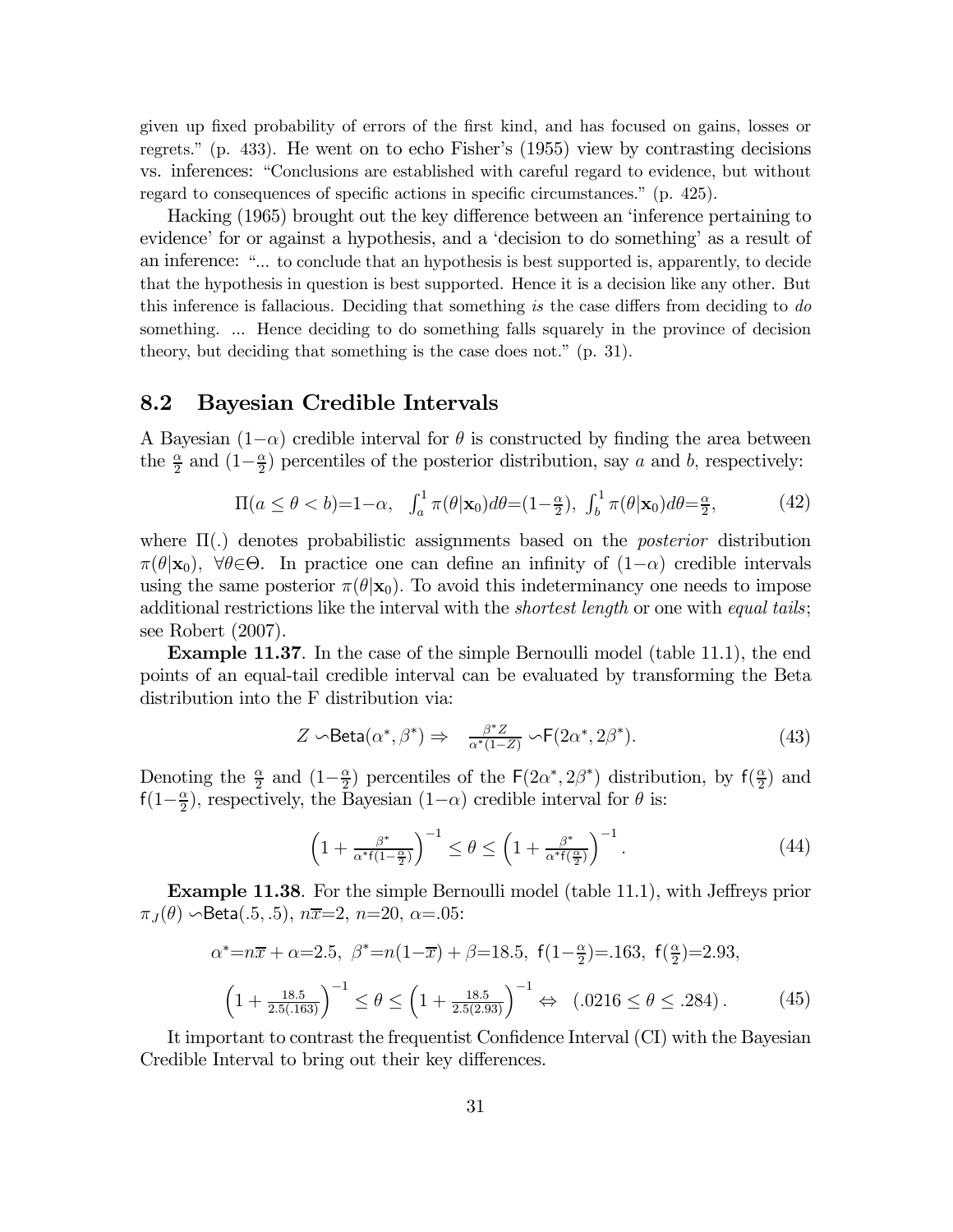The first important difference is that the basis of a CI is a pivot  $q(\mathbf{X}, \theta)$ , whose sampling distribution is evaluated under  $\theta = \theta^*$ , with the probability firmly attached to  $\mathbf{x} \in R_X^n$ . In contrast, a  $(1-\alpha)$  Credible Interval represents the highest posterior density interval. That is, it is simply the shortest interval whose area (integral) under the posterior density function  $\pi(\theta|\mathbf{x}_0)$  has value  $(1-\alpha)$ , where the probabilities are firmly attached to  $\theta \in \Theta$ . Hence, any comparison of tail areas amounts to likening apples to oranges.

The second key difference is that the CI:

$$
\left(\widehat{\theta}_L(\mathbf{X}) \leq \theta \leq \widehat{\theta}_U(\mathbf{X}); \ \theta = \theta^*\right),\
$$

is **random** and its primary purpose is to cover  $\theta^*$  with probability  $(1-\alpha)$ . There is nothing random about a  $(1-\alpha)$  Credible Interval, and nothing connects that interval to  $\theta^*$ . Bayesians would like to think that it does, since it covers a large part of the posterior, but there is nothing in the above derivation or its underlying reasoning that ensures that. Indeed, the very idea of treating  $\theta$  as a random variable runs afoul any notion of true value  $\theta^*$  that could have generated data  $\mathbf{x}_0$ . In the case of a CI, the evaluation of the sampling distribution of  $q(\mathbf{X}, \theta)$  under  $\theta = \theta^*$  secures exactly that.

# 9 Summary and conclusions

The primary objective in frequentist estimation is to learn about a particular parameter  $\theta$  of interest using its sampling distribution  $f_n(\theta_n; \theta^*)$  associated with particular sample size  $n$ . The finite sample properties are defined in terms of this distribution and the asymptotic properties are defined in terms of the asymptotic sampling distribution  $f_{\infty}(\theta_n; \theta^*)$  aiming to approximate  $f_n(\theta_n; \theta^*)$  at the limit as  $n \to \infty$ . The question that needs to be answered is:

#### $\triangleright$  What combination of properties define an optimal estimator?

A minimal property (necessary but not sufficient) for an estimator is consistency (weak or strong). As an extension of the Law of Large Numbers (LLN), a consistent estimator of  $\theta$  indicates potential (as  $n \to \infty$ ) learning from data about the unknown parameter  $\theta$ . By itself, however, it does not secure learning for a particular *n*. This suggests that going from potential learning to actual learning one needs to supplement consistency with certain finite sample properties to ensure learning for the particular data  $x_0$  of sample size n. Among finite sample properties full efficiency is clearly the most important because it secures the highest degree of precision in learning for a given n. Relative efficiency, although desirable, needs to be investigated further to find out how large is the class of estimators being compared before passing judgement. Unbiasedness, although wanted, is not considered indispensable by itself. Indeed, as shown above, an *unbiased* but *inconsistent* estimator is practically useless, and a *consistent* but *biased* estimator is always preferable for a large enough  $n$ . Sufficiency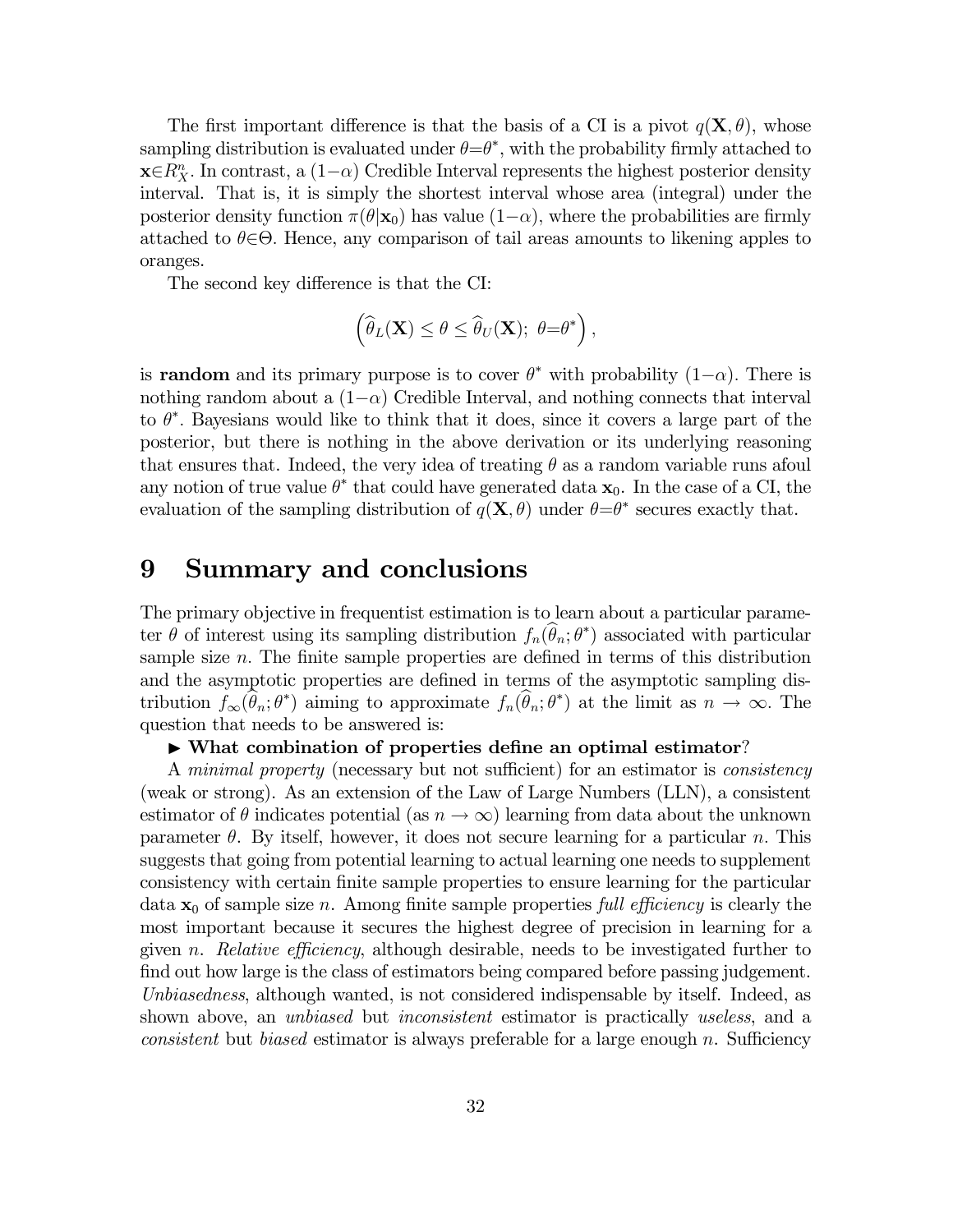is clearly a desirable property because it ensures that no information relevant for inference involving  $\theta$  is forfeited.

In summary, a *consistent, unbiased, fully efficient and sufficient* estimator sets the gold standard in estimation. When no consistent estimator can achieve this standard, one should be careful about trading a loss in efficiency to secure unbiasedness. Analogously, *minimum MSE*, when properly defined at  $\theta = \theta^*$ , is not a particularly essential property by itself.

What about the case where an estimator is *consistent, asymptotically Normal* (CAN) and possibly asymptotically efficient. Although in practice statisticians and econometricians consider CAN as being close to the gold standard, the fact of the matter is that relying exclusively on asymptotic properties is a bad strategy in general, as illustrated in chapter 9. The reason is that the asymptotic sampling distribution  $f_{\infty}(\theta_n; \theta^*)$ , because it asserts what happens in the limit, might provide a terrible approximation for  $f_n(\theta_n; \theta^*)$ , the relevant distribution for inferences with data  $x_0$ . Even worse, one has no way to make an informed appraisal of how bad this approximation might be for a given  $n$ . Hence, relying solely on asymptotic properties like CAN is not a good strategy for learning from data, because the reliability of inference is at best non-ascertainable and at worst highly misleading. Recall Le Cam (1986):

"... limit theorems 'as  $n$  tends to infinity' are logically devoid of content about what happens at any particular  $n$ .

Point estimation **does not**, by itself, output an *inferential claim* of the form:

$$
\widehat{\theta}_n(\mathbf{x}_0) \simeq \theta^*, \quad \times
$$

irrespective of how optimal the estimator  $\widehat{\theta}_n(\mathbf{X})$  is. The reason is that  $\mathbf{x}_0$  is one point in the sample space  $\mathbb{R}_{X}^{n}$ , which often allows for an infinite number of values for **x**. It needs to be supplemented by a certain measure of the precision associated with the estimate  $\hat{\theta}_n(\mathbf{x}_0)$ . This is the reason why  $\hat{\theta}_n(\mathbf{x}_0)$  is often accompanied by its standard error  $[SE(\hat{\theta}_n(\mathbf{X}))]$ . Interval estimation rectifies this omission of point estimation by providing the relevant inferential claim based on a pre-specified coverage error probability for the true value  $\theta^*$ .

Additional references: Arnold (1990), Azzalini (1996), Davison (2003), Spanos (2008).

––––––––––––––––––––––––––––––

#### Important concepts

Ideal estimator, sampling distribution of an estimator, finite sample properties of estimators, unbiasedness, relative efficiency, full efficiency, Cramer-Rao lower bound, Fisher's information, irregular statistical models, sufficiency, Mean Square Error (MSE), Bias of an estimator, admissibility of an estimator, asymptotic properties of estimators, weak consistency, strong consistency, consistency as a minimall property,